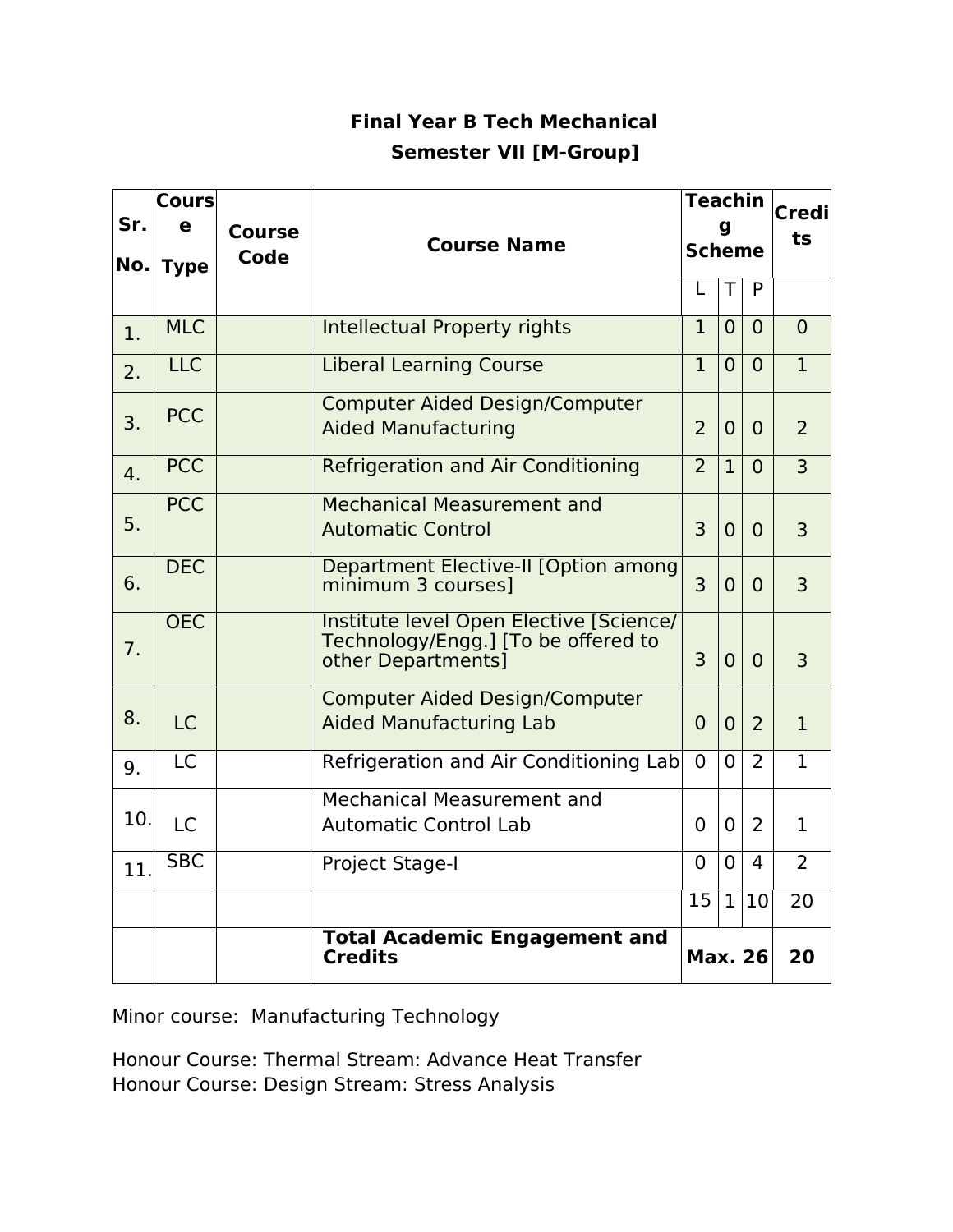# **Semester VIII [M-Group]**

| Sr.            | <b>Course</b><br><b>Type</b> | Coursel<br>Code | <b>Course Name</b>                              | <b>Teaching</b><br><b>Scheme</b> |                |                | $ {\sf Credit} $<br>S |
|----------------|------------------------------|-----------------|-------------------------------------------------|----------------------------------|----------------|----------------|-----------------------|
| No.            |                              |                 |                                                 |                                  |                | P              |                       |
| $\mathbf{1}$   | <b>LLC</b>                   |                 | <b>Liberal Learning Course</b>                  | $\mathbf{1}$                     | $\overline{0}$ | $\Omega$       | $\mathbf{1}$          |
|                | PCC/<br><b>HSMC</b>          |                 | <b>Metrology and Quality Control</b>            | 3                                | $\overline{0}$ | $\overline{0}$ | 3                     |
| $\overline{2}$ | <b>DEC</b>                   |                 | <b>Department Elective-III</b>                  | 3                                | $\overline{0}$ | $\overline{0}$ | 3                     |
| 3              | <b>DEC</b>                   |                 | <b>Department Elective-IV</b>                   | 3                                | $\overline{0}$ | $\overline{0}$ | 3                     |
| $\overline{4}$ | <b>SBC</b>                   |                 | <b>Project Stage-II</b>                         | $\Omega$                         | $\overline{0}$ | 16             | 8                     |
|                |                              |                 |                                                 | 10                               | $\Omega$       | 16             | 18                    |
|                |                              |                 | <b>Total Academic Engagement</b><br>and Credits | <b>Max. 10 Project</b>           | $16 = 26$      |                | 18                    |

# **List of Open Electives-II**

- Operation Research
- Robotics
- Air Conditioning
- Product Design

Minor course: CAD and CAM

Honour Course: Thermal Stream: Modeling of I C Engine Honour Course: Design Stream: Advanced Vibrations and Acoustics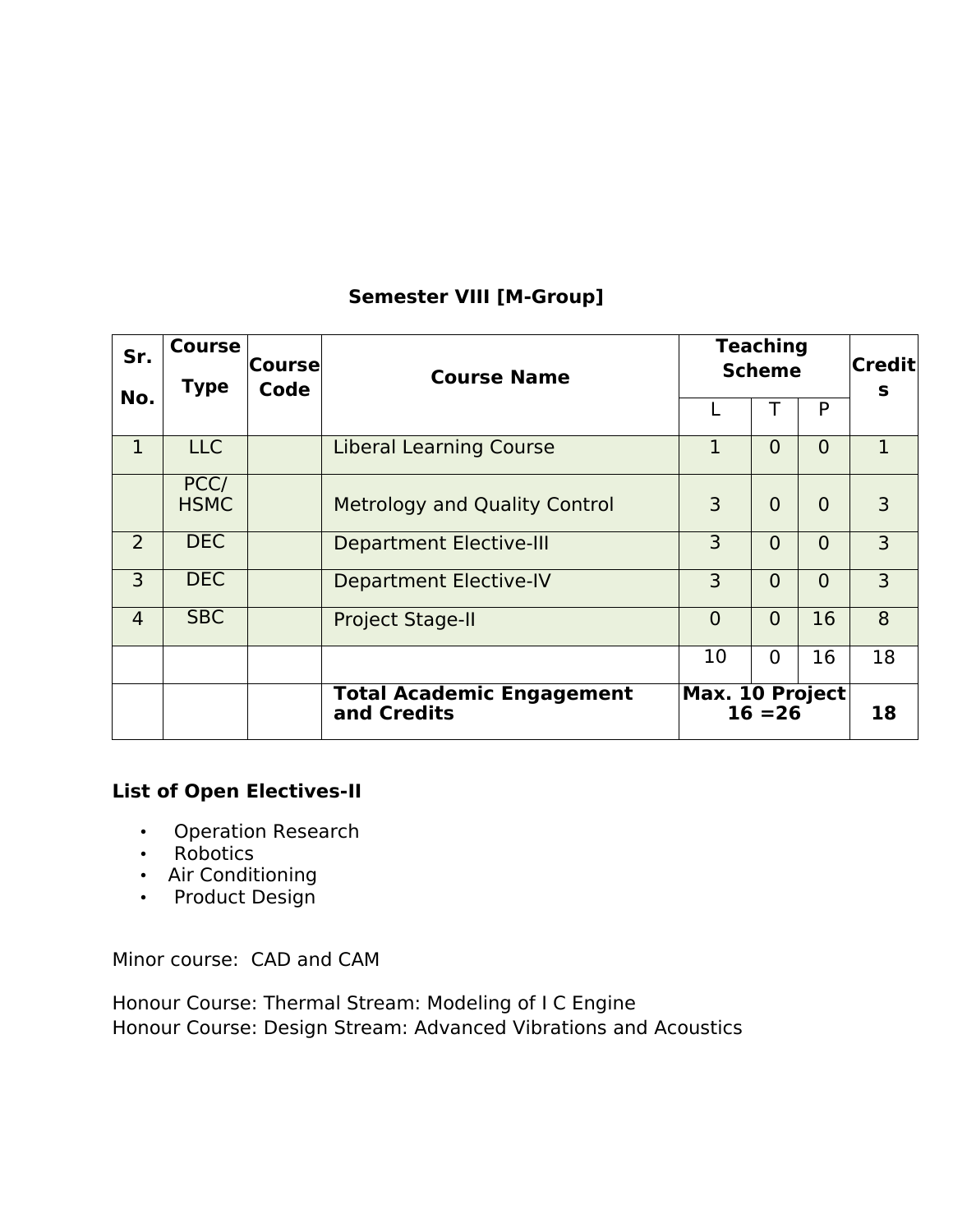# Details of the departmental electives to be ofered by Mechanical Engineering Department

| Stream                                  | DE-I                                                                                                                       | DE-II                                                                                                                          | DE-III                                                                                        | DE-IV                                                                                                  |
|-----------------------------------------|----------------------------------------------------------------------------------------------------------------------------|--------------------------------------------------------------------------------------------------------------------------------|-----------------------------------------------------------------------------------------------|--------------------------------------------------------------------------------------------------------|
| Thermal                                 | 1. Non<br>Conventional<br>Energy<br><b>Sources</b><br>2. Steam<br>Technology<br>3. Hydraulic<br>Embedded<br><b>Systems</b> | Computation<br>1.<br>al Fluid<br><b>Dynamics</b><br>2. Power plant<br>engineering<br>Intelligent<br>3.<br>Hydraulic<br>Systems | 1. Energy<br>Conservation<br>and<br>Management<br>2. Air<br>conditioning<br>systems<br>design | 1. Design of<br>Heat<br>Exchanger<br>2. Introduction<br>to Nuclear<br>Engineering                      |
| Design                                  | 1. Analysis and<br>Synthesis of<br>Mechanisms<br>2. Mechatronics                                                           | 1. Finite<br>Element<br>Analysis<br>2. Integrated<br>Product<br>Design                                                         | 1. Introduction<br>to Optimum<br>Design<br>2. Mechanics of<br>Composite<br><b>Materials</b>   | 1. Fracture<br><b>Mechanics</b><br>2. Tribology<br>3. Mechanical<br>Vibrations and<br><b>Acoustics</b> |
| Manufactu<br>ring and<br>Managem<br>ent | 1. Advanced<br>Manufacturing<br>Technology<br>2. Operation<br>Research                                                     | 1. Machine Tool<br>Design<br>2. Industrial<br>Engineering                                                                      | 1. Robotics and<br>Automation<br>2. Project<br>Management                                     | 1. Advanced<br>CAD/CAM<br>2. World Class<br>Manufacturing                                              |

Note: Students are encouraged to take up the electives in stream-wise directions as they go to next level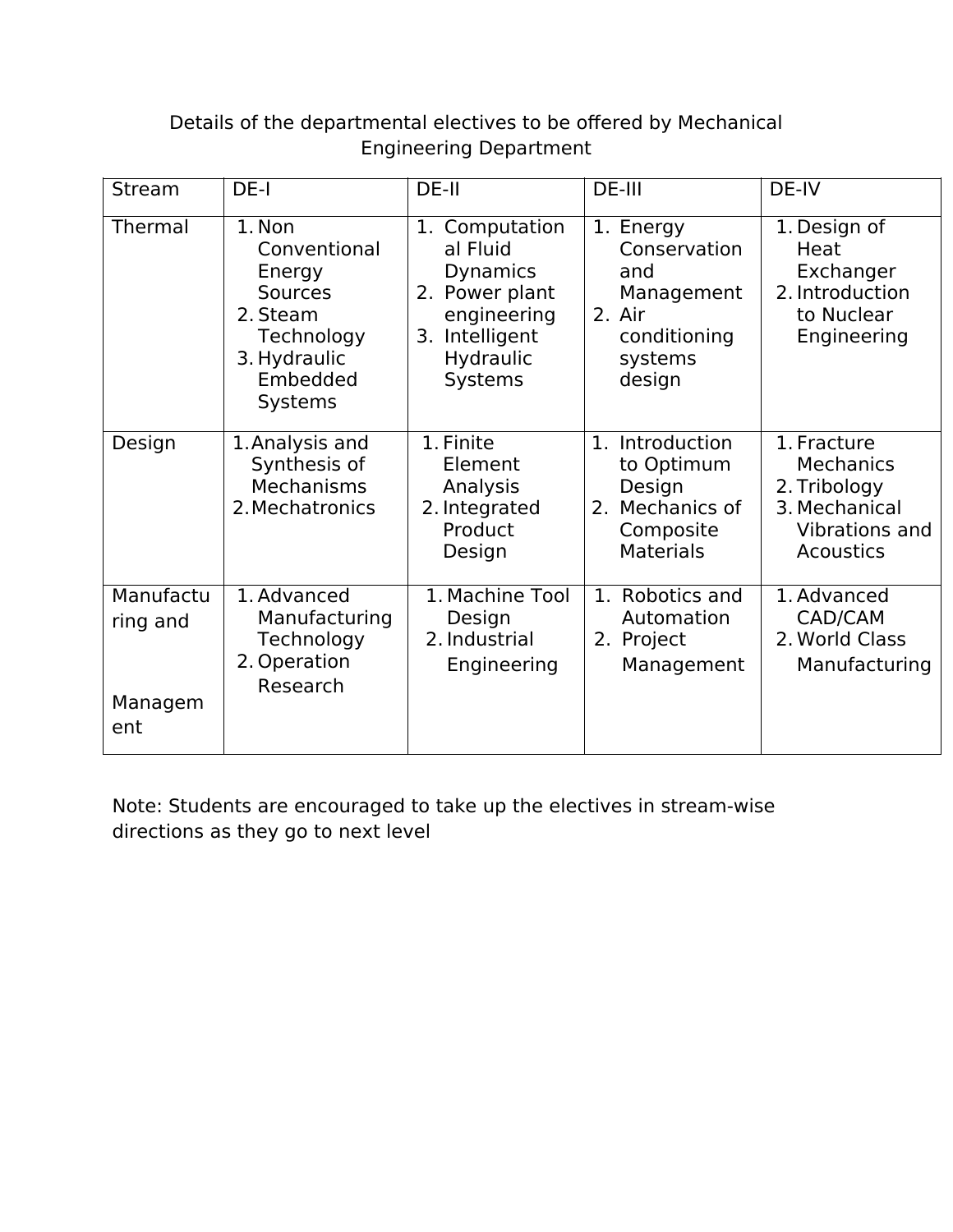# **Semester VII [M-Group]**

## **Intellectual Property Rights**

## **(ME ) Computer Aided Design /Computer Aided Manufacturing**

#### **Teaching Scheme**: **Examination**

Lectures : 2 Hrs/week

**Scheme:**<br>T1 and T2: 20 Marks each End-Sem Exam: 60 Marks

#### **Course Outcomes**

After successful completion of this course, students will be able to:

- 1. Recall the fundamentals of CAD/CAM
- 2. Compare and Represent 2-D and 3-D entities
- 3. Apply transform techniques on 2-D and 3-D entities
- 4. Examine CNC program for production of components
- 5. Express the principles and methods of Rapid Prototyping

#### **Unit I: Fundamentals of CAD/CAM**

Product cycle and scope of CAD/CAM/CIM in product cycle, Features of CAD/CAM Hardware and software, selection of software. CAD workstation configurations **[3hrs**]

#### **Unit II: Representation of Curves and surfaces**

Introduction to Analytic Curves, Synthetic Curves: Hermite Cubic Spline, Bezier Curve, B-Spline curve. Surface Representation: Synthetic Surfaces **[5 hrs]**

#### **Unit III: Solid Modeling**

2D Vs 3D modeling, Comparison of Wireframe, surface and solid modeling techniques, Geometry Vs Topology, Requirements of Solid Modeling, Solid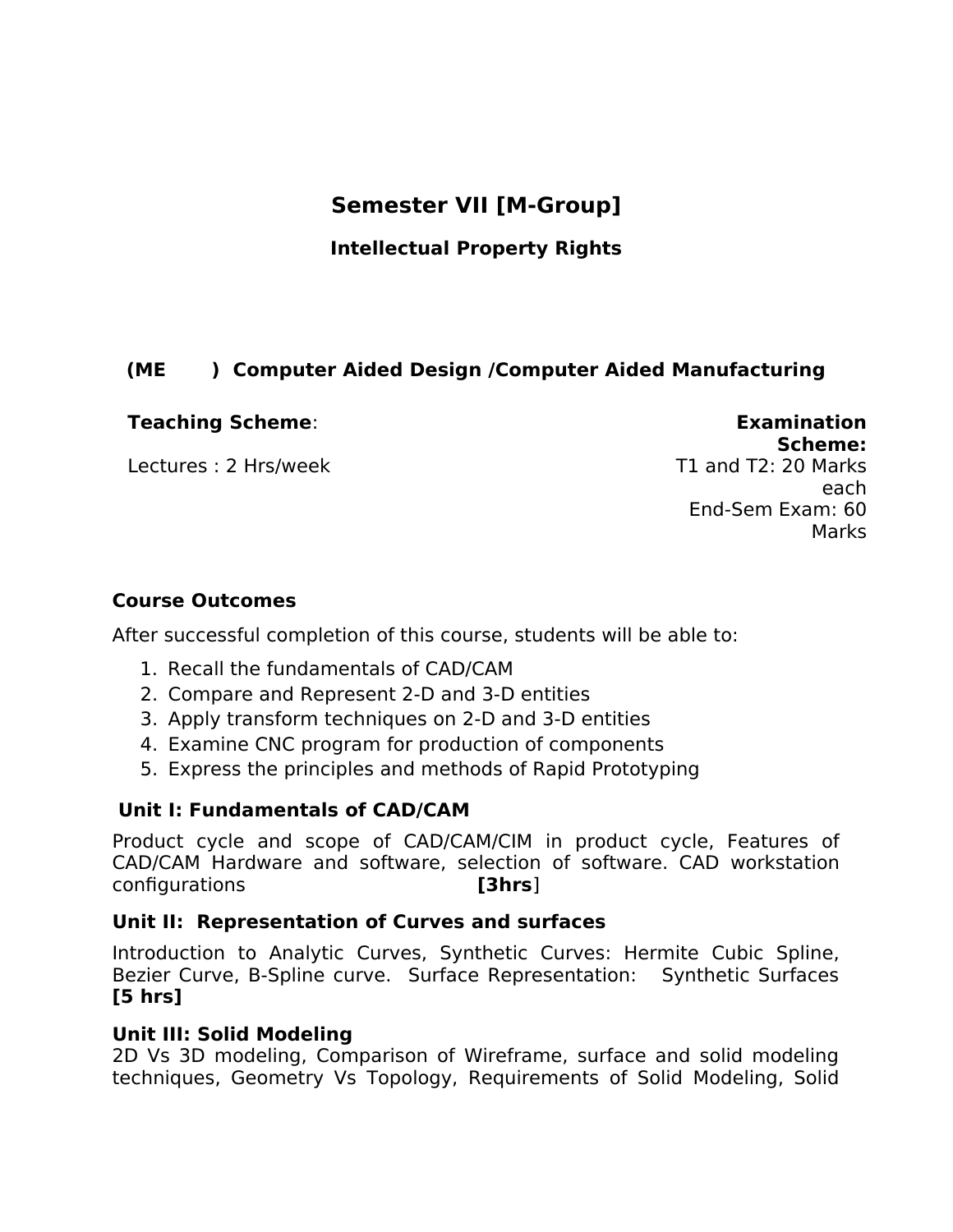Modeling Methods: Constructive Solid Geometry (CSG), Boundary Representation (B-rep), etc. **[4 hrs]**

## **Unit IV: Geometric Transformation**

2D geometric transformations, Homogeneous co-ordinate representation, Composite transformations, 3D transformations, Inverse transformations, geometric mapping **[5 hrs]**

#### **Unit V: Computer Numerical Control and Part Programming**

Introduction to NC/CNC/DNC machines, Classification of NC systems, Axis nomenclature, Interpolation, features of CNC controllers, Types of CNC machines, Construction features of CNC machines, Manual Part Programming, , NC word format, Details of G and M codes, Canned cycles, subroutines and Do loops, Tool radius and length compensations **[6 hrs]**

#### **Unit VI: Rapid Prototyping and Manufacturing**

Introduction to Rapid Prototyping, rapid tooling and rapid manufacturing. Process of rapid prototyping. Diferent techniques of Rapid prototyping and their applications. **[3 hrs]**

#### **Text Books**:

- Ibrahim Zeid ,CAD/CAM Theory and Practice, , Tata McGraw-Hill Publishing Company Ltd., New Delhi,2012
- Dacid F. Rogers, I Alan Adams, Mathematical Elements for Computer Graphics, McGraw-Hill publishing Company Ltd.,2001
- Chougule N.K., CAD/CAM/CAE, Scitech Publications Ltd, 2017

## **Reference Books:**

- M.E. Mortenson, Geometric Modelling , Wiley, 2016
- Bedworth, Wolfe & Henderson Computer Aided Design & Manufacturing, McGraw Hill, 2003

# **(ME ) Refrigeration and Air Conditioning**

#### **Teaching Scheme: Examination Scheme:**

Lectures : 2 Hrs/week Tutorial: 1Hr/week

T1 and T2: 20 Marks each End-Sem Exam: 60 Marks

## **Course Outcomes:**

Students will be able to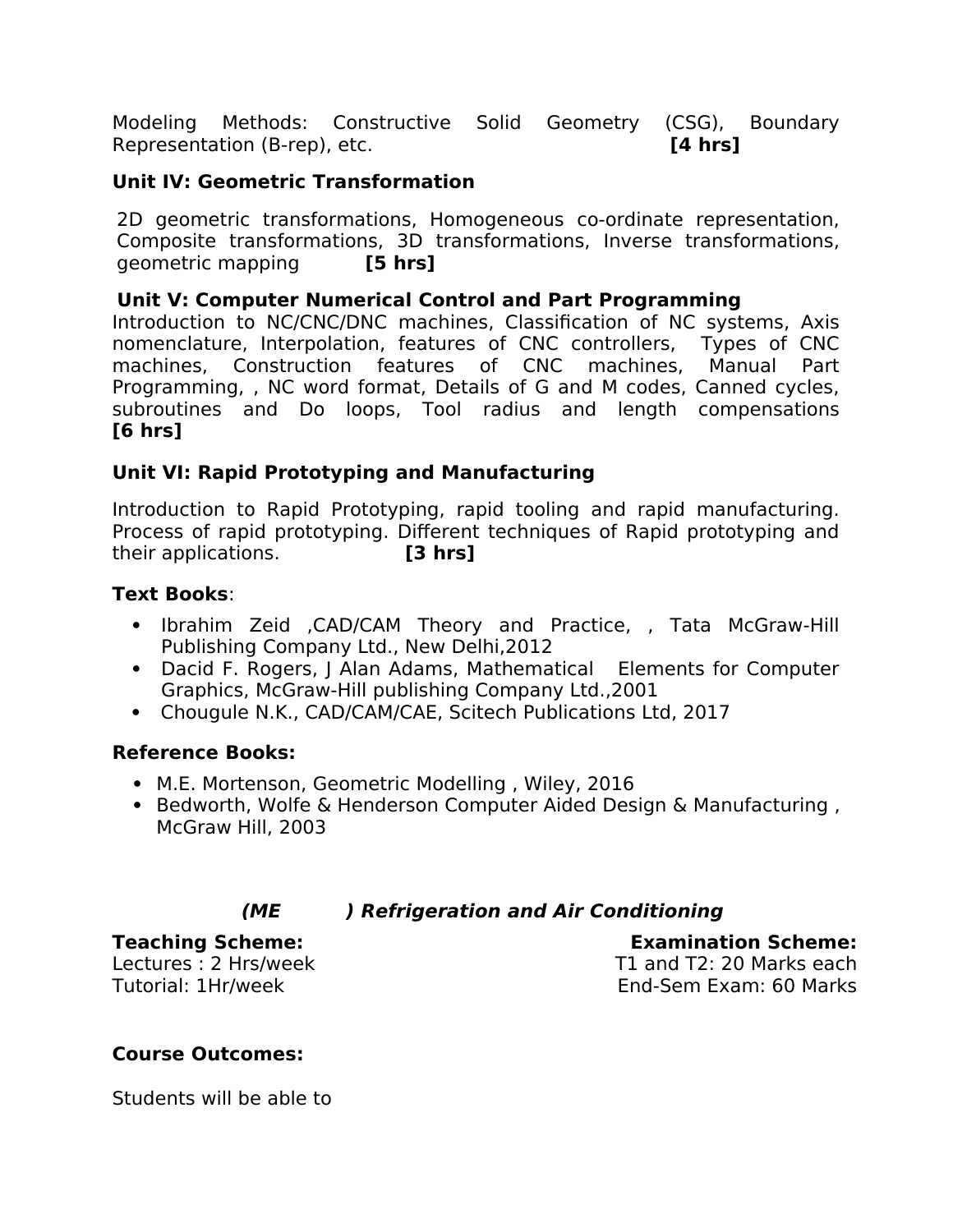- 1. Interpret the working of Vapour Compression refrigeration system
- 2. Design the Vapour Compression refrigeration system for various applications.
- 3. Develop the knowledge of HVAC for multi-pressure systems.
- 4. Illustrate and apply the Psychrometry for air conditioning applications.
- 5. Design the duct for various air conditioning systems.

# **Unit I : Vapour Compression refrigeration system:**

A Refrigerating Machine, Types of refrigeration system, Vapour Compression refrigeration system and thermodynamic cycle, Standard Rating Cycle and effect of Operating Conditions, effect of Evaporator Pressure, effect of Condenser Pressure, efect of Suction Vapour Superheat, efect of Liquid Sub cooling, Actual Vapour Compression Cycle (Numerical treatment).

Vapour Absorption Refrigeration Systems: Types, working principle, aquaammonia, Lithium-bromide and Electrolux Systems.

Multipressure systems: Multi-evaporator Systems, Multistage Systems, Choice of Intermediate Pressure, Multi-evaporator Systems, Cascade Systems, Practices for Multistage Systems (Numerical treatment) **[12 hrs]**

# **Unit II : Refrigerants:**

A Survey of Refrigerants, Designation of Refrigerants, Selection of a Refrigerant, Thermodynamic, Chemical, Physical, and safety Requirements, Secondary Refrigerants, Ozone depletion, Global warming, green house efect, Environment friendly refrigerant R134a, R410a, R600a, R290, R32. (Theoretical only)

# **[3 hrs]**

# **Unit III: Refrigerant Compressors:**

Types of Compressors, Thermodynamic Processes during Compression, Principal Dimensions of a Reciprocating Compressor, Performance Characteristics of a Reciprocating Compressor, Capacity Control of Reciprocating Compressors, Rotary Compressors, Screw Compressors, Centrifugal Compressors, Digital scroll compressors

## **[5 hrs]**

# **Unit IV: Condensers, Evaporators and Expansion Devices:**

Construction and working, Types of condensers, evaporators and expansion devices, Capillary Tube and Its Sizing, pumps, heat exchangers etc. Work done and heat transfer during steady flow processes. **[6 hrs]**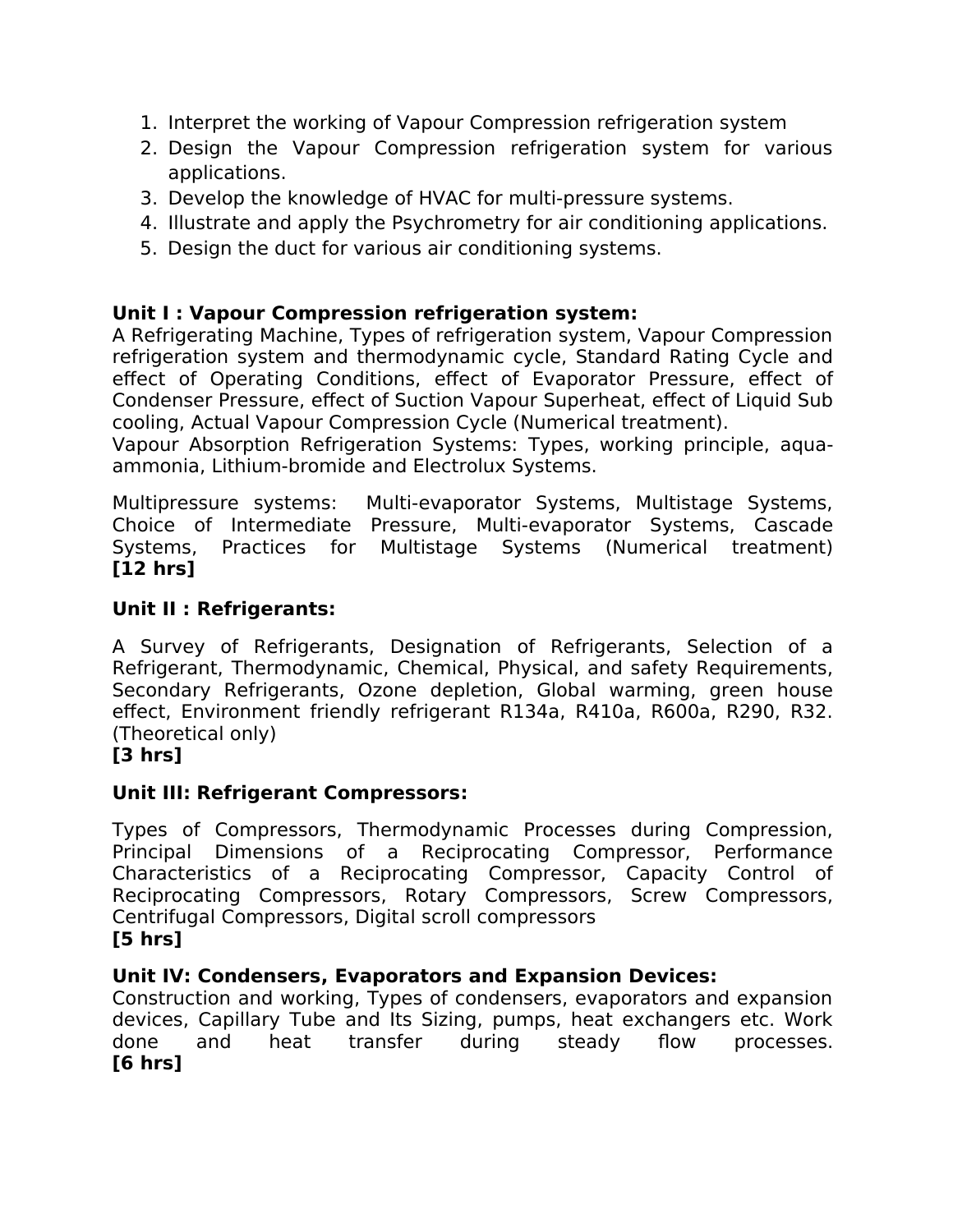# **Unit V: Psychometrics of Air – Conditioning Processes:**

Properties of moist Air, Working Substance in Air Conditioning, Psychometric Properties, Psychometric Chart, Mixing Process, Basic Processes in Conditioning of Air Psychometric Processes in Air – conditioning Equipment comfort conditions, (Numerical Treatment). **[6 hrs]**

# **Unit VI: Load Calculation and Applied Psychrometrics:**

Preliminary Considerations, Internal Heat Gains, System Heat Gains, Breakup of ventilation Load and Efective Sensible Heat Factor, Cooling-load Estimate, Heating – load Estimate, Psychometric Calculations for Cooling, Design of air conditioning equipment, Numerical examples, Introduction to duct design by equal friction method. **[6 hrs]**

# **Text Books**

- R.J.Dossat, "Principles of Refrigeration", Pearson Education Asia, 2014
- C.P.Arora, "Refrigeration and Air-conditioning", Tata McGraw-Hill, 2017
- Stoecker & Jones, "Refrigeration and Air-conditioning", McGraw Hill Book Company, New York, 1983.
- S.N. Sapali "Refrigeration and Air-conditioning", PHI ( Second Edition) 2016

# **Reference Books**

- J.L.Threlkeld, "Thermal Environmental Engineering", Prentice Hall, 1970.
- W.F.Stoecker, "Industrial Refrigeration Handbook", McGraw-Hill, 1998.
- P.C.Koelet, "Industrial Refrigeration: Principles, Design and Applications", Macmillan, 1992
- ASHRAE HANDBOOKS four volume Index 2014-2017
- "Handbook of air-conditioning system design", Carrier Incorporation, McGraw Hill Book Co.,U.S.A, 1965.
- Jones W.P., "Air Conditioning Engineering", Edward Arnold Publishers Ltd., London, 1985.
- Hainer R.W., "Control Systems for Heating, Ventilation and Air-Conditioning", Van Nostrand Reinhold Co., New York, 1984

# **(ME ) Mechanical Measurement and Automatic C**ontrol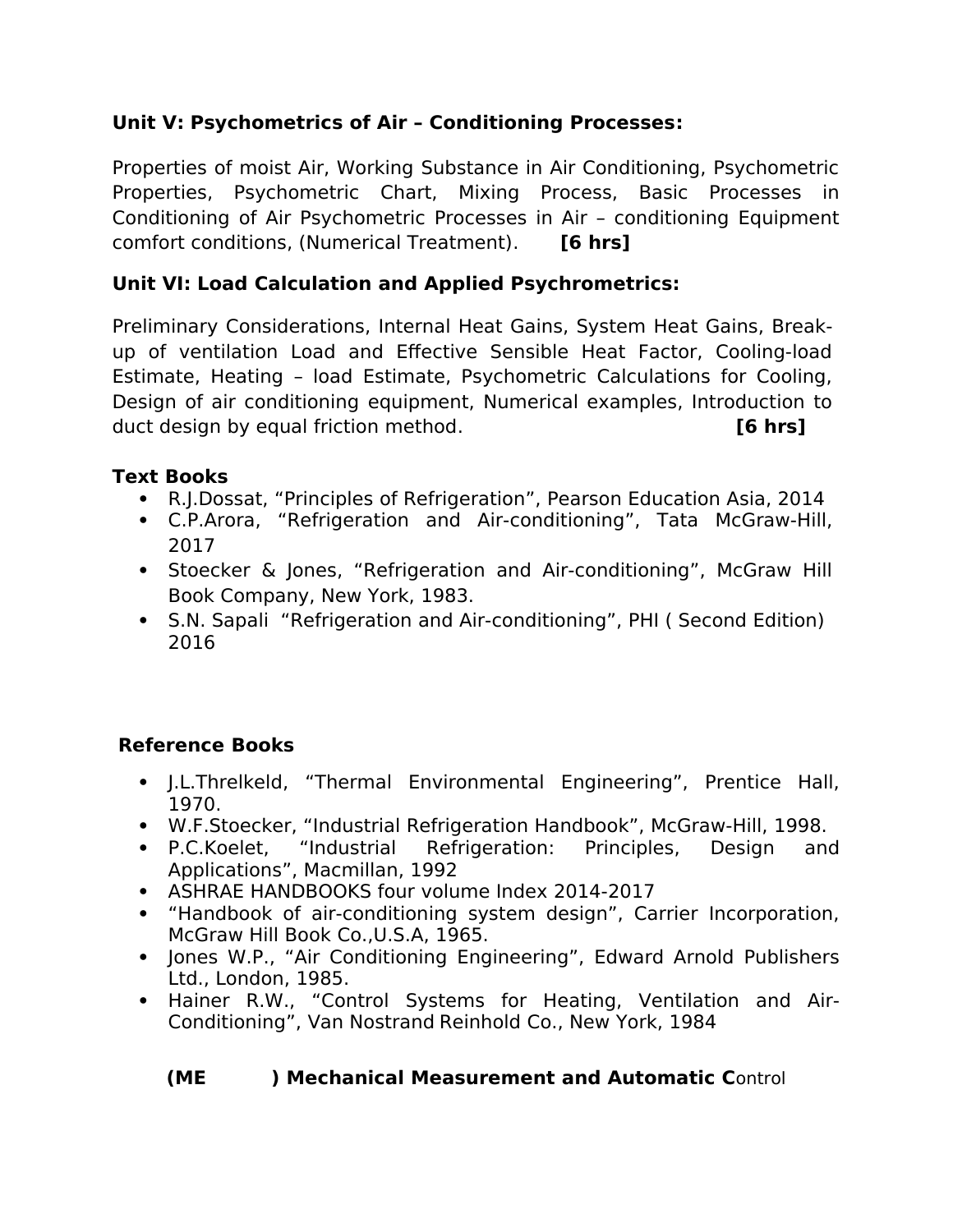Lectures : 3Hrs/week T1 and T2: 20 Marks each End-Sem Exam: 60 Marks

#### **Course Outcomes:**

Students will be able to

- 1. Apply the basic concepts of mechanical measurement for industrial applications.
- 2. Describe methods of measurement for various quantities like force, torque, power, displacement, velocity/seed and acceleration e.
- 3. Describe the basic features and configurations of control systems.
- 4. Find the transfer function for linear, time-invariant translational mechanical systems and produce analogues electrical and mechanical circuits.
- 5. Describe quantitatively the transient response of  $1<sup>st</sup>$  order systems.
- 6. Apply frequency response techniques for stability analysis.

## **Unit I: Introduction to Mechanical Measurements**

Importance of Measurements, Classification of measuring instruments, generalized measurement system , types of inputs for measurements. Concepts such as Accuracy, Precision, Calibration, Linearity, Sensitivity, Accuracy, Static error, Precision, Reproducibility, Threshold, Resolution, Hysteresis, Drift, Span & Range etc. Errors in Measurements, Classification of errors in measurements, Efect of component errors, Probable errors. **[6 hrs]**

# **Unit II: Displacement, Velocity & Pressure Measurement**

Displacement Measurement: Transducers for displacement measurement, potentiometer, LVDT, Capacitance Types, Digital Transducers (optical encoder), Nozzle Flapper Transducer. Velocity Measurement: Tachometers, Tacho generators, Digital tachometers and Stroboscopic Methods. Pressure Measurement: Elastic pressure transducers viz. Bourdon tubes, diaphragm, bellows and piezoelectric pressure sensors, High Pressure Measurements, Bridge man gauge. Vacuum measurement: Vacuum gauges viz. McLeod gauge, Ionization and Thermal Conductivity gauges. **[6 hrs]**

## **Unit III: Temperature, Strain & Acceleration Measurement**

Temperature Measurement: Thermocouple, Resistance thermometers, Thermistors, Pyrometers. Liquid in glass Thermometers, Bimetallic strip.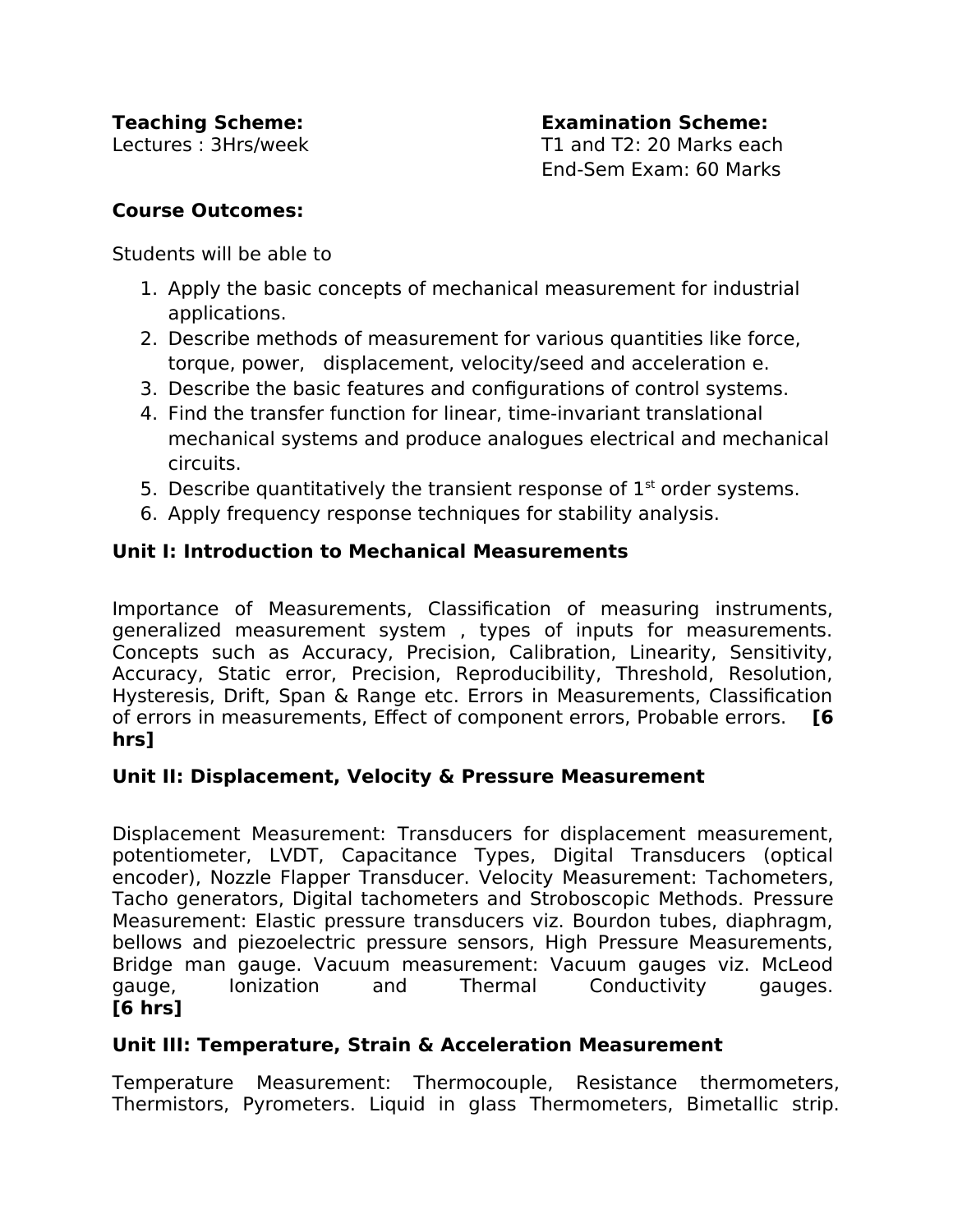Calibration of temperature measuring devices, Strain Measurement: Theory of Strain Gauges, gauge factor, temperature Compensation, Bridge circuit, orientation of strain gauges for force and torque, Strain gauge based load cells and torque sensors Acceleration Measurement, theory of accelerometer and vibrometers, practical accelerometers, strain gauge based and piezoelectric accelerometers.

## [**6 hrs]**

## **Unit IV: Introduction and Mathematical modelling of systems**

Basic concepts of control systems, Classification of control systems, open loop and closed loop control system, Transfer Function & its significance. Block diagram representation of physical systems along with rules, properties, comparison and limitations. **[6 hrs]**

#### **Unit V: Representation of Control System Components and Time Response Analysis**

Introduction, Study of Mechanical and Electrical components employed in construction of control systems and mathematical equations for the same. Standard test signals along with examples of their usage, analysis of first order systems, Transient and steady state response of first order and second order systems when subjected to standard input signals **[6 hrs]**

## **Unit VI: Analysis of Frequency Response**

Introduction, Characteristics of frequency response of diferent functions (up to second order systems), Graphical method of analyzing frequency response, Frequency response plots (Bode Plot), Concept of Stability, Routh's stability criteria. **[6 hrs]**

## **Text Books**:

- • [Ernest Doebelin](https://www.amazon.in/s/ref=dp_byline_sr_book_1?ie=UTF8&field-author=Ernest+Doebelin&search-alias=stripbooks) and [Dhanesh Manik,](https://www.amazon.in/s/ref=dp_byline_sr_book_2?ie=UTF8&field-author=Dhanesh+Manik&search-alias=stripbooks) "Measurement Systems", McGraw-Hill, 6<sup>th</sup> Edition, 2017.
- Katsuhiko Ogata, "Modern Control Engineering", Prentice Hall of India,5thEdition, 2010.

# **Reference Books**

- Francis H. Raven, "Automatic Control Engineering", TMH, 5th edition, 1994.
- Benjamin and C.Kuo, [Farid Golnaraghi,](https://www.amazon.in/s/ref=dp_byline_sr_book_1?ie=UTF8&field-author=Benjamin+C.+Kuo+Farid+Golnaraghi&search-alias=stripbooks) "Automatic Control Systems", John Wiley & Sons, 9<sup>th</sup> Edition, 2014.
- • [Norman S. Nise,](https://www.amazon.com/Norman-S.-Nise/e/B001H6N2G0/ref=dp_byline_cont_book_1) "Control Systems Engineering", John Wiley & Sons,  $6<sup>th</sup>$ Edition, 2010.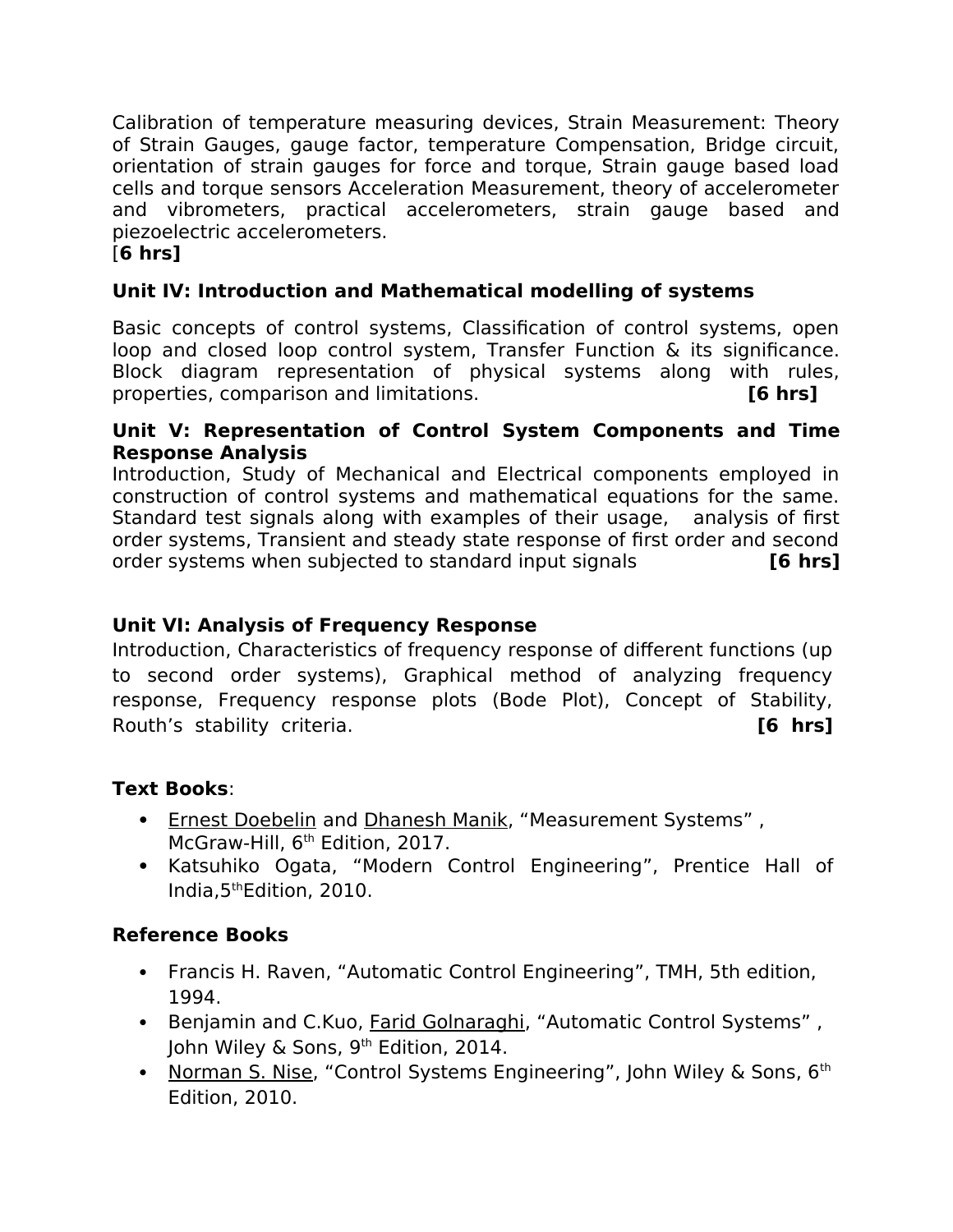## **(ME ) Computational Fluid Dynamics and Heat Transfers**

**Teaching Scheme: Examination Scheme:** 

Lectures : 3Hrs/week T1 and T2: 20 Marks each End-Sem Exam: 60 Marks

#### **Course Outcomes:**

Students will be able to :

- 1. develop an understanding for the major theories, approaches and methodologies used in CFD;
- 2. build up the skills in the actual implementation of CFD methods (e.g. boundary conditions, methodology etc.) by using programming language;
- 3. gain experience in the application of CFD analysis to real engineering designs.

# **Unit I: Introduction to CFD**

Computational approach to Fluid Dynamics and its comparison with experimental and analytical methods, Basics of PDE: Elliptic, Parabolic and Hyperbolic Equations. **[6 hrs]**

## **Unit II: Governing Equations**

Review of Navier-Stokes Equation and simplified forms, Solution Methodology: FDM and FVM with special emphasis on FVM, Stability, Convergence and Accuracy. **[6 hrs]**

## **Unit III: Finite Volume Method**

Domain discretization, types of mesh and quality of mesh, SIMPLE, pressure velocity coupling, Checkerboard pressure field and staggered grid approach **[6 hrs]**

## **Unit IV: Geometry Modeling and Grid Generation**

Practical aspects of computational modeling of flow domains, Grid Generation, Types of mesh and selection criteria, Mesh quality, Key parameters and their importance. **[6 hrs]**

## **Unit V: Methodology of CFDHT**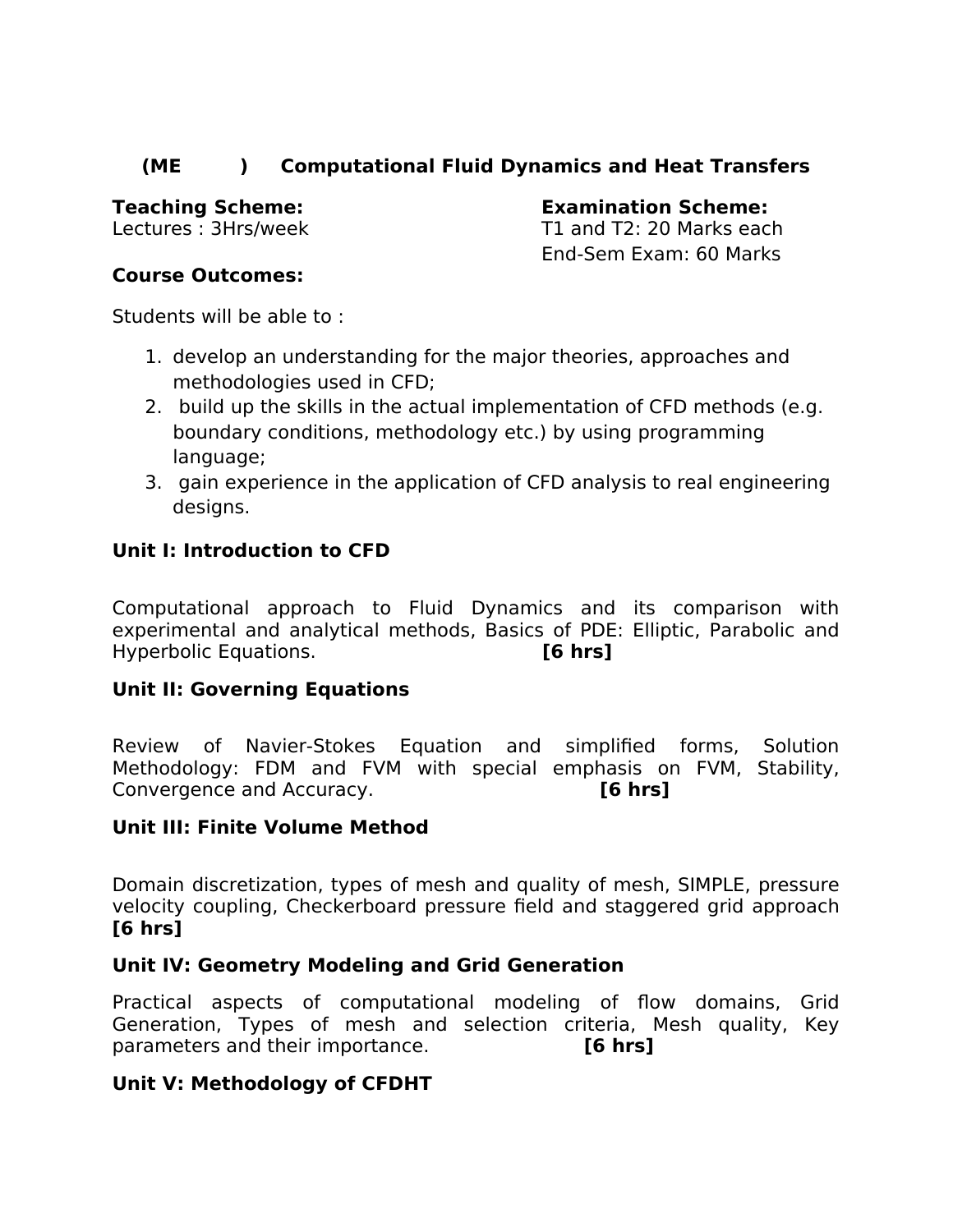Objectives and importance of CFDHT, CFDHT for Difusion Equation, Convection Equation and Convection-Difusion Equation **[6 hrs]**

## **UNIT VI: Solution of N-S Equations for Incompressible Flows**

Semi-Explicit and Semi-Implicit Algorithms for Staggered Grid system and Non-staggered Grid System of N-S Equations for Incompressible Flows **[7 hrs]**

#### **Text Books:**

- by H.K. Versteeg, W.Malalasekera , An Introduction to Computational Fluid Flow (Finite Volume Method), 2<sup>nd</sup> Edition, Printice Hall 2009.
- Murlidhar and Sundarrajan ,Computational Fluid Flow & Heat Transfer by, Narosa Publication, Reprint, 2017.
- Atul Sharma, Introduction to Computational Fluid dynamics: Development, Application and Analysis, Wiley Publications, 2016.

#### **Reference Books:**

- John A. Anderson, Computational Fluid Dynamics, The Basic with applications., McGraw Hill International editions, Mechanical Engineering series,2017.
- Dr. Suhas Patankar, Numerical Heat Transfer Fluid Flow , CRC Press, 1980 .
- Ferziger and Peric, Computational Methods for Fluid Dynamics by, Springer Publication, 3rd Edition, 2002.
- Sedat Biringen, Chuen-Yen Chow, An Introduction to Computational Fluid Mechanics by Example, Wiley Publication, 2<sup>nd</sup> Edition, 2011.

## **(ME ) Power Plant Engineering**

# **Teaching Scheme: Examination Scheme:**

Lectures : 3Hrs/week T1 and T2: 20 Marks each End-Sem Exam: 60 Marks

#### **Course Outcomes**

After completing this course the students will be able to: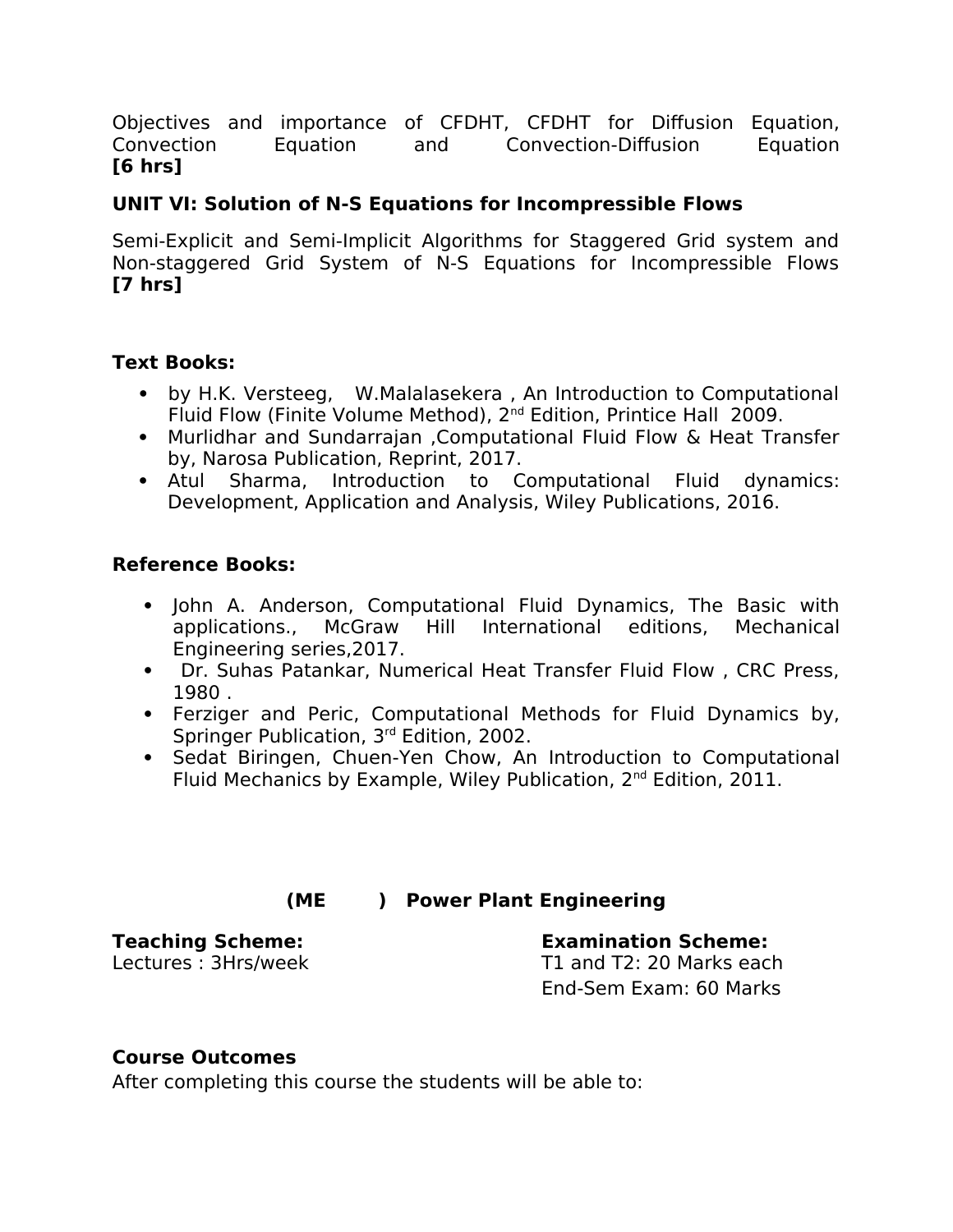- 1. Explain the basic working principles of steam, hydel, Diesel, as turbine power plant and boilers
- 2. Evaluate performance of thermal power plant, hydel power plant, diesel power plant gas turbine power plant
- 3. Illustrate working principle of diferent types of nuclear power plant
- 4. Describe working and significance of various non-conventional power plants
- 5. Evaluate cycle efficiency and performance of these power plants
- 6. Know the costs associated with power generation
- 7. Evaluate economics of plant selection and generation
- 8. Appraise safety aspects of power plants

# **Unit I : Introduction to Power Plants & Boilers**

Layout of Steam , Hydel , Diesel , MHD, Nuclear and Gas turbine Power Plants Combined Power cycles – comparison and selection , Load duration Curves, Steam boilers and cycles – High pressure and Super Critical Boilers – Fluidised Bed Boilers. **[6 hrs]**

## **Unit II: Steam Power Plant**

Fuel and ash handling , Combustion Equipment for burning coal, Mechanical Stokers. Pulveriser, Electrostatic Precipitator, Draught- Diferent Types, Surface condenser types, cooling Towers

# **[6 hrs]**

# **Unit III : Hydel Power Plants**

Hydel Power plant- Essential elements, Selection of turbines, governing of Turbines- Micro hydel developments **[6 hrs]**

## **Unit IV : Diesel and Gas Turbine**

Types of diesel plants, components , Selection of Engine type, applications-Gas turbine power plant- Fuels- Gas turbine material – open and closed cycles- reheating – Regeneration and inter-cooling – combines cycle **[6 hrs]**

## **Unit V: Other Power Plants**

Nuclear Energy-Fission, Fusion Reaction, Types of Reactors, Pressurized water reactor, Boiling water reactor, Waste disposal and safety. Geo thermal-OTEC- tidal- Pumped storage –Solar central receiver system **[6 hrs]**

## **Unit VI: Economics of Power Plants**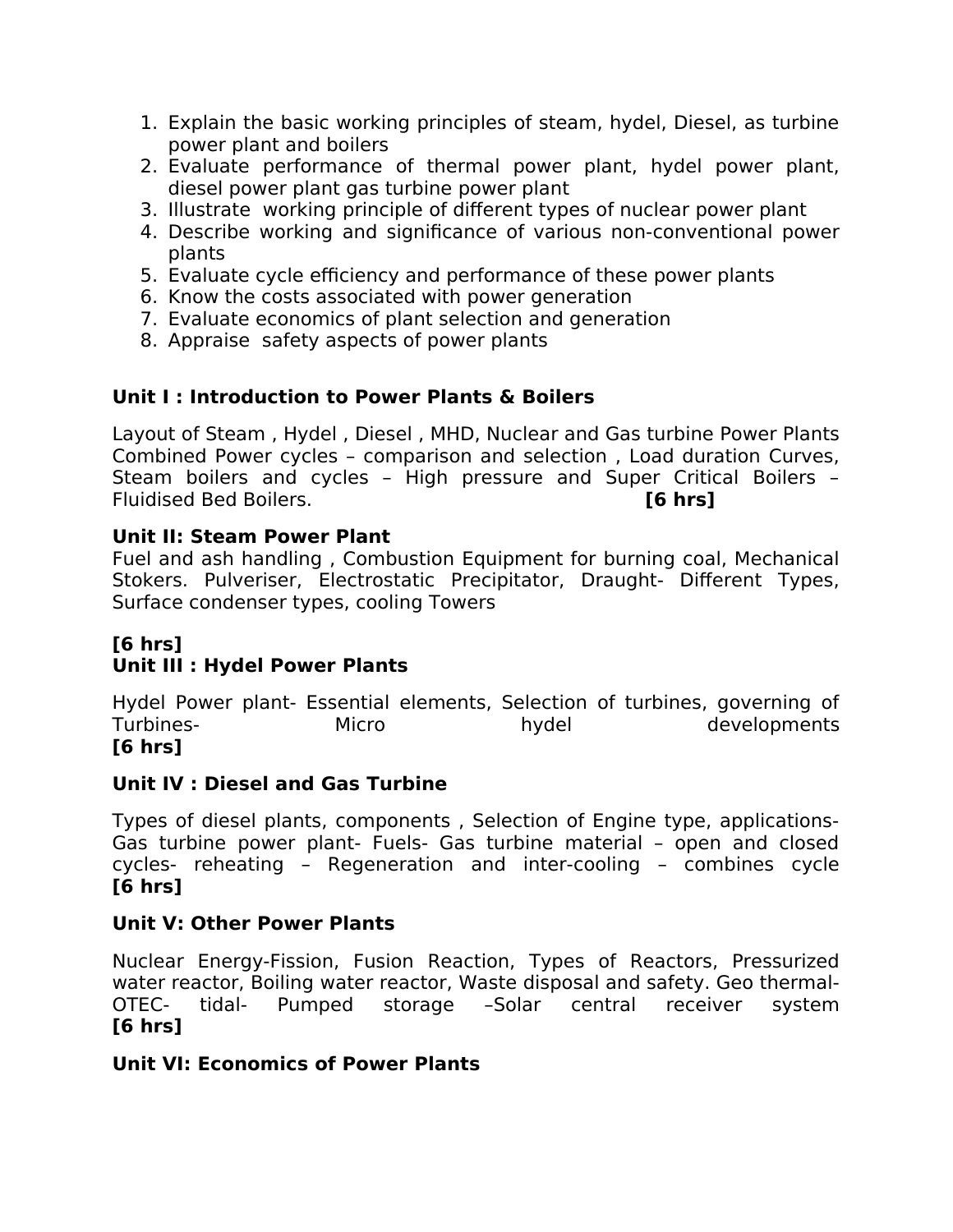Cost of electric Energy- Fixed and operating costs-Energy rates- Types tarifs-Economics of load sharing, comparison of various power plants. **[6 hrs]**

## **Text Books:**

- Arora S.C and Domkundwar S, "A Course in Power Plant Engineering", Dhanpat Rai, 2016
- Nag P.K ,"Power Plant Engineering". Third edition Tata McGraw-Hill ,2014

## **Reference Books:**

- EI-Wakil M.M ,Power "Plant Technology," Tata McGraw-Hill 2017
- K.K.Ramalingam , " Power Plant Engineering ", Scitech Publications, 2015
- G.R,Nagpal , "Power Plant Engineering", Khanna Publishers 2011
- G.D.Rai, "Introduction to Power Plant Technology" Khanna Publishers,2015
- Black & Veatch, "Power Plant Engineering", Springer Science & Business Media, Inc 1996

## **(ME - ) Finite Element Analysis**

**Teaching Scheme: Examination Scheme:**  T1 and  $T2: 20$  Marks each End-Sem Exam: 60 Marks

## **Course Outcomes:**

The students will be able to:

- 1. develop system level matrix equations from a given mathematical model of a problem following the Galerkin weighted residual method or Principle of Stationary Total Potential.
- 2. implement FEM, for problems of bars and beams, to obtain the values of the field variable at the global nodes,
- 3. implement FEM, for a 2-dimensional and axi-symmetric problems from structural mechanics to find displacements, stresses and strains, using triangular and quadrilateral elements.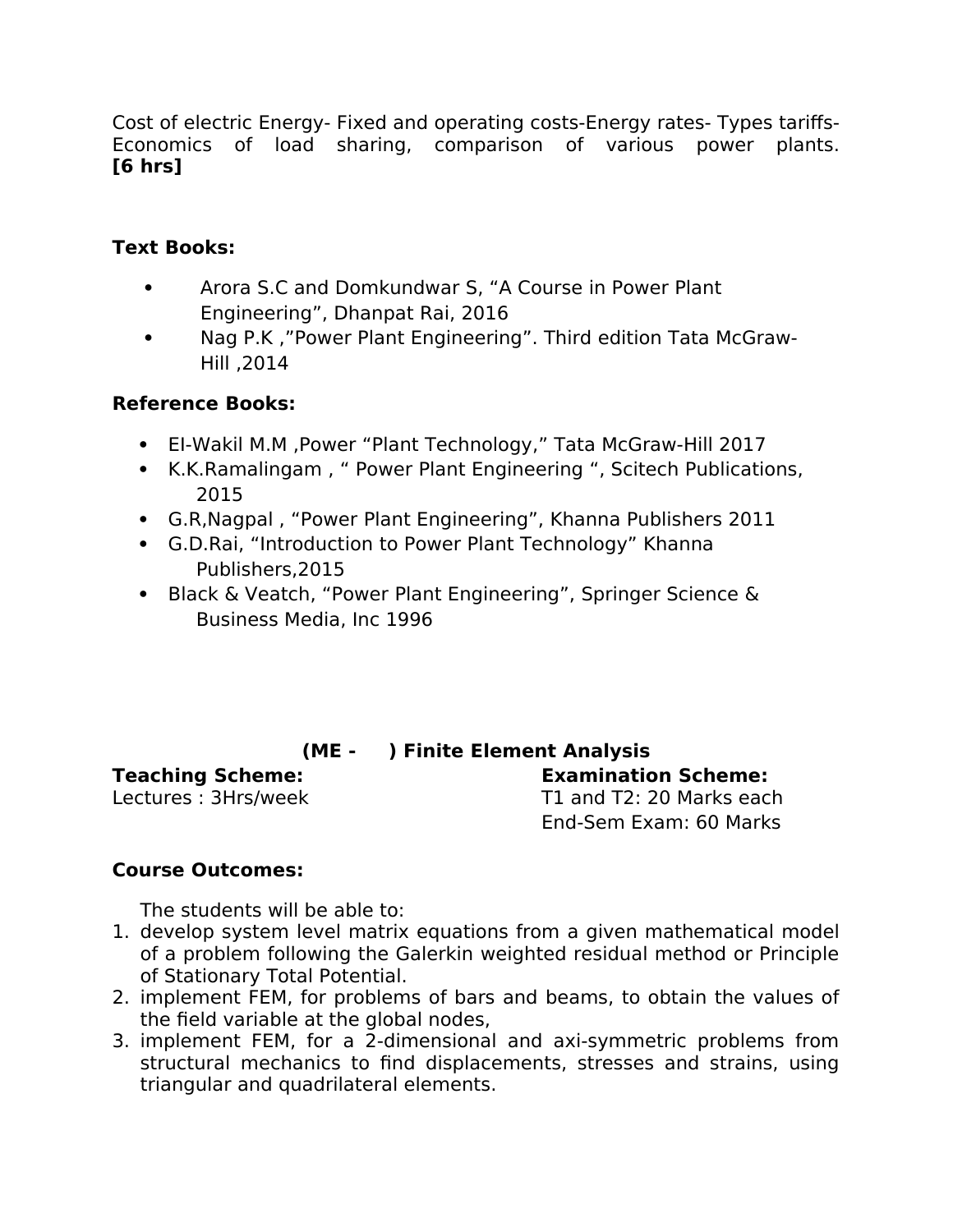- 4. summarize the sources of errors in implementing FEM and suggest remedies to minimize them,
- 5. determine, using FEM, parameters of interest for a potential field problem, using triangular and quadrilateral elements
- 6. apply FEM to estimate the fundamental frequency of natural vibration of bars and beams using the methods mentioned in the curriculum.

## **Unit I: Introduction**

Introduction, An overview of engineering problems and methods for solving them, demonstration by an example – Physical system – Physical model – Mathematical model – Methods for solution – Solution. Need for using numerical methods to solve engineering problems **[4 hrs]**

#### **Unit II: Introduction to FEM and 'BAR' Problems**

Introduction to steps of FEM for the problem of finding elongation of an axially loaded bar as an example of a 1-D problem. Stepby-step development of the procedure of Galerkin weighted residual FEM for the bar problem - residual error, weighting function, discretization, elements and nodes, local variables, approximation functions (or shape functions), need for numerical integration and co-ordinate transformation, Gauss-Legendre integration scheme. Process of assembly of local matrix equations into global, solution to the equations, equation solvers

# **[8 hrs]**

## **Unit III: FEM for 'BEAMs'**

FE formulation for beams, Governing diferential equation, Characteristics of formulation for problems demanding  $C<sup>1</sup>$  continuity, Hermitian polynomials and shape functions based on them, BEAM element, FEM procedure followed for the beam problems.

Computation of derived quantities like strains and stresses from the nodal values of the field variables, Result post-processing.

Finite element formulation using variational and virtual work methods, demonstration for bar and beam problems. **[6 hrs]**

#### **Unit IV: 2-D Problem from Structural Mechanics**

Introduction to 2-dimensional problem from structural mechanics static analysis, Lagrangian as a starting point for FEM. Triangular and quadrilateral elements, Evaluating force vectors for traction at the edges and surfaces of elements, Substitution of boundary conditions, Obtaining derived quantities from basic solution from FEM, e.g. stress. Higher order elements, iso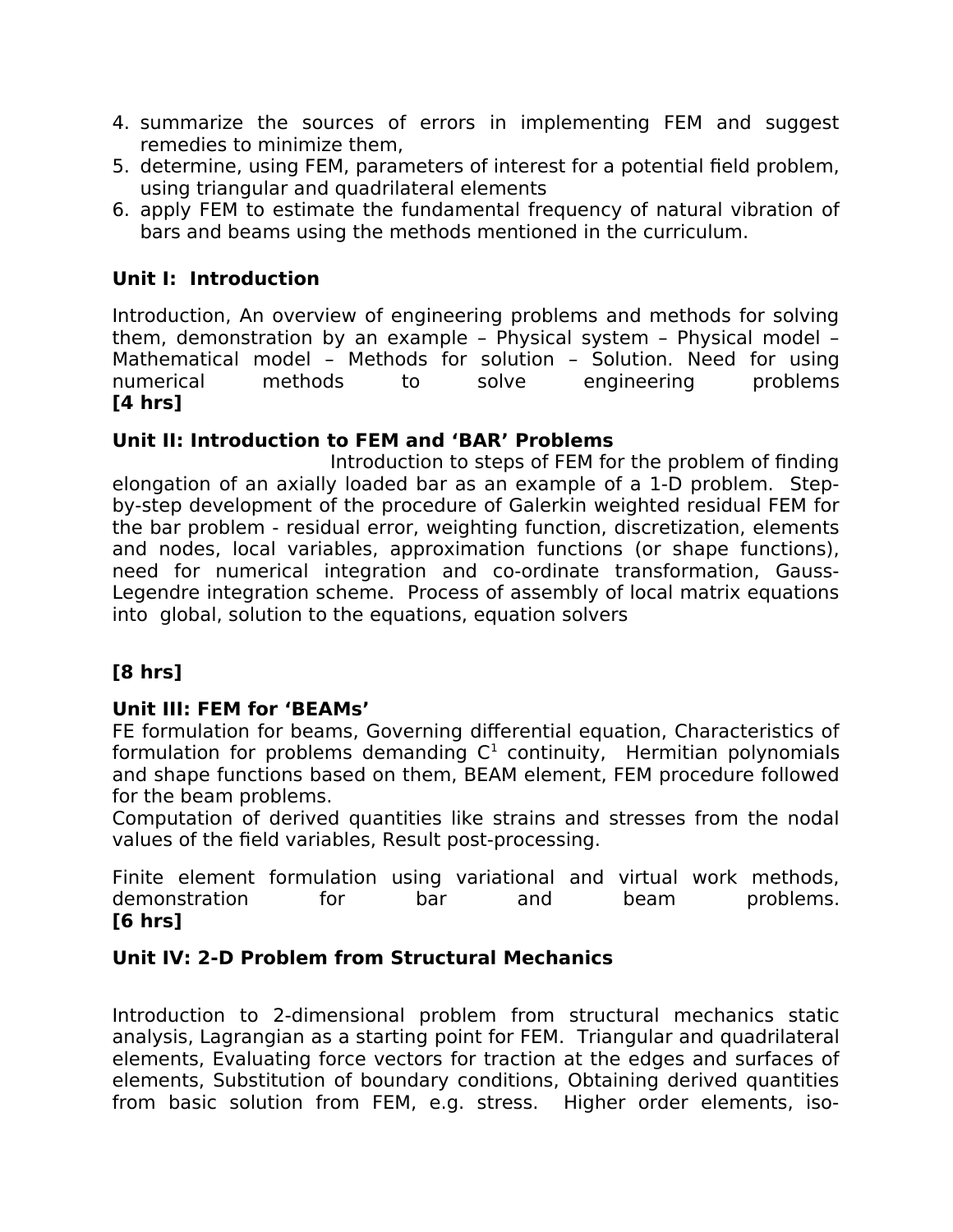parametric parametric control of the control of the control of the control of the control of the control of the control of the control of the control of the control of the control of the control of the control of the contr

**[6 hrs]**

## **Unit V: Potential Field Problems**

Introduction to potential field problems, examples from structural mechanics - of torsion of non-circular prismatic bars, 2-D steady state heat transfer with convection from surface. Sources of errors, error analysis, remedies to minimize the errors. Application of FEM to Axisymmetric problems, Axisymmetric solids under rotation, computation of force vector due to body forces **[6 hrs]**

#### **Unit VI: Eigen-value problems**

FEM for Eigen-value problems, Mass and stifness matrices, Consistent and lumped mass matrices, lumping schemes, Methods for obtaining eigenvalues and eigen-vectors – Power iteration and inverse power iteration methods, matrix transformation method – Jacobi's method. **[6 hrs]**

#### **Text Books:**

- Chandrupatla and Belegundu "Introduction to finite elements in Engineering", Prentice Hall of India Pvt. Ltd. New Delhi, 2012.
- Logan Deryl L., "A First Course in Finite Element Method", Thomson Brook/Cole, 3rd ed. 2012
- Reddy J N, "Finite element Method", Tata McGraw Hill publishing Co Ltd, New Delhi, Ed. 2, 2006

## **Reference Books :**

- Cook R.D. "Concepts and applications of finite element analysis" Wiley, New York, 2007.
- Bathe K.J., Cliffs, N.J. "Finite Element Procedures in Engineering Analysis", Englewood. Prentice Hall, 1981.
- Zienkiewicz O. C. and Taylor R L, "Finite Element Method", Vol. 1 The Basis, 5<sup>th</sup> Ed., Butterworth and Heinemann, New Delhi, 2000
- Zienkiewicz O. C. and Taylor R L, "Finite Element Method", Vol. 2 Solid Mechanics, 5<sup>th</sup> Ed., Butterworth and Heinemann, New Delhi, 2000

| (ME |  | ) - Integrated Product Design |
|-----|--|-------------------------------|
|-----|--|-------------------------------|

Teaching Scheme: **Examination Scheme:**  Lectures : 3Hrs/week T1 and T2: 20 Marks each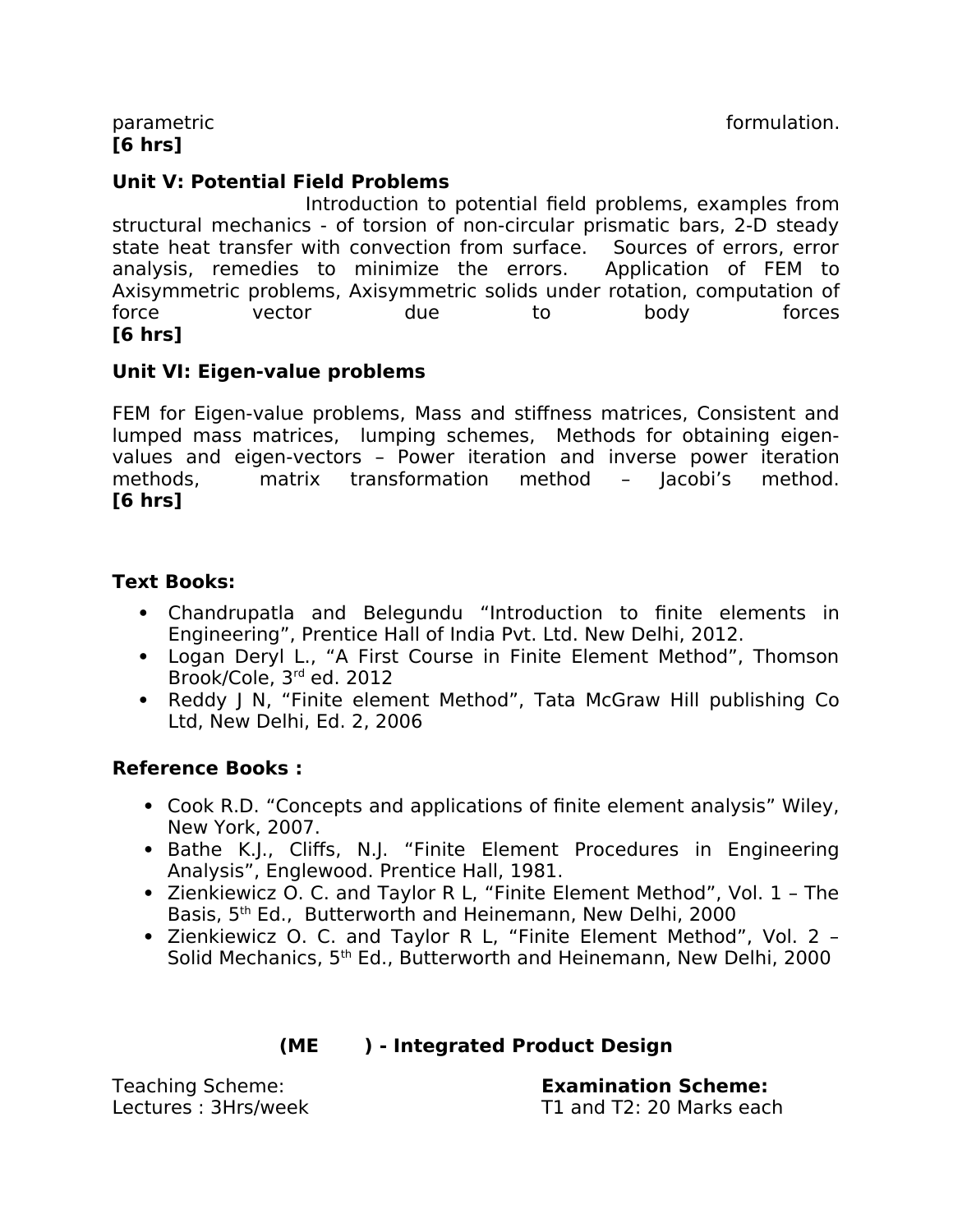#### **Course Outcomes:**

Students will be able to

- 1. Identify the needs of the customer while designing a new product or while modifying existing design of a product in the highly competitive, dynamic and customer centered market.
- 2. Convert the needs of customers in technical specifications and constraints of a product.
- 3. Design the products after realizing the importance of creativity.
- 4. Apply the learning of various rapid prototyping methods and reverse engineering methods for generating and testing the new product designs.
- 5. Understand the importance of design for manufacture and assembly, maintenance, reliability and statistical considerations in design.
- 6. Apply the learning of the industrial design aspects such as design for emotions, eco design and retrofit design.

## **Unit I**

Need Identification and problem definition, product specification, concept generation and selection, evaluation, creativity methods, Concept testing **[12 hrs]**

## **Unit II**

Design for manufacture and assembly, robust design and , design for manufacturing processes such as casting, forging **[6 hrs]**

## **Unit III**

Rapid prototyping and reverse engineering **[8 hrs]**

## **Unit IV**

Statistical considerations in design and Reliability, Strength based reliability, parallel and and series systems **[6 hrs]**

## **Unit V**

Industrial design: Design for Emotion and experience, Introduction to retrofit and Eco design, Human behavior in design **[6 hrs]**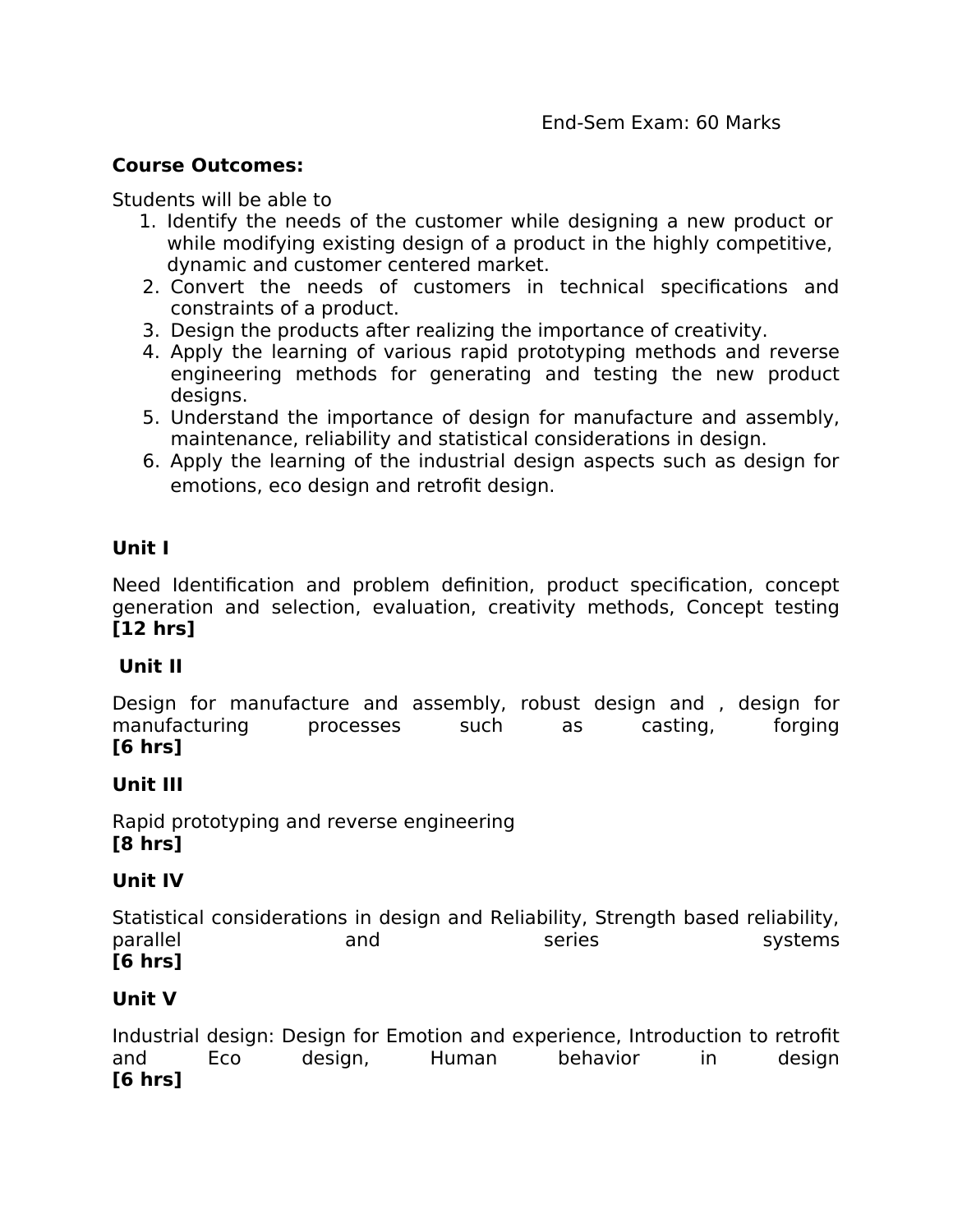#### **Text Books:**

- Prashant Kumar, Product Design, Creativity, Concepts and Usability, PHI Learning Pvt. Ltd. New Delhi, 2012
- George E Dieter, "Engineering Design", McGraw Hill Company, 2000.
- Reverse Engineering an Industrial perspective, Editors: Vinesh Raja, Kiran J.Fernandes, Springer , 2008

#### **Reference Books:**

- Pahl, G.and W.Beitz, Engineering Design–A Systematic Approach Springer, 2nd Ed., 1996.
- Rapid Prototyping: Laser-Based and Other Technologies Patri K. Venuvinod, Weiyin MaSpringer, 30-Nov-2003

#### **(ME ) Machine Tool Design**

Teaching Scheme: **Examination Scheme:** 

Lectures : 3Hrs/week T1 and T2: 20 Marks each End-Sem Exam: 60 Marks

## **Course Outcome:**

After completion of the course student will be able to

- **1.** Design gear box. And Design diferent machine tools considering static and dynamic loads.
- **2.** Understand efect of vibrations on life of machine tools.
- **3.** Understand design considerations for Special features in Machine tools

## **Unit I: Drives**

Design considerations for drives based on continuous and intermittent requirement of power, Types and selection of motor for the drive, Regulation and range of speed based on preferred number series, geometric progression. Design of speed gear box for spindle drive and feed gear box.

**[6 hrs]**

## **Unit II: Design of Machine Tool Structure**

Analysis of forces on machine tool structure, static and dynamic stifness. Design of beds, columns, housings, bases and tables.

**[6 hrs]** 

## **Unit III: Design of Guide-ways**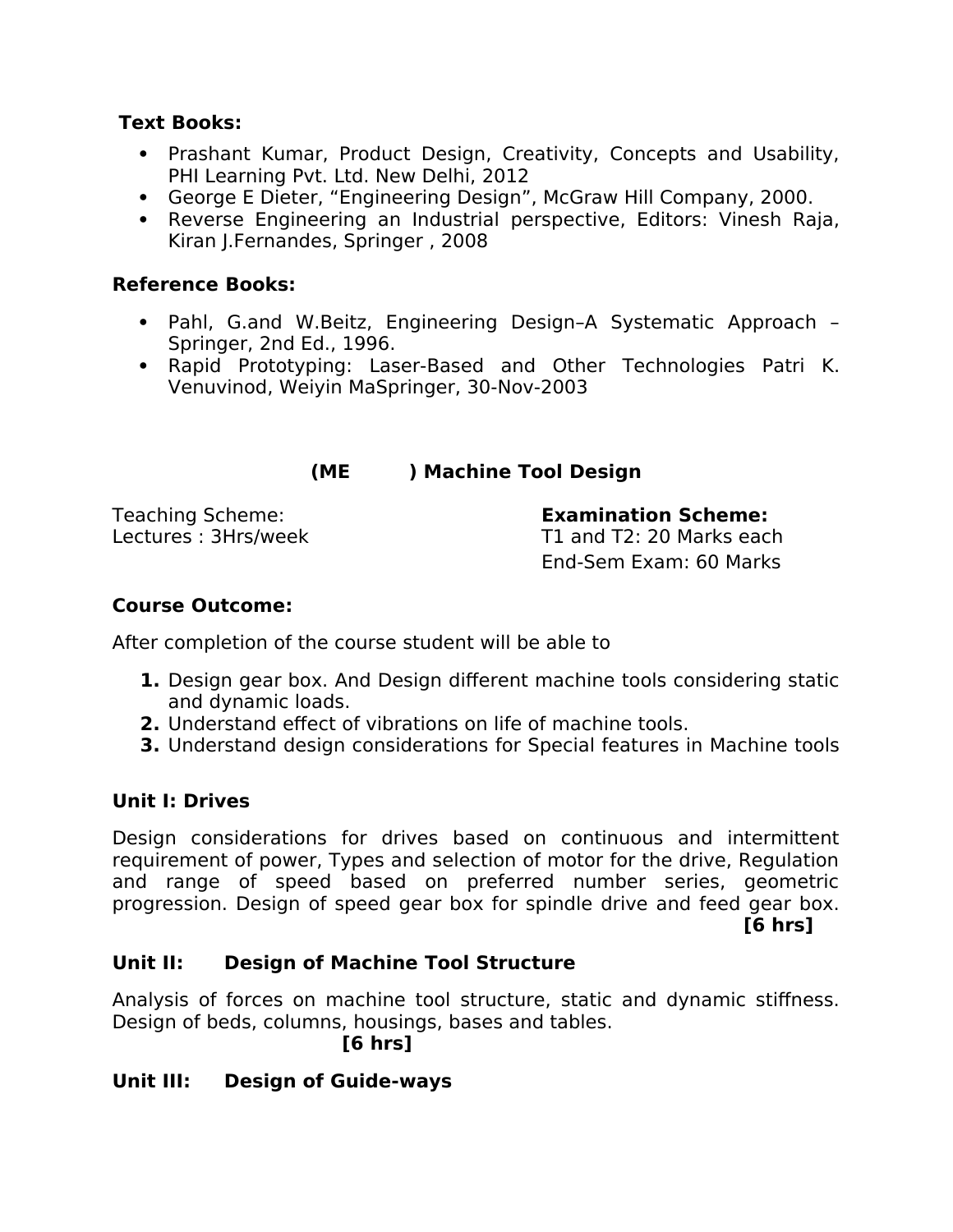Functions and types of guide-ways, design criteria and calculation for slideways, design of hydrodynamic, hydrostatic and aerostatic slide-ways, Stick-Slip motion in slide-ways. **[6 hrs]** 

# **Unit IV:Design of Spindles, Spindle Supports and Power Screws**

Design of spindle and spindle support using defection and rigidity analysis, analysis of antifriction bearings, preloading of antifriction bearing.Design of power screws: Distribution of load and rigidity analysis.

#### **[6 hrs]**

## **Unit V: Dynamics of Machine Tools**

Dynamic characteristic of the cutting process, Stability analysis, vibrations of machine tools. Control Systems, Mechanical and Electrical, Adaptive Control System, relays, push button control, electrical brakes, drum control.

#### **[6 hrs]**

#### **Unit VI:Special features in Machine Tool Design**

Design considerations for SPM, NC/CNC, and micro machining, Retrofitting, Recent trends in machine tools, Design Layout of machine tool using matrices. Step-less drives Design considerations of Step-less drives, electromechanical system of regulation, friction, and ball aviators, PIV drive, Epicyclic drive, principle of self locking. **[6 hrs]**

#### **Text Books**

- N.K. Mehta, "Machine Tool Design", Tata McGraw Hill, ISBN 0-07- 451775-9. Edition 3 , 2012
- Bhattacharya and S. G. Sen., "Principles of Machine Tool", New central book agency Calcutta, ISBN 81-7381-1555.
- D. K Pal, S. K. Basu, "Design of Machine Tool", 4th Edition. Oxford IBH 2005, ISBN 81- 204-0968 edition 5 , 2005

#### **Reference Books**

- N. S. Acherkan, "Machine Tool Vol. I, II, III and IV", MIR publications, 1965
- F. Koenigsberger, "Design Principles of Metal Cutting Machine Tools" The Macmillan Company New York 1964

# **(ME ) Industrial Engineering**

Teaching Scheme: **Examination Scheme:** 

Lectures : 3Hrs/week T1 and T2: 20 Marks each End-Sem Exam: 60 Marks

#### **Course Outcomes**: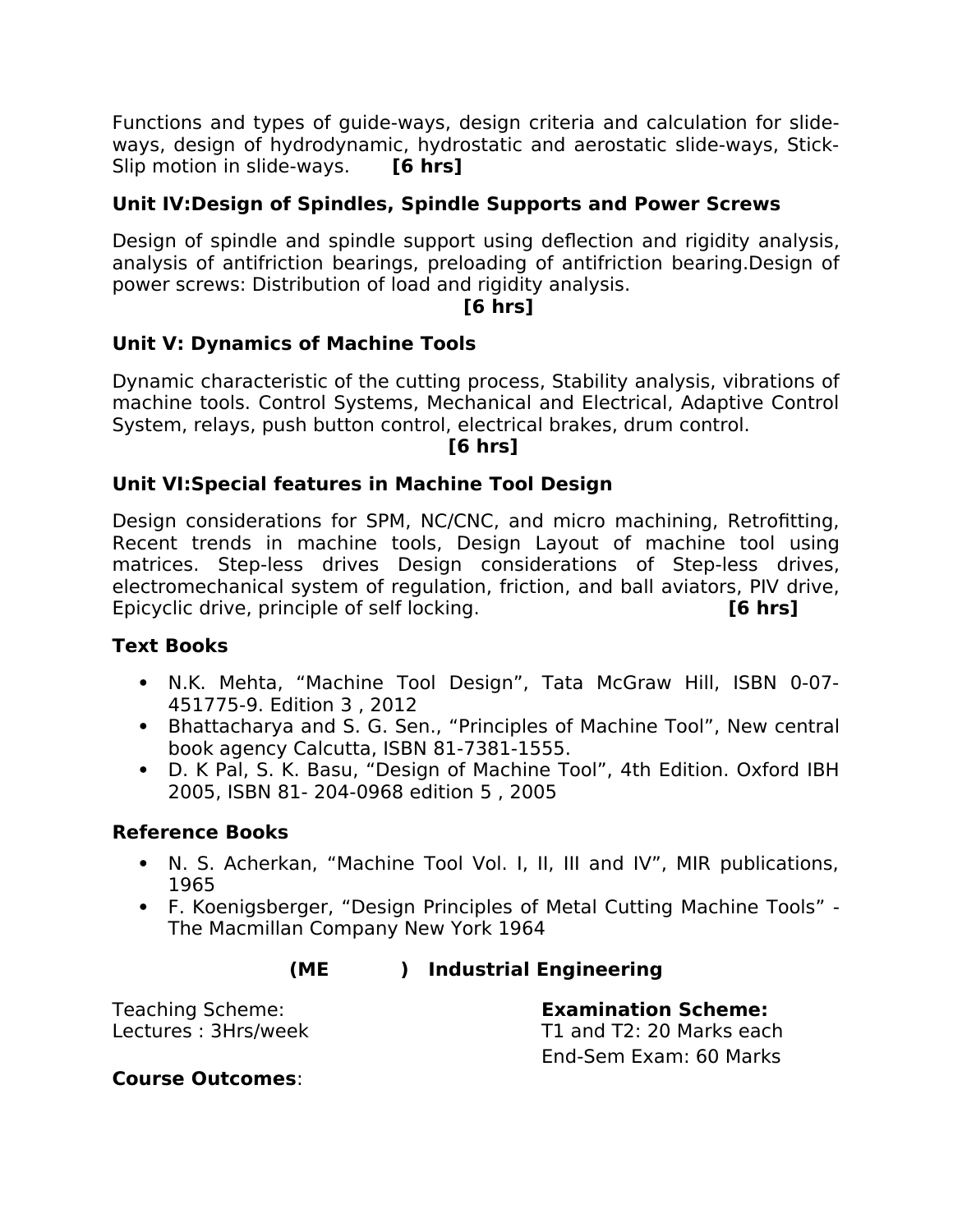After completion of the course student will be able to

- 1. Apply the Industrial Engineering concept in the industrial environment.
- 2. Manage and implement diferent concepts involved in methods study and understanding of work content in diferent situations.
- 3. Undertake project work based on the course content.
- 4. Describe diferent aspects of work system design and facilities design pertinent to manufacturing industries.
- 5. Identify various cost accounting and financial management practices widely applied in industries.
- 6. Develop capability in integrating knowledge of design along with other aspects of value addition in the conceptualization and manufacturing stage of various products.

# **Unit I: Introduction to Industrial Engineering and Productivity**

Introduction: Definition and Role of Industrial Engineering, Contribution of Taylor and Gilbreth, Organisation : Concept of organisation, characteristics of organisation, elements of organisation, organisational structure, organisation charts; Types of organisation- formal line, military organisation, functional organization, line & staff organisation; Introduction to management principles, authority and responsibility, span of control, delegation of authority. Productivity : Definition of productivity, Productivity of materials, land, building, machine and power. Measurement of productivity: factors afecting the productivity, Productivity Models and Index (Numerical), productivity improvement programmers. **[6 hrs]**

#### **Unit II: Method Study**

Work Study : Definition, objective and scope of work-study. Human factors in work-study. Method Study : Definition, objective and scope of method study, activity recording and exam aids, Charts to record moments in shop operation process charts, fow process charts, travel chart, two handed chart and multiple activity charts. Charts to record movement at work place principles of motion economy, classification of moments, SIMO chart, and micro motion study. Definition and installation of the improved method, brief concept about synthetic motion studies.(Numerical); Introduction to Value Engineering and Value Analysis **[6 hrs]**

#### **Unit III: Work Measurements**

Work Measurements: Definition, objectives and uses; Work measurement techniques. Work sampling - need, confidence levels, sample size determinations, random observation, conducting study with the simple problems. Savitribai Phule Pune University, Pune 2012 Course BOS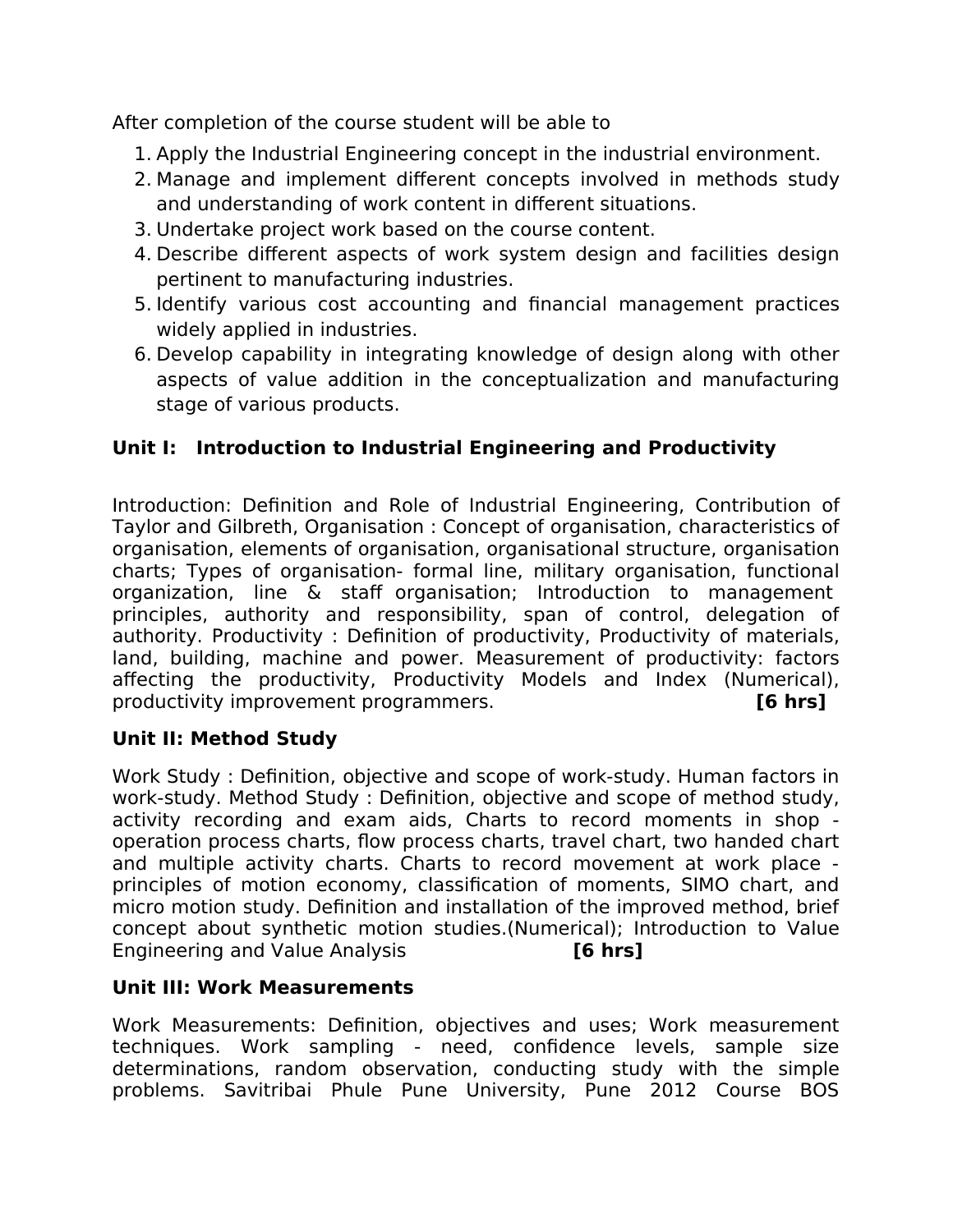Mechanical Engineering SPPU Page 42 Time study: Definition, time study equipment, selection of job, steps in time study. Breaking jobs into elements, recording information. Rating and standard rating, standard performance, scales of rating, factors affecting rate of working, allowances and standard time determination; Introduction to PMTS and MTM. (Numerical), Introduction to MOST.

# **[6 hrs]**

# **Unit IV: Production Planning and Control**

Introduction: Types of production systems, Need and functions of PPC, Aggregate production planning, Capacity Planning, ERP: Modules, Master Production Schedule; MRP and MRP-II; Forecasting techniques: Causal and time series models, moving average, exponential smoothing, trend and seasonality; (Numerical) Supply Chain Management: Concept, Strategies, Supply Chain Network, Push and Pull Systems, Logistics, Distribution; Order Control strategies: MTO, MTA, MTS. **[6 hrs]**

## **Unit V: Facility Design**

Facility Location Factors and Evaluation of Alternate Locations; Types of Plant Layout; Computer Aided Layout Design Techniques; Assembly Line Balancing (Numerical); Material Handling: Principles, Types of Material Handling Devices; Stores Management Inventory Control: Functions, costs, classifications- deterministic and probabilistic inventory models, Concept of EOQ, purchase model without shortages (Numerical); ABC and VED Analysis. **[6 hrs]** 

#### **Unit VI: Engineering Economy, Human Resource and Industrial Safety**

Engineering Economy and Costing: Elementary Cost Accounting and Methods of Depreciation; BreakEven Analysis (Numerical); Introduction to Debit and Credit Note, Financial Statements (Profit and Loss Account and Balance Sheet), Techniques for Evaluation of Capital Investments. Human Resource Development: Functions: Manpower Planning, Recruitment, Selection, Training; Concept of KRA (Key Result Areas); Performance Appraisal (Self, Superior, Peer, 3600). Industrial Safety: Safety Organisation, Safety Programme, General Safety Rules. **[6 hrs]**

## **Text Books**

- M Mahajan, "Industrial Engineering and Production Management", Dhanpat Rai and Co,2015.
- O. P. Khanna, "Industrial engineering and managemen"t, Dhanpat Rai publication, ISBN no 13-978-8189928353, 2010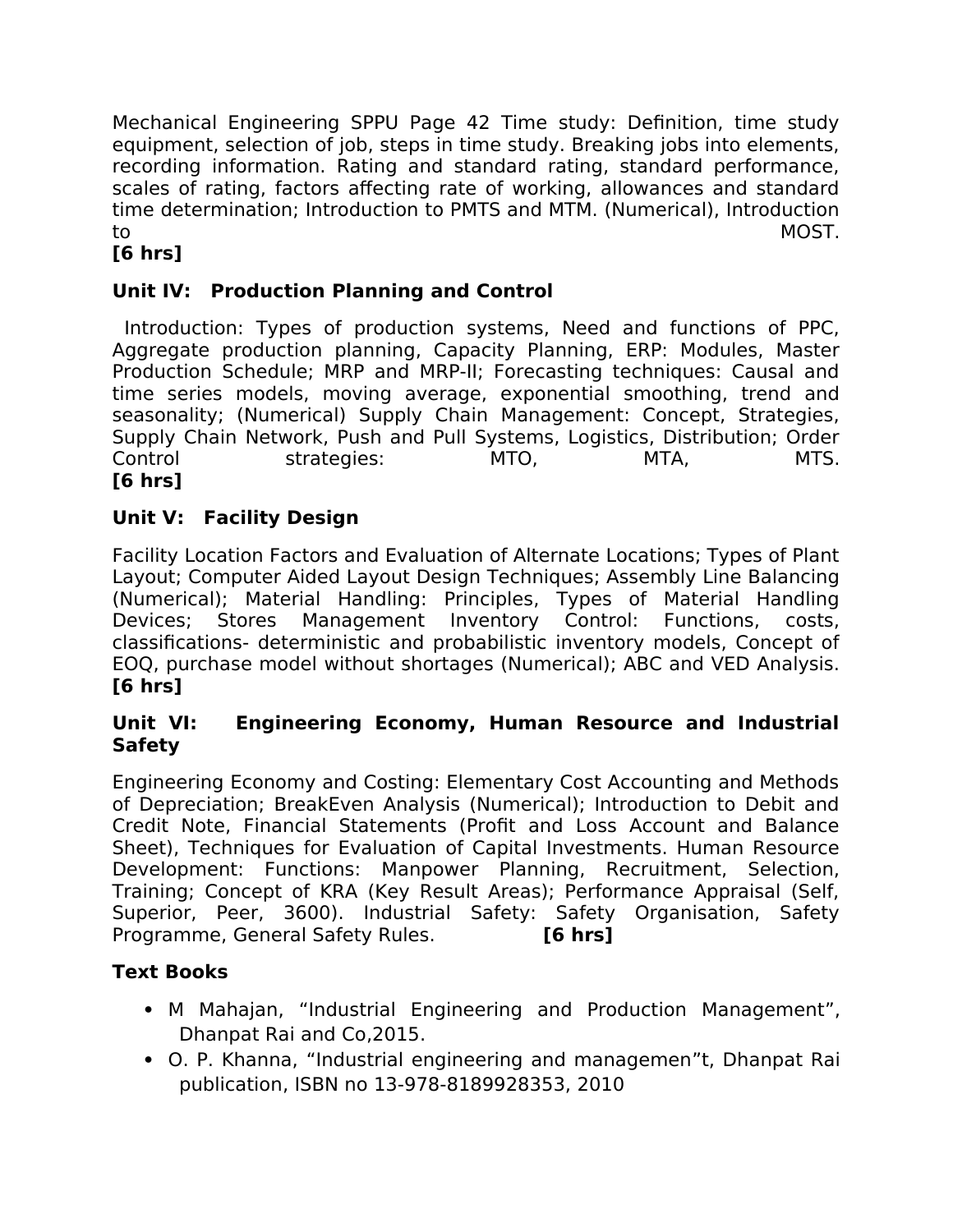- Martend Telsang, "Industrial Engineering", S. Chand Publication, ISBN no 13-978-8121917735,2006.
- Banga and Sharma, "Industrial Organisation & Engineering Economics", Khanna publication, ISBN no 13- 978-8174090782,2003.

## **Reference Books**

- Introduction to Work Study by ILO, Oxford & IBH Publishing Company, New Delhi, Second Indian Adaptation, 2008.
- H.B. Maynard, K Jell, "Maynard's Industrial Engineering Hand Book", McGraw Hill Education.
- Askin, "Design and Analysis of Lean Production System", Wiley, India
- Zandin K.B., "Most Work Measurement Systems", CRC Press,2002
- Martin Murry, "SAP ERP: Functionality and Technical Configuration", SAP Press; 3rd New edition (2010).
- Barnes, "Motion and time Study design and Measurement of Work", Wiley India

# **(ILOE ) Operations Research**

| <b>Teaching scheme</b><br>scheme   | <b>Examination</b>         |  |
|------------------------------------|----------------------------|--|
| Lectures: 3 Hrs/Week<br>marks each | T1 and T2: 20              |  |
|                                    | End Sem. Exam: 60<br>marks |  |

#### **Course outcomes:**

Student will able to

- 1. Illustrate the need to optimally utilize the resources in various types of industries
- 2. Apply and analyze mathematical optimization to various applications.
- 3. Demonstrate cost efective strategies in various applications in industry.

#### **Unit I: Introduction to operations research**

Scope, applications of operations research, phases and models of operations research, advantages and limitations of operations research and applications of operations research.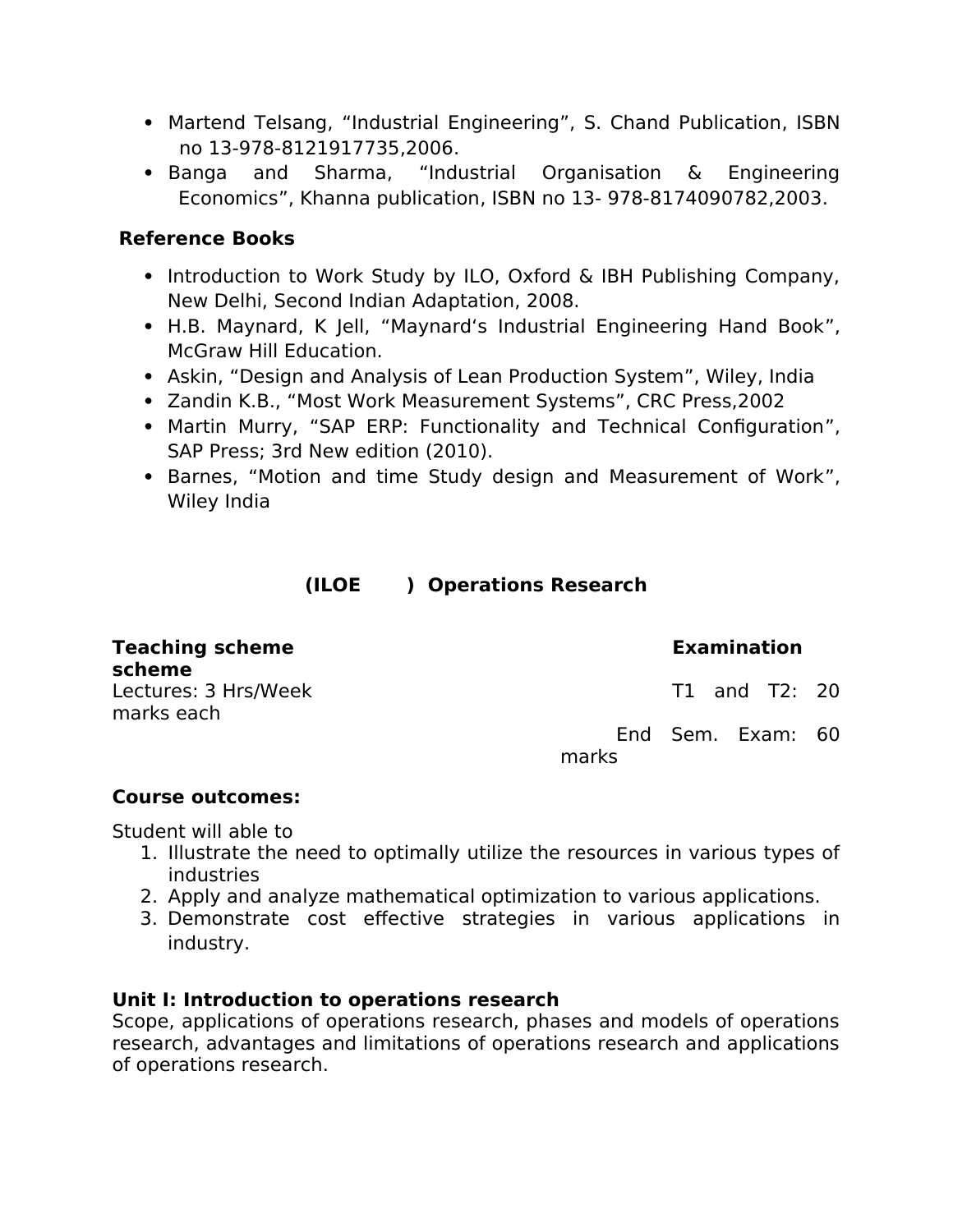**Linear Programming Problem (LPP):** Formulation of LPP, graphical method of solution, simplex method, artificial variable technique- Big M method, two phase method, duality in LPP, sensitivity analysis **[6 hrs]**

# **Unit II: Transportation, assignment and sequencing model**

**Transportation Problem (TP):** Mathematical formulation of TP, methods to obtain initial basic feasible solution, TP without degeneracy and with degeneracy

**Assignment Problem (AP):** Mathematical formulation of AP, variations of AP, travelling salesman problem

**Sequencing Problem:** Assumptions in sequencing, processing of n jobs on two machines, processing of n jobs on three machines and processing of n jobs on m machines. **[6 hrs]**

## **Unit III: Replacement and queuing model**

**Replacement model:** Introduction, replacement of items that detoriatesreplacement of items whose maintenance and repair cost increases with time ignoring value of money and replacement of items whose maintenance and repair cost increases with time considering value of money, replacement of items that fail suddenly- group replacement

**Queuing Model:** Kendall's notation for representing queue, single channel Poisson arrivals with exponential service times, infinite populations. **[6 hrs.]**

#### **Unit IV : Games theory**

Minimax (Maxmin) criterion for optimality, characteristics of game, dominance principles, 2X2 game-arithmetic and algebraic method, 2Xn and mX2 game-graphical method and method of sub-games, 3X3 game-method of matrices, iteration method and applications of games theory

# **[6 hrs]**

## **Unit V: Inventory control and simulation**

**Inventory control:** Need and types of inventory, inventory associated costs, Economic Order Quantity (EOQ), Classical EOQ model with uniform demand rate and infinite replenishment, EOQ model with multiple price breaks

**Simulation:** Monte Carlo simulation, advantages and limitations of simulation, applications of simulation applications of simulation **[6 hrs]**

## **Unit VI: Network analysis**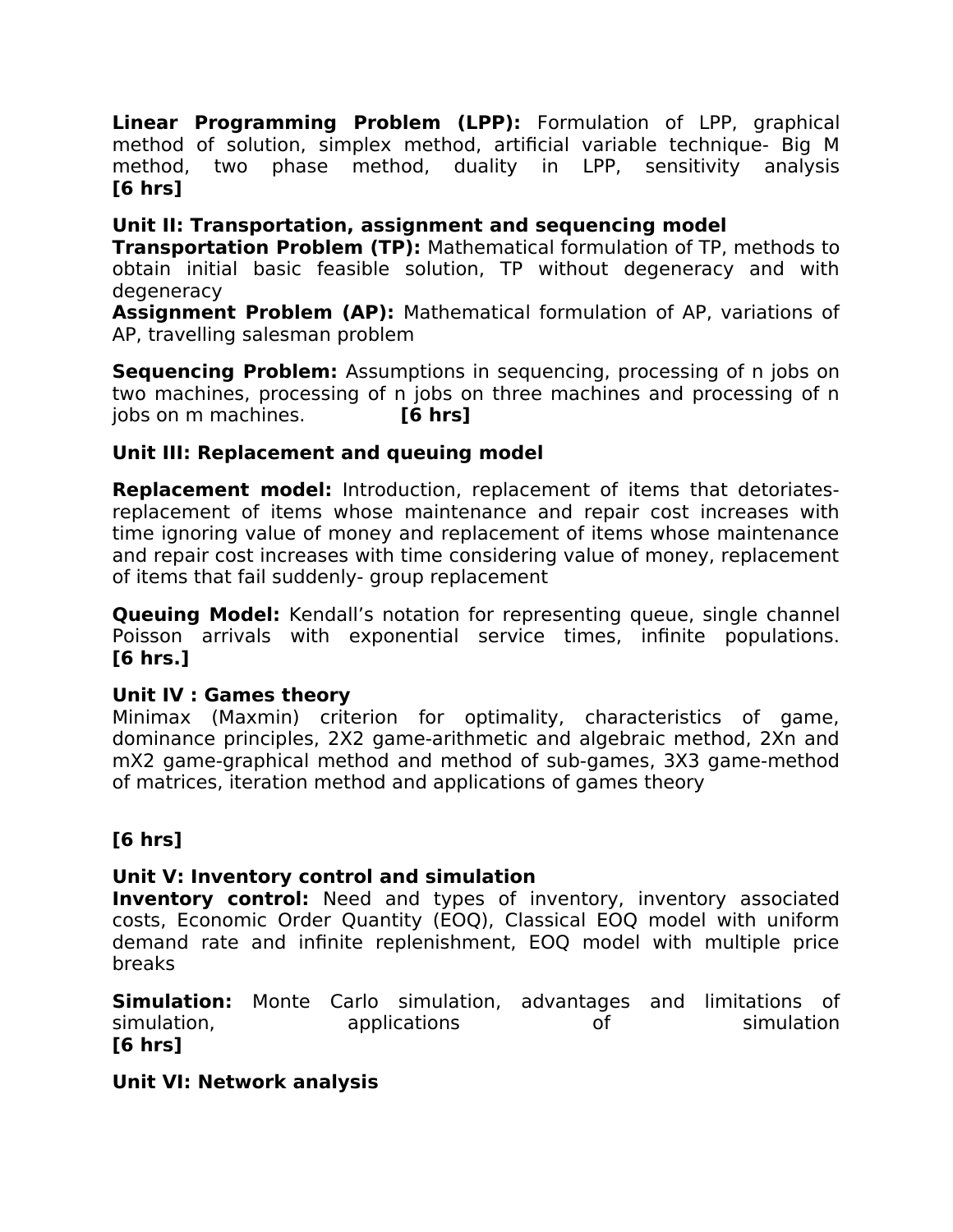Network construction, identification of critical path, various types of foats and their computations, Programme Evaluation and Review Technique (PERT) time calculations, crashing of network, resource scheduling and network updating. **[6 hrs]**

#### **Text Books:**

- S. D. Sharma, Himanshu Sharma, "Operations research: Theory, Methods and Applications", Fifteenth edition, Kedar Nath Ram Nath, Meerut
- Premkumar Gupta, D. S. Hira, "Operations research", revised edition, S. Chand & Company Pvt. Ltd

#### **Reference Books:**

- Hamdy A Taha, "Operations research-An introduction", Nineth edition;2011, Pearson
- Maurice Saseini, Arhur Yaspan and Lawrence Friedman, "Operations research: methods and problems", Literary Licensing

## **(ILOE ) Robotics**

**Teaching Scheme: Examination Scheme:**  T1 and T2: 20 Marks each End-Sem Exam: 60 Marks

#### **Course Outcomes:**

Student will be able to

- 1. learn basic terminologies and concepts associated with Robotics & Automation
- 2. study various Robotic sub-systems and innovations in Robotics
- 3. understand hardwares and softwares of robotics to understand working of robots
- 4. study the associated aspects in Robotics and allied sciences.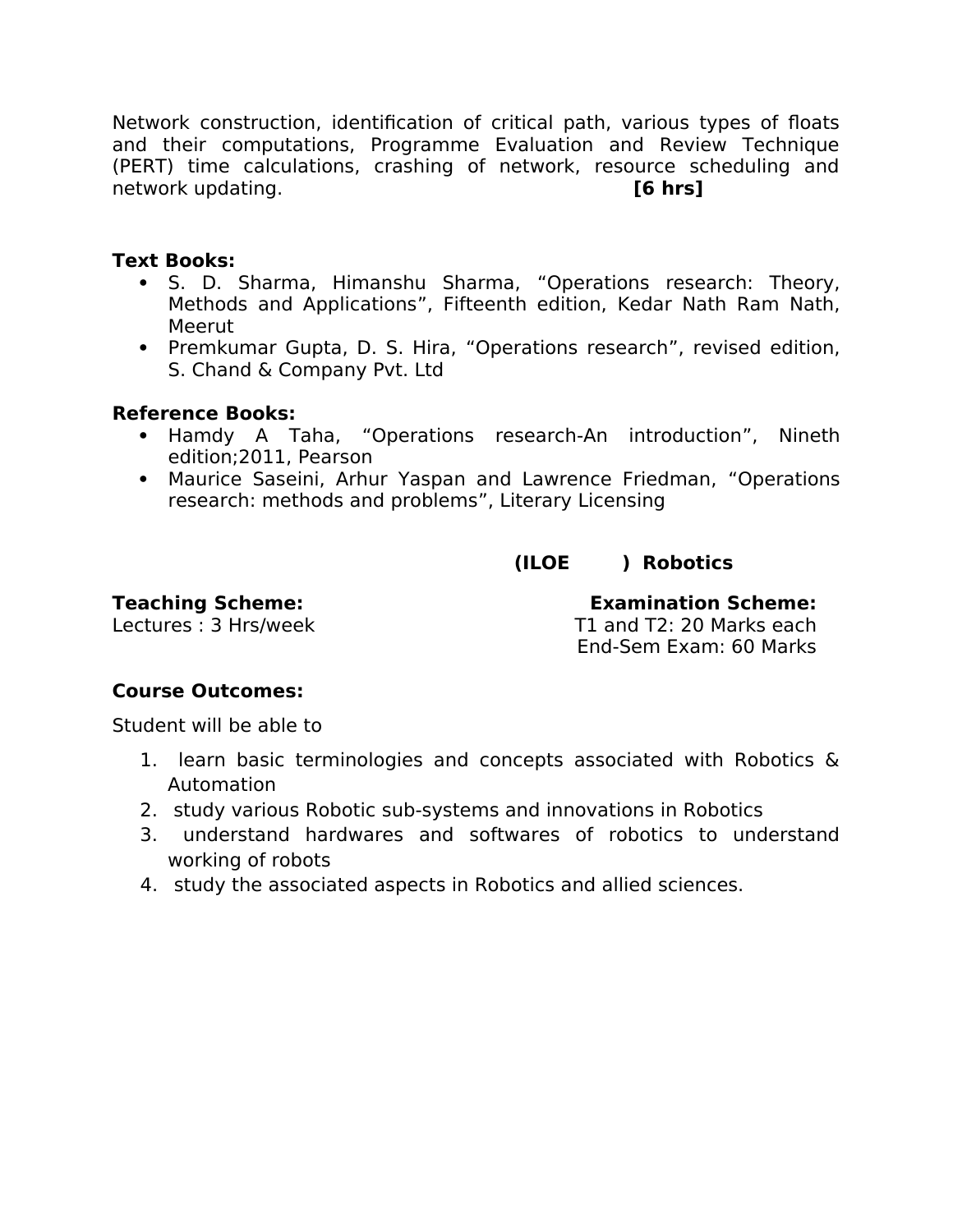#### **Unit I: Introduction**

Robot Definitions , three laws, DOF, Misunderstood devices…..etc. , Elements of Robotic Systems i.e. Robot anatomy, Classification, Associated parameters i.e. resolution, accuracy, repeatability, dexterity, compliance, RCC device, ..etc,

Automation :- Concept, Need, Principles and Strategies of Automation, Basic Elements of an Automated System

Innovative Robotic Apllications :- Biomimetic Robots, Swarm Robots, Micro & Nano Robots, Surgery Robots, Assisting Robots, Androids & Geminoids….etc. **[5 hrs]**

## **Unit II: Robot Grippers, Sensors for Robots, Vision Sensors**

Robot Grippers:- Types of Grippers , Design aspect for gripper, Force analysis for various basic gripper system.

Sensors for Robots:- Characteristics of sensing devices, Selections of sensors, Classification and applications of sensors. Types of Sensors, Need for sensors and vision system in the working and control of a robot.

Vision Sensors :- Vision System Devices, Image acquisition, Masking, Sampling and quantisation, Image Processing Techniques , Noise reduction methods, Edge detection, Segmentation. **[5 hrs]**

#### **Unit III: Drives, Control Systems**

 Drives:- Types of Drives, Actuators and its selection while designing a robot system. Types of transmission systems, Control Systems :- Types of Controllers, Introduction to closed loop control

Control Technologies in Automation :- Industrial Control Systems, Process Industries Verses Discrete-Manufacturing Industries, Continuous Verses Discrete Control, Computer Process and its Forms. **[6 hrs]**

#### **Unit IV: Kinematics, Dynamics**

Kinematics :- Transformation matrices and their arithmetic, link and joint description, Denavit - Hartenberg parameters, frame assignment to links, direct kinematics, kinematics redundancy, kinematics calibration, inverse kinematics, solvability, algebraic and geometrical methods.

Dynamics: - Introduction to Dynamics , Trajectory generations & planning **[7 hrs]**

## **Unit V : Robot Programming, Programming Languages**

Robot Programming :- Methods of robot programming, lead through programming, motion interpolation, branching capabilities, WAIT, SIGNAL and DELAY commands, subroutines,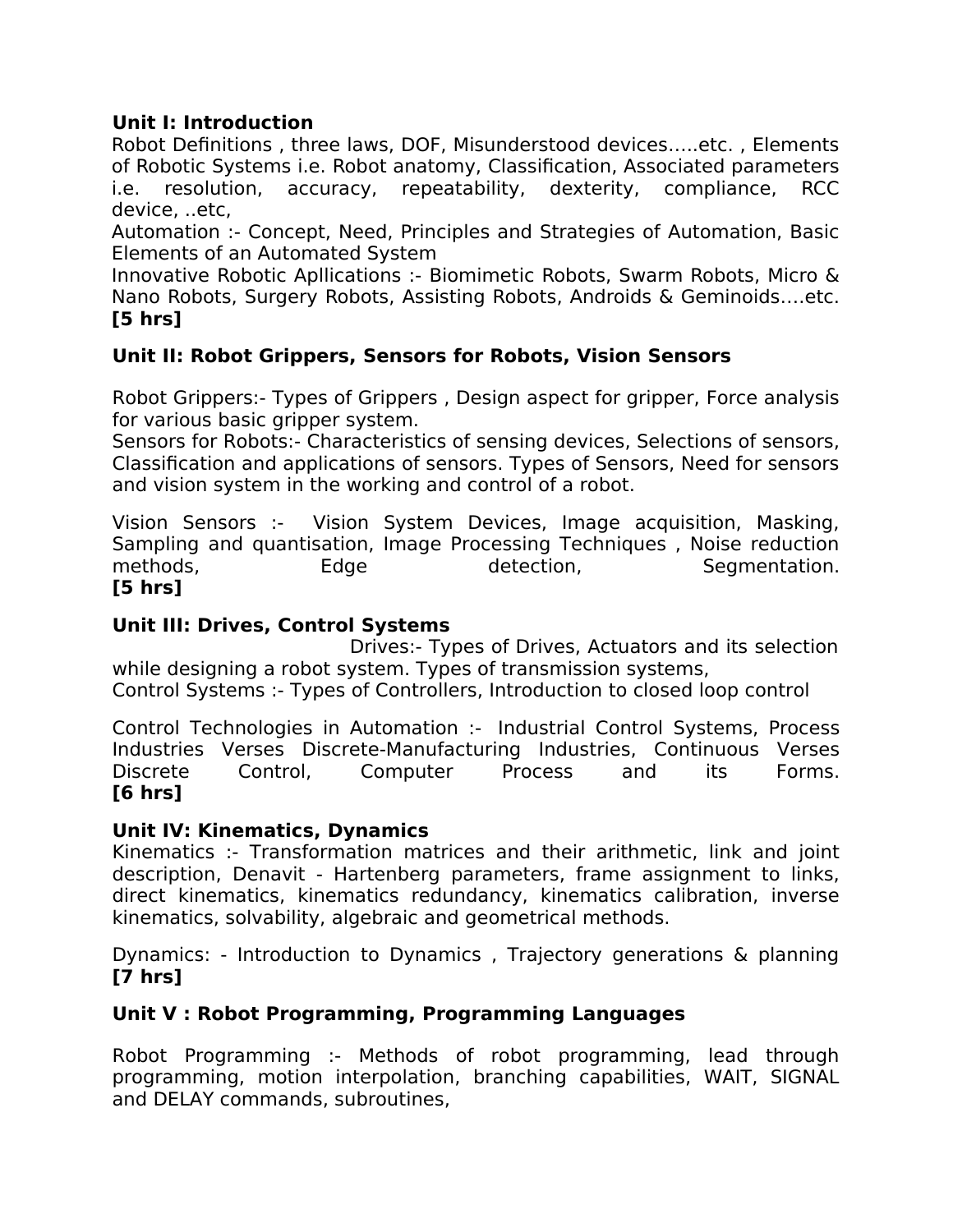Programming Languages: Introduction to various types such as RAIL and VAL II …etc, Features of each type and development of languages for recent robot systems.

Artificial Intelligence: - Introduction to Artificial Intelligence, AI techniques, Need and application of AI. **[7 hrs]**

# **Unit VI: Modeling and Simulation**

Modeling and Simulation :- Introduction, need for system Modeling, Building Mathematical Model of a manufacturing Plant, Modern Tools- Artificial neural networks in manufacturing automation, AI in manufacturing, Fuzzy decision and control, robots and application of robots for automation.

Allied Topics in Robotics:- Socio-Economic aspect of robotisation. Economical aspects for robot design, Safety for robot and associated mass, New Trends & recent updates in robotics. Trend of robotisation in industry. **[6 hrs]**

#### **Text Books:**

- John J. Craig, "Introduction to Robotics (Mechanics and Control)", Addison-Wesley,
- 2nd Edition, 2004
- Mikell P. Groover et. Al., "Industrial Robotics : Technology, Programming and Applications", McGraw – Hill International, 1986.
- Shimon Y. Nof ," Handbook of Industrial Robotics" , John Wiley Co, 2001.
- Automation, "Production Systems and Computer Integrated Manufacturing", M.P. Groover, Pearson Education.
- W.P. David, "Industrial Automation", John Wiley and Sons.

## **Reference Books:**

- Richard D. Klafter, Thomas A. Chemielewski, Michael Negin, "Robotic Engineering : An Integrated Approach" , Prentice Hall India, 2002.
- : R.C. Dorf, "Handbook of design, manufacturing & Automation", John Wiley and Sons.

#### **(IOLE ) Air Conditioning**

Teaching Scheme: **Examination Scheme:**  Lectures : 3 Hrs/week T1 and T2: 20 Marks each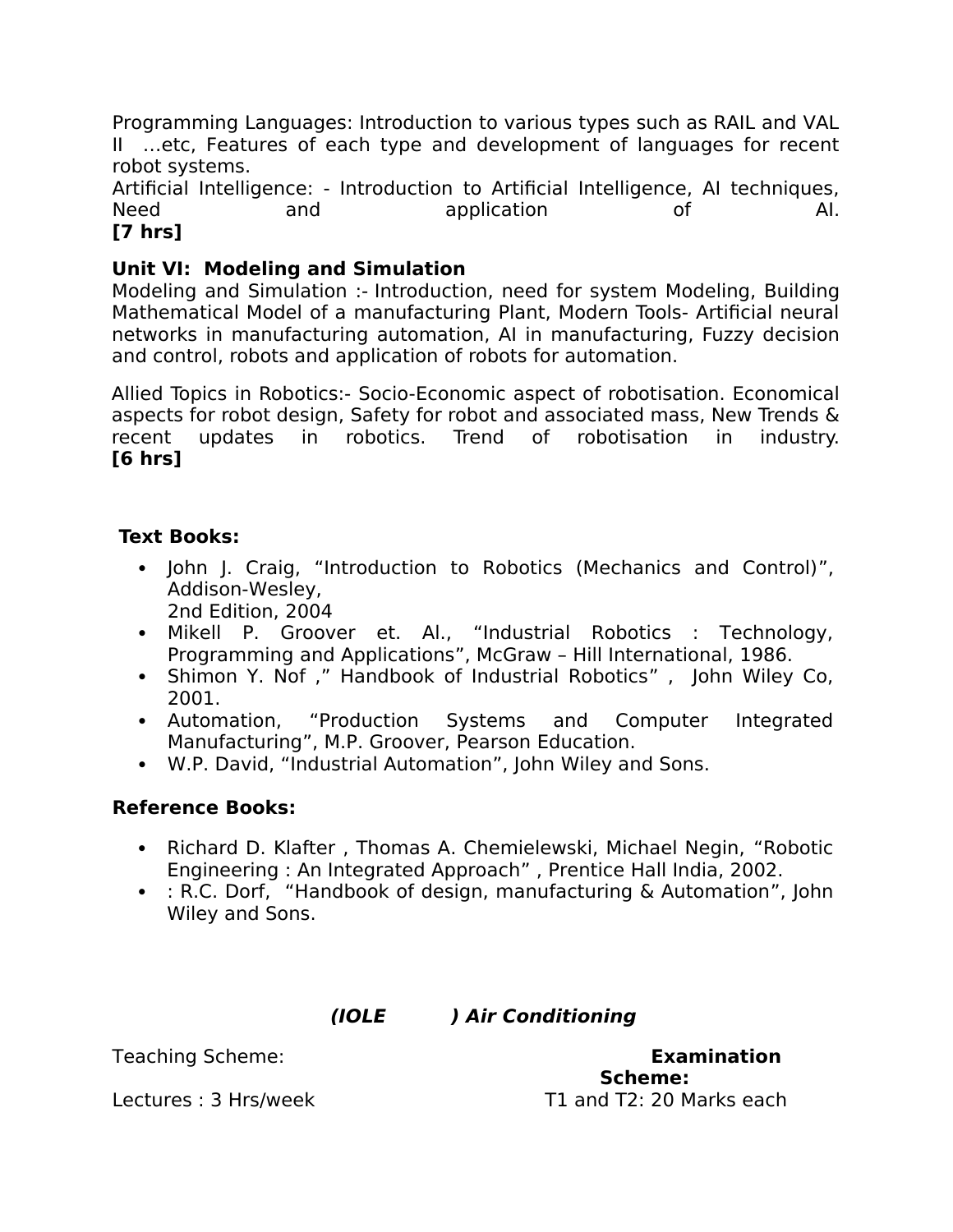#### **Course Outcome :**

At the end of course student should be able to:

- 1. Interpret the concepts of Psychrometry.
- 2. Demonstrate and select Air-conditioning systems for various applications.
- 3. Estimate cooling load for various applications.
- 4. Design the Air conditioning systems. Analyze duct system for a central Air-conditioning system

## **Unit I: Psychrometry**

Introduction, Applications of Air conditioning, Psychrometry, Psychrometry chart, Typical Air-conditioning process, Adiabatic cooling, Sensible heating, Cooling with humidification Process, Heating and Humidification, Adiabatic mixing of air streams, Air washer, Chemical dehumidification (Numerical Treatment). **[10 hrs]**

#### **Unit II: Air-conditioning systems**

Introduction ,Classification of Air-conditioning systems, Unitary systems, Central Classification of Air-conditioning systems, Reheat system, Multizone system, Dual Duct system, Variable Air Volume system (VAV) system, All – air and water systems, Unitary Vs Central systems**. [6 hrs]**

## **Unit III: Cooling Load Estimation**

Introduction, Comfort, Human comfort chart, Outside Design conditions, Sources of heat load ,conduction through Exterior structures, Heat gain through glass , infiltration, ventilation, outside air load , heat load from people, Lightning, heat gain from equipment, System heat gain room cooling loads, cooling coil load.

#### **[8 hrs]**

## **Unit IV : Designing the Air-Conditioning Systems**

Psychometric analysis of Air-conditioning systems, Summer air-condition systems provided with Ventilation air, Room sensible heat factor (RSHF). **[6 hrs]**

#### **Unit V : Air-conditioning Components**

Cooling coil, Heating coils, Air cleaning devices, Humidifiers, Fan, Air distribution systems.

## **[5 hrs]**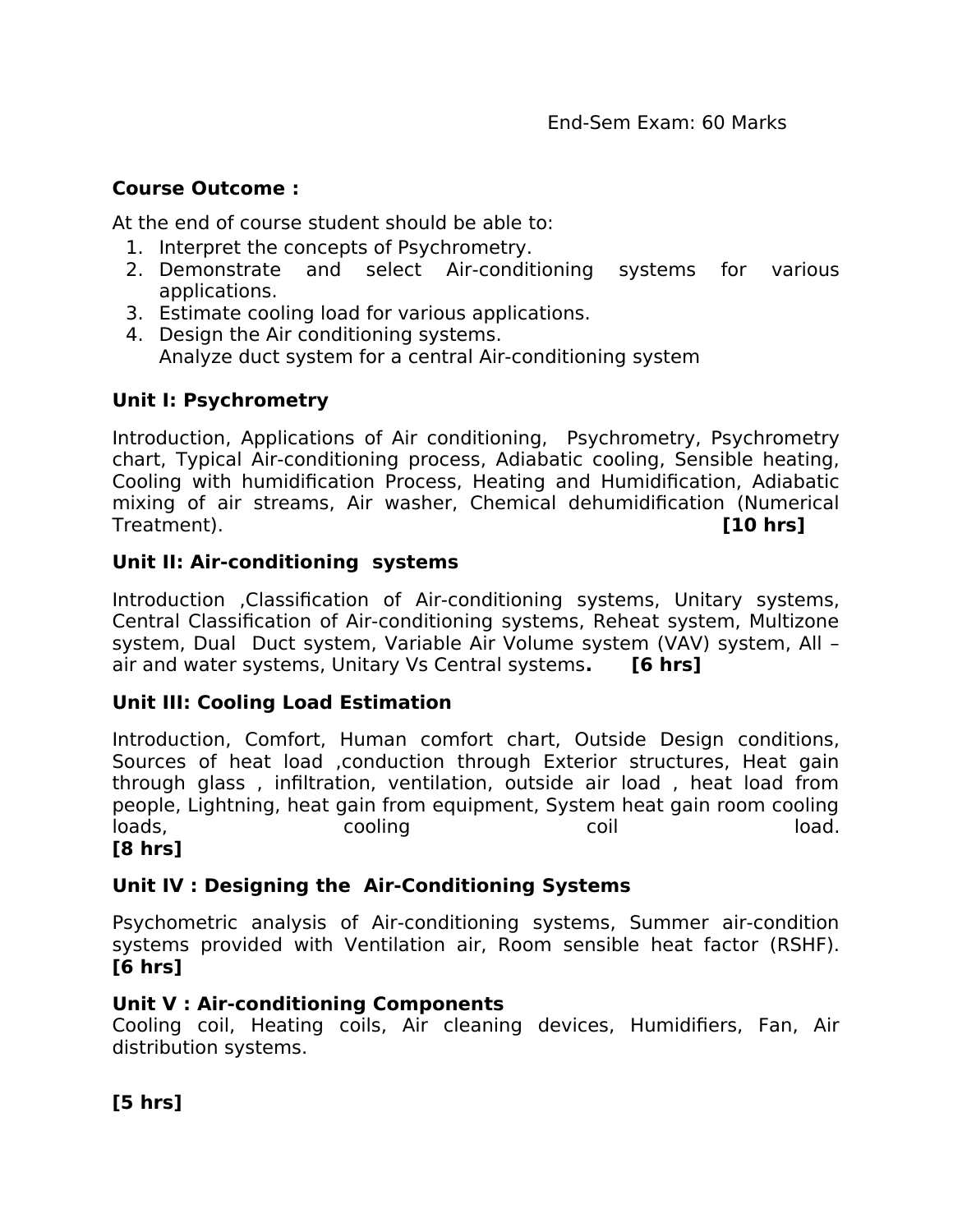#### **Unit VI: Duct Design**

Introduction, classification, Duct materials, Continuity equation, Energy equation for pipe flow, total static velocity pressure, Static region, Pressure loss in duct Rectangular sections equivalent to circular duct. Dynamic losses in duct, Methods of duct design, Duct arrangement systems. **[5 hrs]**

## **Text Books**

- R.J.Dossat, "Principles of Refrigeration", Pearson Education Asia, 2002
- C.P.Arora, "Refrigeration and Air-conditioning", Tata McGraw-Hill, 2017
- Stoecker & Jones, "Refrigeration and Air-conditioning", McGraw Hill Book Company, New York, 1983.
- S.N. Sapali "Refrigeration and Air-conditioning", PHI, 2016

## **Reference Books**

- J.L.Threlkeld, "Thermal Environmental Engineering", Prentice Hall, 1970.
- W.F.Stoecker, "Industrial Refrigeration Handbook", McGraw-Hill, 1998.
- P.C.Koelet, "Industrial Refrigeration: Principles, Design and Applications", Macmillan, 1992
- ASHRAE HANDBOOKS four volume Index 2014-2017
- "Handbook of air-conditioning system design", Carrier Incorporation, McGraw Hill Book Co.,U.S.A, 1965.
- Jones W.P., "Air Conditioning Engineering", Edward Arnold Publishers Ltd., London, 1985.
- Hainer R.W., "Control Systems for Heating, Ventilation and Air-Conditioning", Van Nostrand Reinhold Co., New York, 1984

# **(ME ) Product Design**

Lectures: 3Hrs/week T1 and T2: 20 Marks each

Teaching Scheme: **Examination Scheme:** 

End-Sem Exam: 60 Marks

## **Course Outcomes:**

Students will be able to

- 1. Put into practice various steps involved in the design of new product.
- 2. Realize strategies involved in Industrial design.
- 3. Understand the importance of economic factors in the product design.
- 4. Apply principles of value engineering to new product development.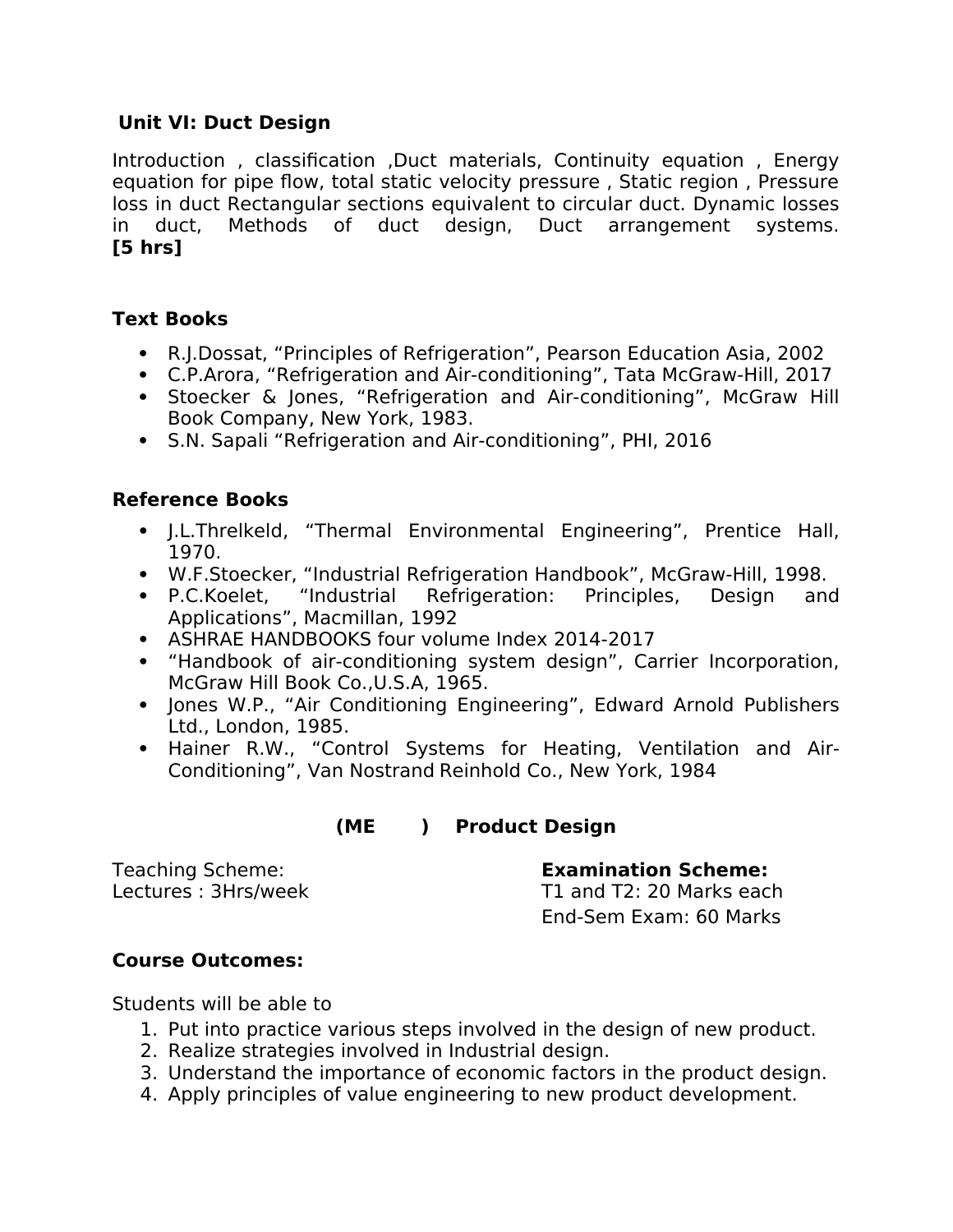- 5. Understand Product development cycle, especially Booz Allen & Hamilton new product development cycle & A T A R model in financial analysis
- 6. To implement principles important from environment conservation point of view in product design

# **Unit I**

Introduction, definition, design by innovation, evolution, essential factors of product design, production consumption cycle (pcc), fow and value addition in pcc, morphology of design, primary phases of design, role of allowances, process capability and tolerances in design and assembly **[8 hrs]**

# **Unit II**

Product design strategies in industry , pricing, quality, utility, luxiriousness, product analysis, simplification, designer and his role, Industrial design considerations, procedures, problems, types of models, role of aesthetics, functional design practices **[6 hrs]**

## **Unit III**

Economic factors infuencing design, product value, economic analysis, profit , competitiveness, break even

# **[6 hrs]**

# **Unit IV**

Value engineering & product design, value, value analysis job plan, creativity, and value analysis tests tests **[8 hrs]**

# **Unit V**

New product development and product management- defining product by nature and demand, New product strategy, product classification, product development & management, product life cycle, Booz Allen & Hamilton new product development cycle, A T A R model applied to financial analysis in business.

## **[8 hrs]**

# **Unit VI**

Product design for environment, introduction, importance, factors, scope of impact, global & local issues, guidelines for design, life cycle assessment **[6 hrs]**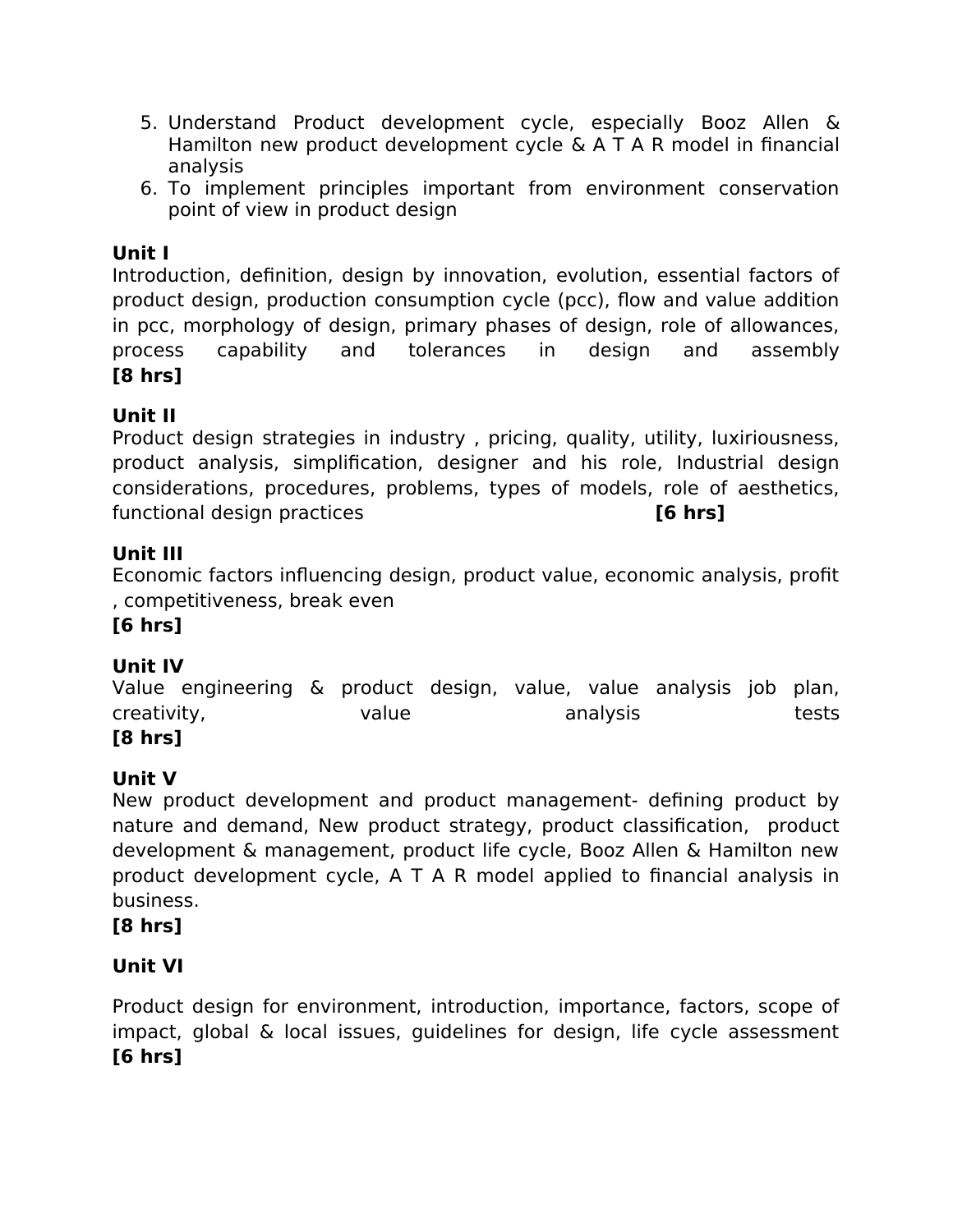#### **Text Books:**

 K. Chitale, R. C. Gupta, "Product Design and Manufacturing" , PHI Publication, 2013

#### **Reference Books:**

• Karl T. Ulrich, Stephen Eppinger, "Product Design and Development", McGraw Hill Publication, 2012

# **(ME ) CAD/CAM Laboratory**

| <b>Teaching</b>            | Scheme: |  |  |
|----------------------------|---------|--|--|
| <b>Examination Scheme:</b> |         |  |  |
| Practical: 2 Hrs/week      | Term    |  |  |
| Work: 50 Marks             |         |  |  |
|                            | Oral    |  |  |
| Exam: 50 Marks             |         |  |  |

#### **Course Outcomes:**

Students will be able to:

- 1. Design a product and assembly using CAD software
- 2. Prepare CNC program and simulate.
- 3. Distinguish various 3D printers and able to operate them.

## **List of experiments:**

- 1. Describe typical CAD/CAM laboratory Workstation specifications, networking layouts, CNC machines, 3D printer, Scanner specifications, typical layout of CAD/CAM lab.
- 2. Use of CAD software to create 3-D models.
- 3. Use of CAD software to create assembly of components.
- 4. Generate part and Assembly drawings
- 5. Manual part programming for CNC lathe machine.
- 6. Manual part programming for CNC milling machine.
- 7. Write a program to generate a curve/surface
- 8. Demonstration of 3D printers and scanners.

# **(ME ) Refrigeration and Air Conditioning Lab**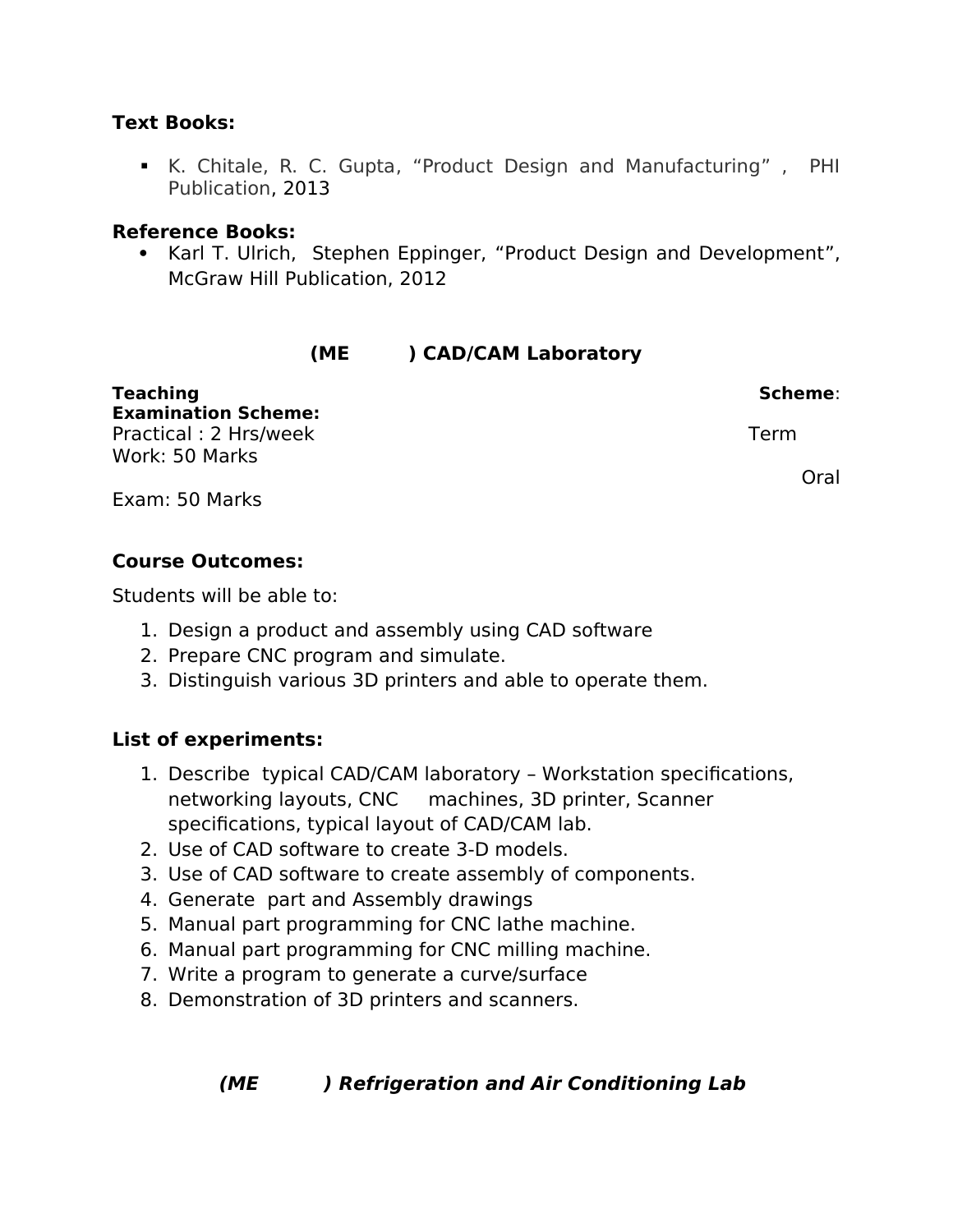Teaching Scheme: **Examination Scheme:**  Practical : 2 Hrs/week Term work: 50 marks

Practical/oral: 50 Marks

## **Course Outcome:**

At the end of course student should be able to:

- 1. Demonstrate the working of domestic refrigerator and Split Airconditioning systems.
- 2. Estimate and analyze the cooling capacity, COP, Power of a VCR system.
- 3. Determine the RSHF using Psychrometric chart.
- 4. Analyze performance of Expansion devices in VCR system
- 5. Estimate the cooling capacity of a evaporative air cooler

## **List of experiments**

- 1. Demonstration of a domestic refrigerator along with diferent auxiliary systems associated with a refrigerator.
- 2. Trial on Vapour Compression Refrigeration System to determine cooling capacity and coefficient of performance.
- 3. Trial on Vapour Compression Refrigeration System with R290 as a refrigerant (Application: Water Cooler)
- 4. Trial on Air conditioning test rig to determine cooling capacity and COP of VCR system with R22 as a refrigerant.
- 5. Trial on Air conditioning test rig to study the psychrometric processes.
- 6. Trial on an Evaporative Air Cooler
- 7. Trial on Ice Plant, to determine Coefficient of Performance for ice plant test rig
- 8. Trial on VCR System to study the performance analysis of expansion devices

## **(ME ) Mechanical measurement and Automatic Control L**ab

#### Teaching Scheme: **Examination Scheme:**

## Term Work: 50 Marks Lab : 2Hrs/week Viva voce: 50 marks

## **Course Outcomes:**

Students will be able to

1. Understand the basic concepts of mechanical measurement.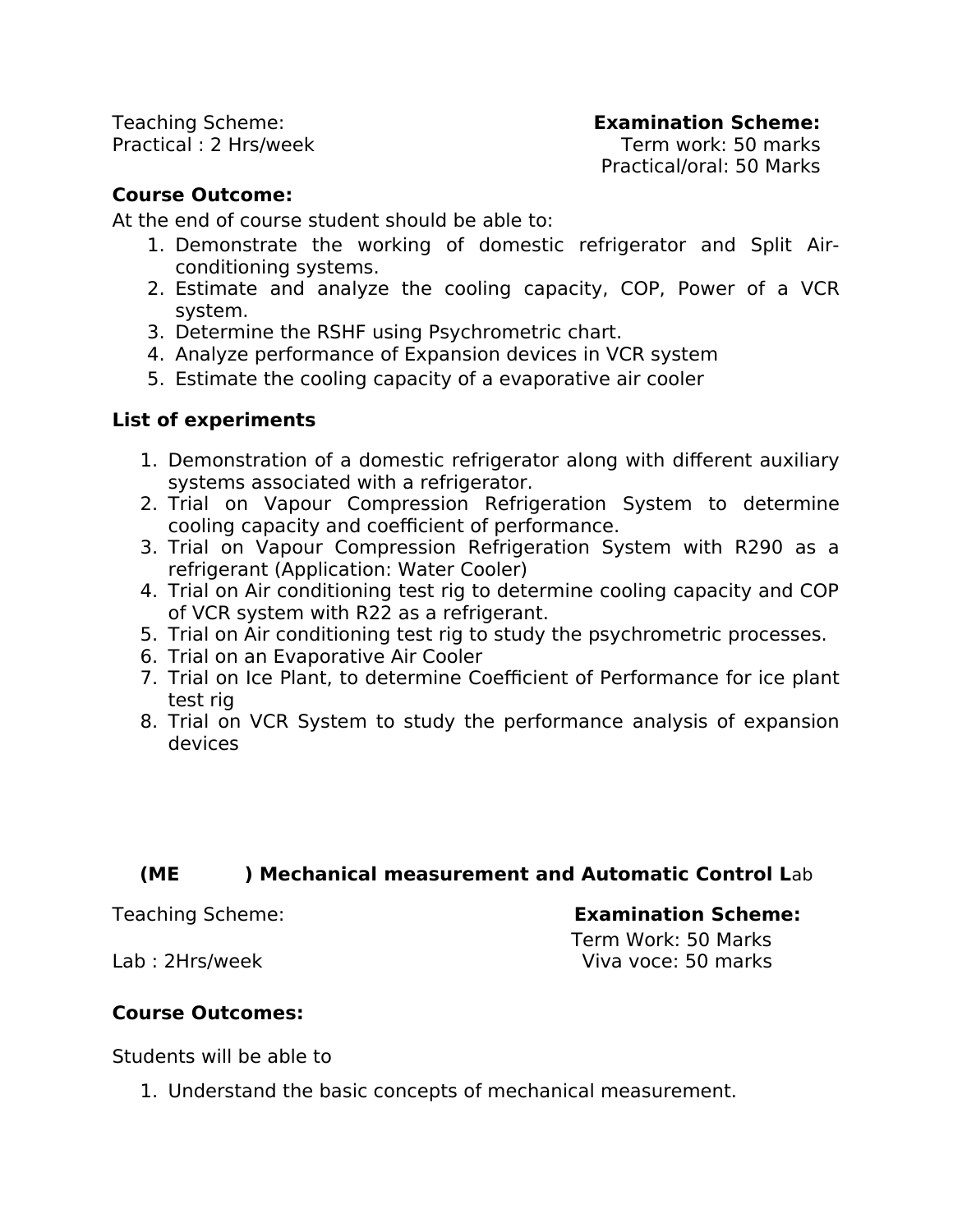- 2. Describe methods of measurement for various quantities like force, torque, power, displacement, velocity/seed and acceleration e.
- 3. Describe the basic features and configurations of control systems.
- 4. Understand the basic control actions.
- 5. Find the transfer function of a physical system and represent in block diagram form.

## **List of Experiments:** (Any eight)

- 1. To study about mechanical measurements and control.
- 2. Measurement of displacement using LVDT. To study a Linear Variable Diferential Transformer (LVDT) and use it in a simple experimental set up to measure a small displacement.
- 3. Measurement of Temperature: Thermocouple, Thermistor& RTD and comparative analysis
	- a. To study the characteristics of RTD.
	- b. To study the characteristics of J, K and PT100 type of thermocouples.
- 4. Measurement of Pressure using Bourdon pressure gauge. To study the working of Bourdon Pressure Gauge and to check the calibration of the gauge in a deadweight pressure gauge calibration set up.
- 5. Measurement of speed using non-contact type device. To measure the speed of a motor shaft with the help of non-contact type pick-ups
- 6. Study of control system components
- 7. An experiment on speed control of stepper motor
- 8. An experiment on level control system
- 9. An experiment on ON-OFF temperature control
- 10. An experiment on various models of control I, P, P+I, P+D &  $P+I+D$ .

# **PROJECT STAGE –I**

**Teaching Scheme Examination Examination Scheme**

Practical – 4 hrs/week Term work - 50 marks Practical/Oral- 50 marks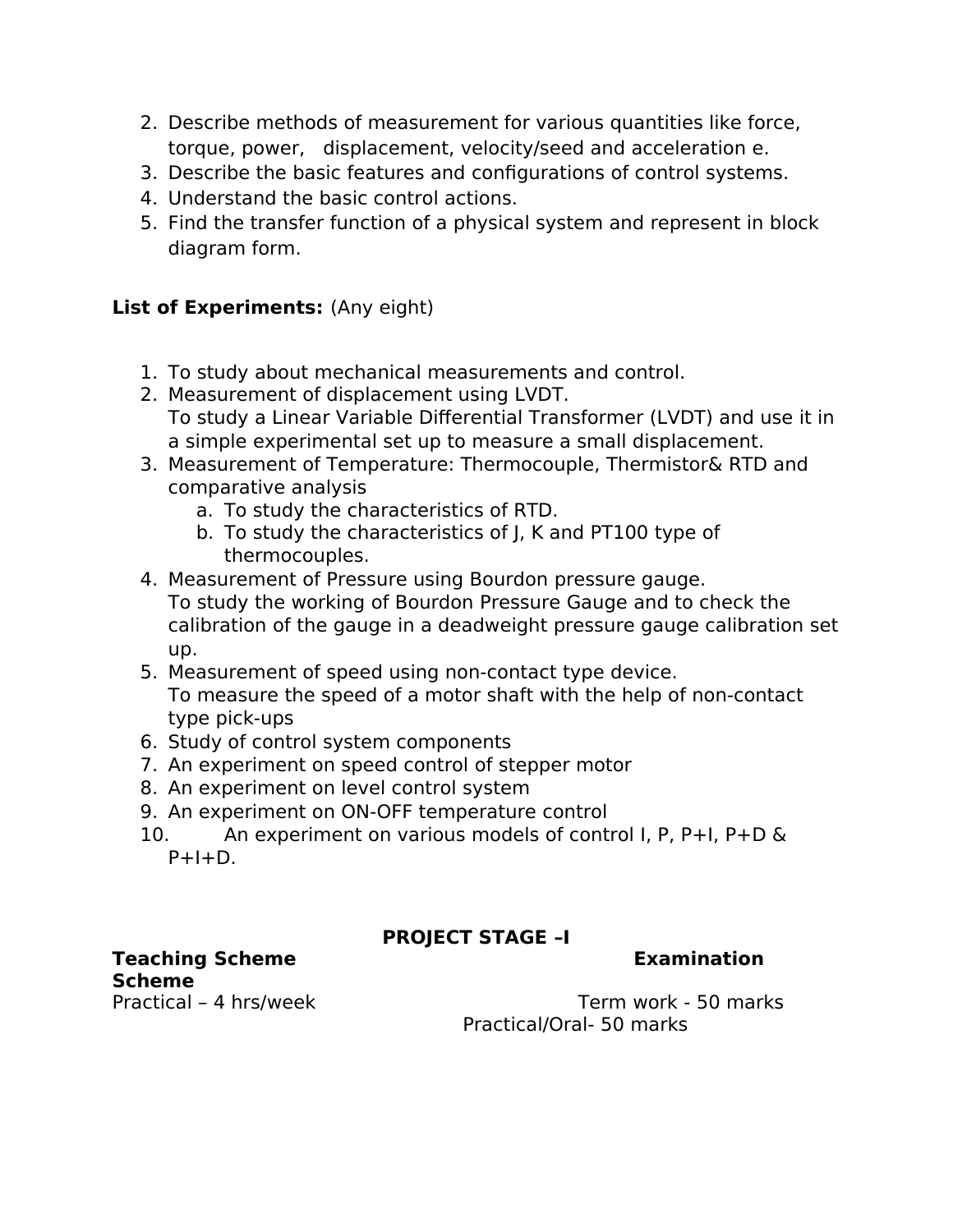The students in a group of not more than FOUR will work under the guidance of the faculty member on the project work undertaken by them. The completion of work, the submission of the report and assessment should be done at the end of Part I (1st Semester).

The project work may consist of,

1. A comprehensive and up-to-date survey of literature related to study of a phenomenon or product.

2. Design of any equipment and / or its fabrication and testing.

3. Critical Analysis of any design or process for optimizing the same.

4. Experimental verification of principles used in applications related to Production Engineering.

5. Software development for particular applications.

6. A combination of the above.

The objective is to prepare the students to examine any design or process or phenomenon from all angles, to encourage the process of independent thinking and working and to expose them to industry. The students may preferably select the project works from their opted elective subjects.

A synopsis of the selected project work (two to three pages typed on A4 size sheets) certified by the project guide, should be submitted before the month of June of year. The synopsis shall be a part of the final project report.

The students should submit the report in a prescribed format, at the end of 1<sup>st</sup> semester. The report shall be comprehensive and presented in duplicate, typed on A4 size sheets and bound.

1. Term work will be assessed by the project guide along with one colleague appointed by the Head of Department.

2. The students will be examined orally by the external examiner and the project guide, as the internal examiner. Marks will be awarded on the basis of the work done and performance in the oral examination

#### **Minor course**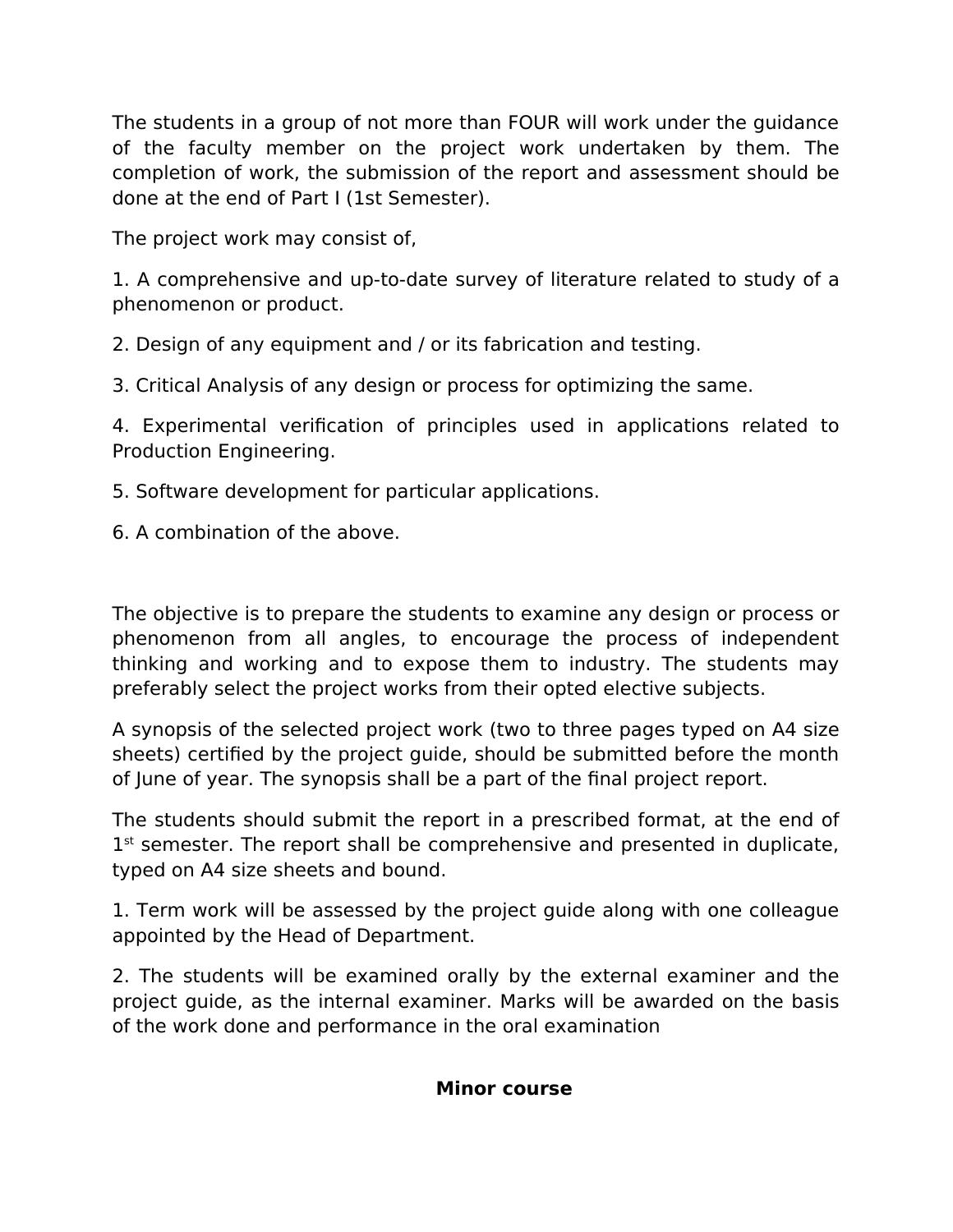# **(ME ) Manufacturing Technology**

#### **Teaching Scheme** Scheme Scheme Scheme Scheme Scheme Scheme Scheme Scheme Scheme Scheme **Examination Scheme**

Lectures: 3 hrs/Week Test and the state of the state of the state of the state of the state of the state of th ( I & II ) - 40 marks

End Sem. Exam - 60 marks

#### **Course Outcomes:**

- 1. Analyze the need of manufacturing processes and develop a holistic approach to meet requirements of manufacturing industries.
- 2. Evaluate various surface finishing techniques and apply as needed in real time industry scenario.
- 3. Apply the knowledge of computer aided manufacturing.

#### **Unit I: Metal Casting Processes**

Types of casting processes, Sand Casting : Sand Mould terminology, Steps and operations involved, Type of patterns, Pattern Materials, allowances, Moulding sand Properties Cores, Castings: Cleaning and finishing; Inspection and testing, Principle of special casting processes, applications and Defects in Sand casting **[6**

#### **hrs]**

#### **Unit II: Joining Processes**

Operating principle, basic equipment, merits, types and applications of Gas welding, electric arc welding, resistance welding, miscellaneous welding processes, Weldability, Weld defects: types, causes and cure, Brazing and soldering **[7 hrs]**

#### **Unit III: Mechanical Working of Metals**

Hot working and cold working of metals, Forging: types and characteristics; Forging Machines; typical forging operations, Rolling: Principle of operation; Types of Rolling mills; Defects in rolled parts, Drawing of wire, rod and tube, Principles of Extrusion, Types of Extrusion, Hot and Cold extrusion **[6 hrs]**

#### **Unit IV: Sheet Metal Processes**

Sheet metal working, shearing, bending and drawing operations: working principle and applications, Stretch forming operations, Formability of sheet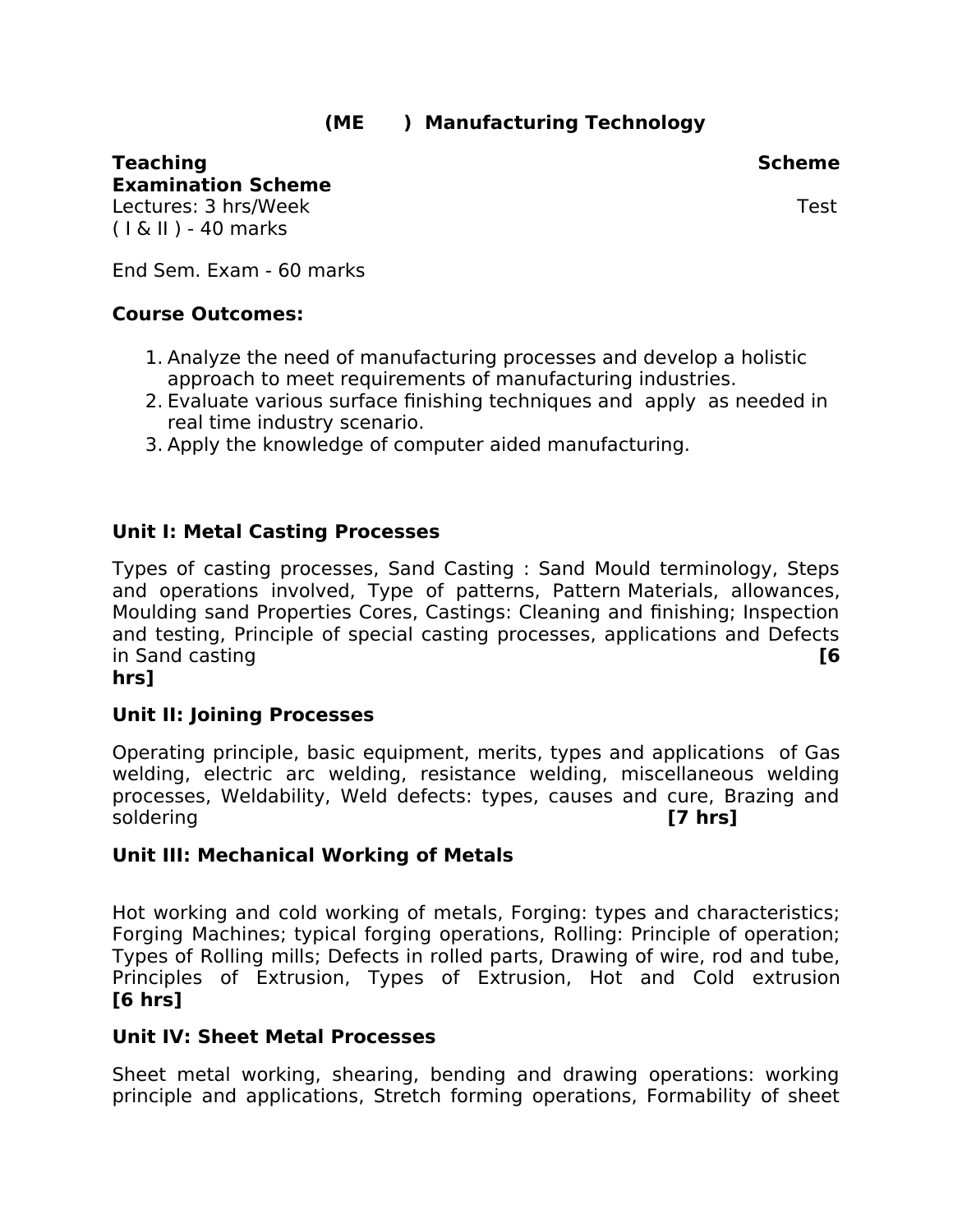metal, Test methods, Special forming processes: Working principle and applications **[6 hrs]**

## **Unit V: Surface Finishing Operations**

Introduction and need of surface finishing operations, Principle of operation and application: Grinding, Lapping Honing, Powder coating, polishing **[6 hrs]**

#### **Unit VI: Fundamentals of Computer Aided Manufacturing**

Working and Classification NC machines, Basics of Part Programming, Adaptive Control, Computer Numerical Control (CNC), Direct Numerical Control (DNC), Machining Centre, Advantages, Disadvantages and Applications of NC, CND, DNC systems **[5 hrs]**

#### **Text Books:**

- Sharma, P.C., "A Text book of production Technology", S.Chand and Co. Ltd., 2006
- Amitabha Ghosh and Ashok Kumar Mallik, "Manufacturing Science", Affiliated East-West Press Private limited, 2010
- Hajra Chouldhary S.K and Hajra Choudhury. AK., "Elements of workshop Technology", volume I and III, Media promoters and Publishers Private Limited, Mumbai, 2017

#### **Reference Books:**

- Kalpakjian. S, "Manufacturing Engineering and Technology", Pearson Education India Edition Gowri P. Hariharan, A.Suresh Babu, "Manufacturing Technology I", Pearson Education, 2008
- Rao, P.N. "Manufacturing Technology Foundry, Forming and Welding", 2003
- CAD/CAM: Computer Aided design and Manufacturing by Mikell Groover and Zimmer, Pearson Education

## **Honour course Thermal Stream**

## **(ME ) Advance Heat Transfer**

#### **Teaching Scheme** Scheme Scheme Scheme Scheme Scheme Scheme Scheme Scheme Scheme Scheme Scheme Scheme Scheme Scheme

**Examination Scheme** Lectures: 3 hrs/week T1, T2 - 20 marks each,

End-Sem Exam - 60

#### **Course Outcomes:**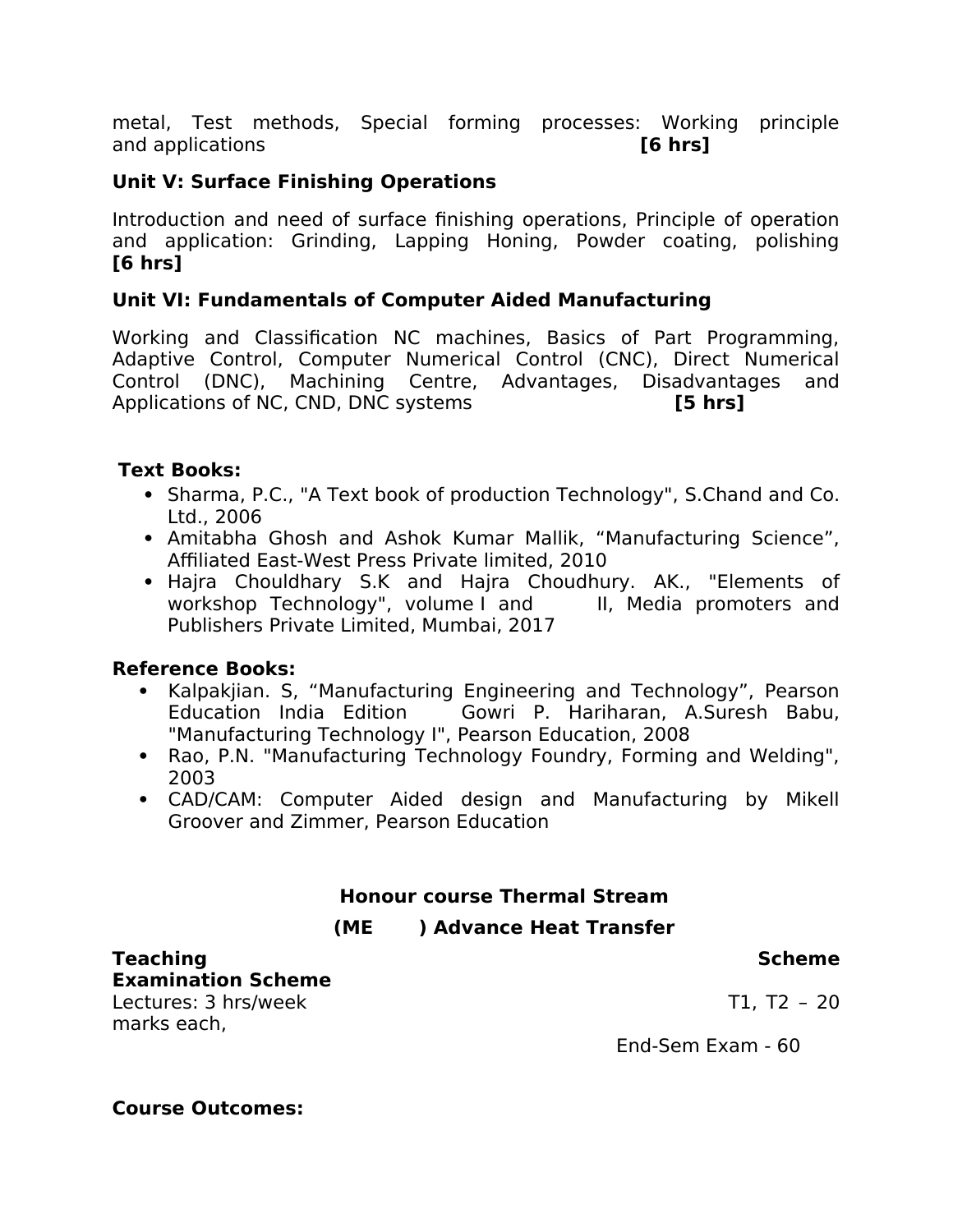At the end of the course:

1. The students are expected to understand the subject of Heat Transfer in detail with capability to solve Industrial Problems. This will also create the base and interest among the students to carry out the Future Research

**Unit I:** Conduction- one and two dimensional

**Unit II:** Fins, conduction with heat source, unsteady state heat transfer

**Unit III:** Natural and forced convection, integral equation, analysis and analogies

**Unit IV:** Transpiration cooling, ablation heat transfer, boiling, condensation and two phase fow mass transfer, cooling, fuidized bed combustion

**Unit V:** Heat pipes, Radiation, shape factor, analogy, shields

**Unit VI:** Radiation of gases & vapours

## **References:**

- J.P. Holman, "Heat Transfer", McGraw Hill Book Company, New York, 1990.
- Incropera and Dewitt, "Fundamentals of Heat and Mass Transfer", John Wiley and Sons, NewYork, 2000.
- Frank Kreith, "Principles of Heat Transfer", Harper and Row Publishers, New York, 1973.
- Donald Q. Kern "Process Heat Transfer", Tata McGraw Hill Publishing Company Ltd., New Delhi, 1975.
- Gupta and Prakash, "Engineering Heat Transfer", New Chand and Bros, Roorkee (U.P.) India, 1996.
- R.C. Sachdeva "Fundamentals of Engineering Heat and Mass Transfer", Wiley Eastern Ltd., India

# **Honour course Design Stream**

## **(ME ) Stress Analysis**

**Teaching Scheme Examination Scheme** Lectures: 3 hrs/week T1, T2 - 20 marks each,

End-Sem Exam – 60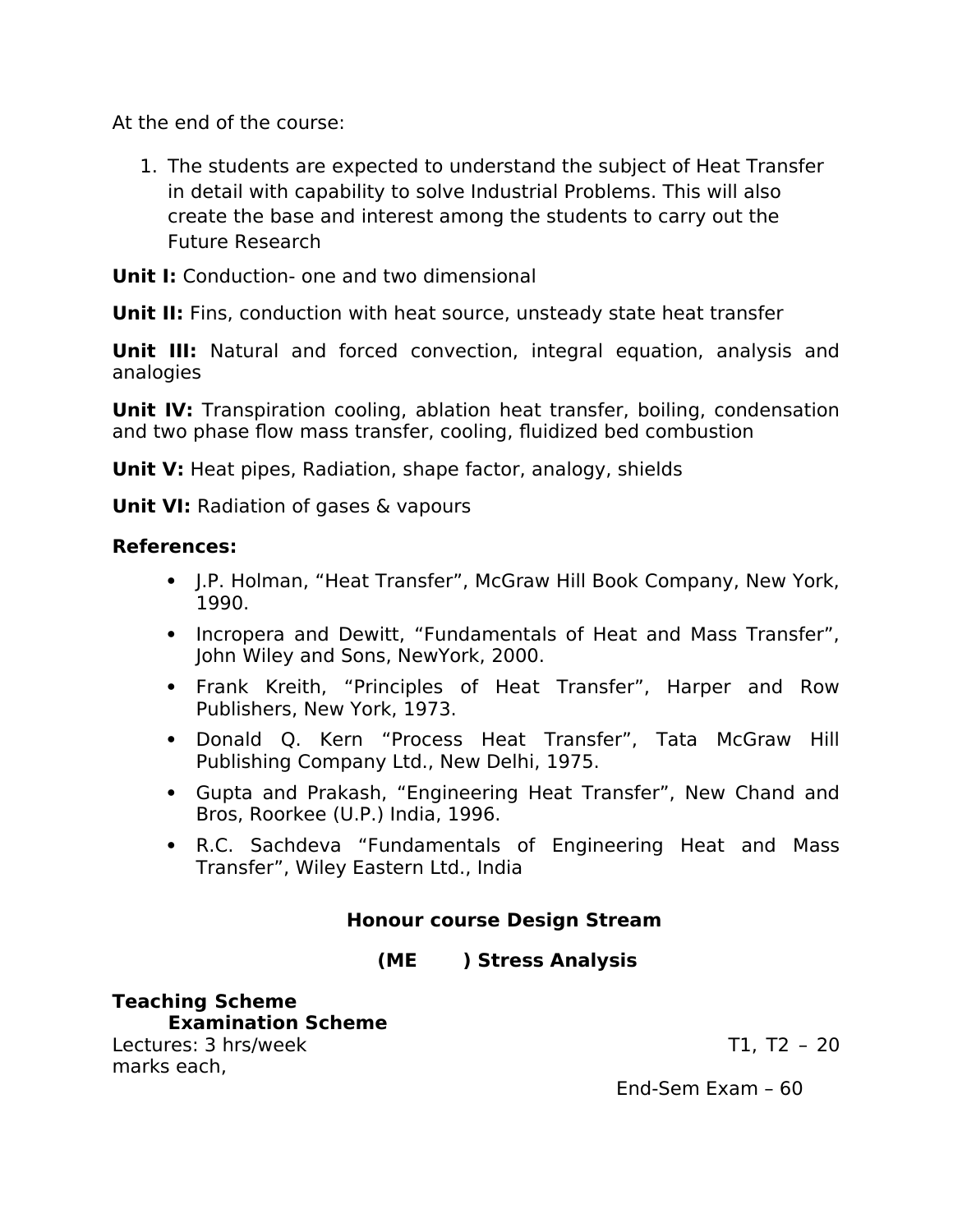## **Course Outcomes:**

At the end of the course students will be able to:

- **1.** Apply the tensorial approach of continuum mechanics for complex analysis and comprehend modern research material.
- **2.** Synthesis the basic field equations such as equilibrium equations, compatibility and constitutive relationship.
- **3.** Evaluate torsion, bending and two dimensional problems employing basic field equations, energy methods and plastic hinges.
- **4.** Estimate any complex analysis using proficient FEM software packages with framing correct boundary conditions.

# **Unit I: Tensors:**

Tensor, transformation of tensorial components, dot and cross product of vectors, eigenvalue problems, Gradient of a scalar, Gauss theorem. Stress Analysis; traction vector, Stress tensor, stress components at a point of a free surface, Principal stresses and principal directions, Mohr circle, theories of yielding. **[6 hrs]**

# **Unit II: Deformation and strain:**

Deformation gradient, polar decomposition theorem, Cauchy-Green tensor, Green strain tensor, small displacement strain tensor, engineering and tensorial strains, transformation of strain components in cylindrical coordinates. Compatibility relations in strain components and in stress components, conservation laws; conservation of linear momentum and angular momentum, equilibrium equations in Cartesian and cylindrical coordinates. **[6 hrs]**

# **Unit III: Constitutive relations and Linear Elasticity:**

Uniaxial stress tension test, true stress and true strain, strain energy density, generalized Hooks law, Isotropic materials, boundary conditions, principle of superposition, uniqueness, Saint-Venant's principle, Dislocations in crystalline materials, Bauschinger effect. **[6 hrs]** 

## **Unit IV: Two dimensional problems and Energy methods:**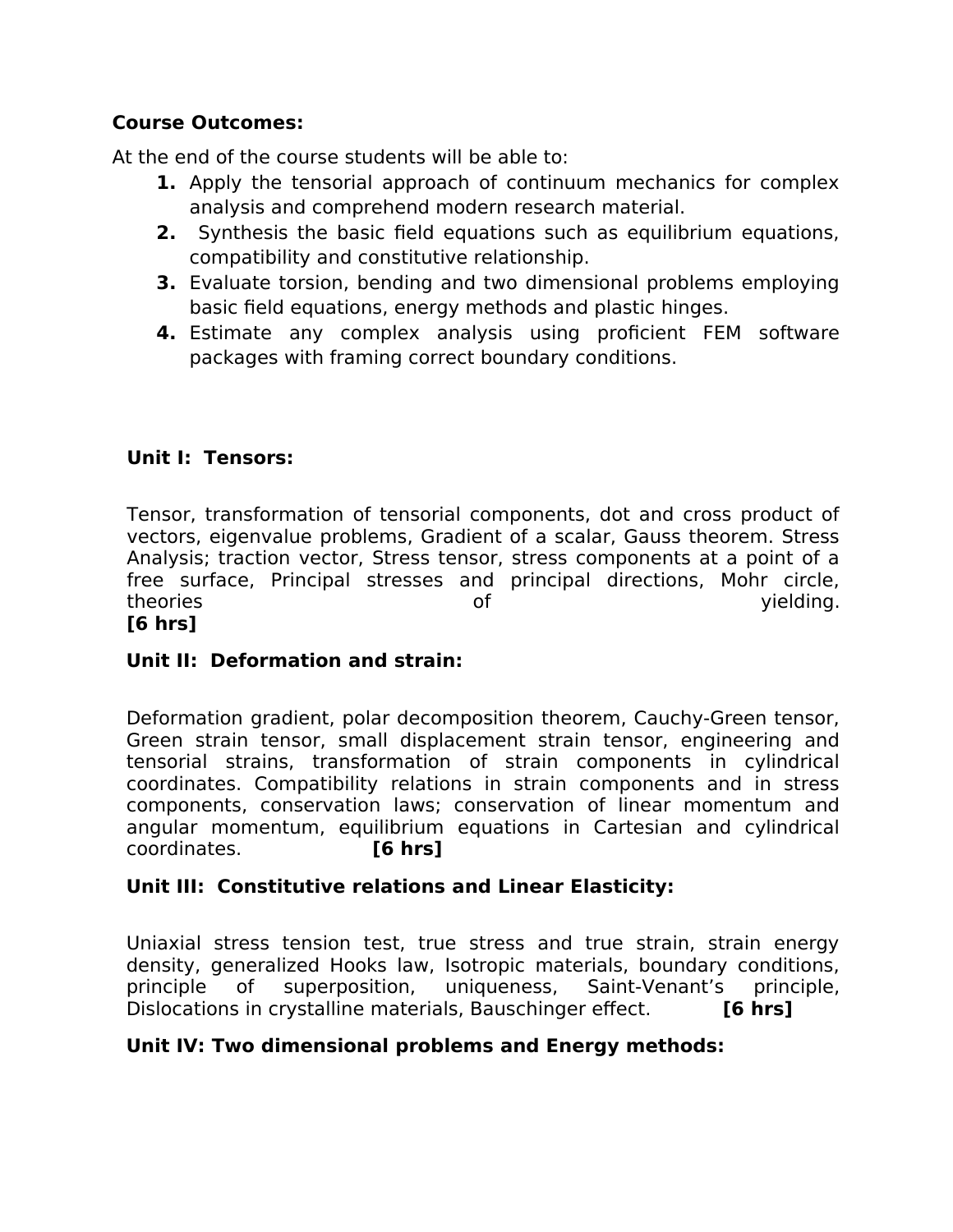Plane stress, Plane strain, Biharmonic equation and Airy's stress function, Biharmonic equation in cylindrical coordinates, concentrated load on half space, Energy methods; strain energy and complimentary energy, principle of virtual work, principle of minimum potential energy, Rayleigh Ritz methods, Castiglione's theorems. **[6 hrs]**

# **Unit V: Torsion:**

Polar rotation, Prandlt stress approach, torsion of non-circular crosssections, Prandlt membrane analogy, torsion of thin plates and thin wall tubes. **[6 hrs]**

#### **Unit VI: Bending and Shearing:**

Short beam, bending of asymmetrical sections, shear stress on a thin wall open section **[6 hrs]**

#### **Text Books:**

- Arbind kumar Singh, "Mechanics of solids", Prentice Hall of India Pvt. Ltd, New Delhi, 2007.
- Srinath L.S, "Advanced Mechanics of Solids", Tata McGraw Hill Education, New Delhi, 2009.

# **Reference Books:**

- Sadd Martin H., "Elasticity: Theory, Applications and Numerics", Elsevier, 2014.
- Boresi A.P. and K. P. Chong, "Elasticity in Engineering Mechanics", Second Edition, John Wiley & Sons, 2000.
- Budynas R. G., "Advance strength and Applied Stress Analysis", Second Edition, McGraw Hill, 1999.
- Dally J. W. and Riley W.F., "Experimental Stress Analysis", McGraw Hill International, 2005.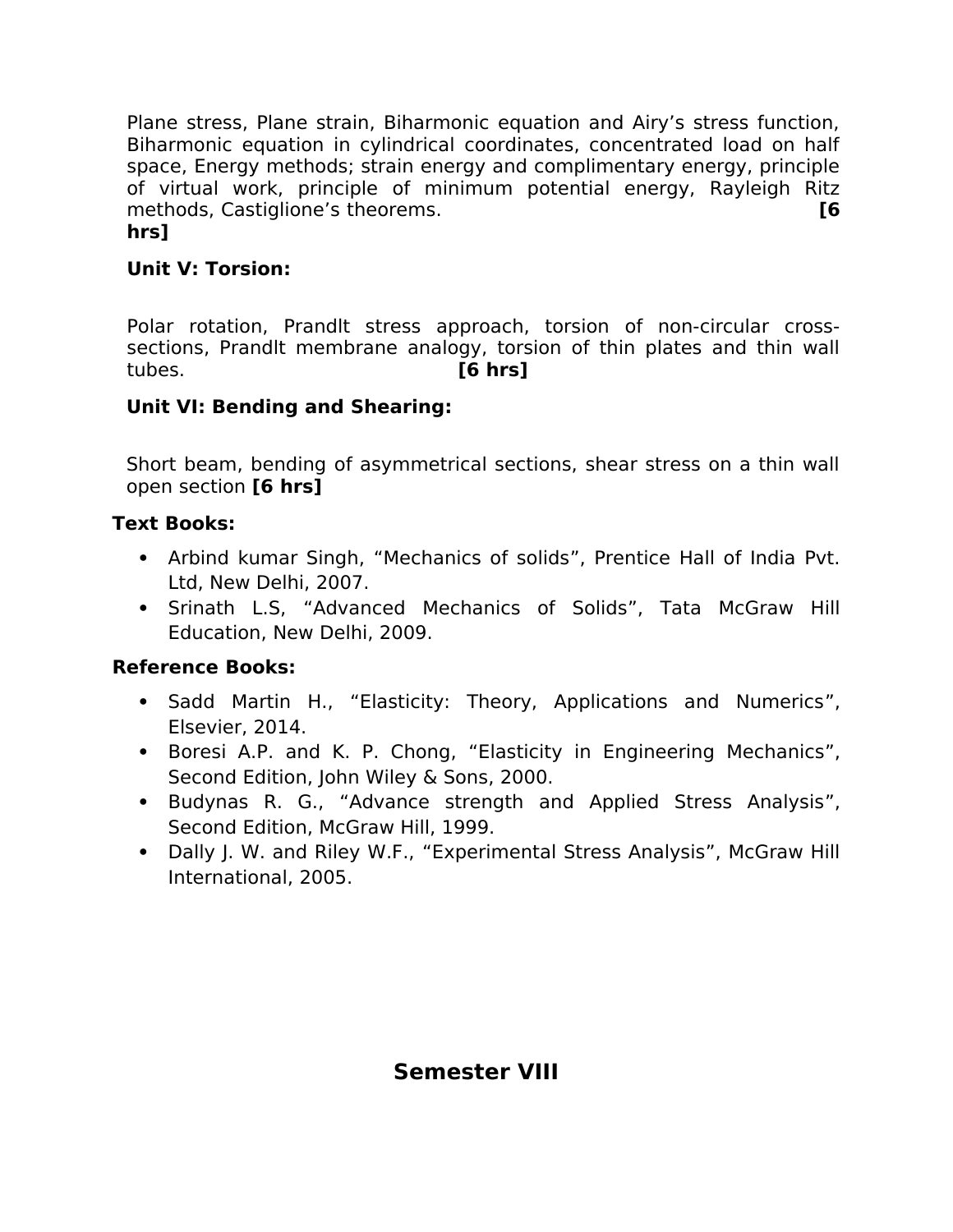# **(ME ) Metrology and Quality Control**

**Teaching Scheme Examination Scheme** Lectures: 3 hrs/week T1, T2 – 20 marks each, End-Sem Exam – 60

## **Course Outcomes**

After completion of the course student will be able to

- 1. An ability to apply knowledge of various tools and techniques used to determine geometry and dimensions of components in engineering applications.
- 2. An ability to perform experiments, as well as to analyze and interpret data.
- 3. An ability to design gauges to meet desired needs within realistic constraints.
- 4. An understanding of Quality Control Techniques and its applications in engineering industries

#### **Unit I: Measurement standards and comparators**

Principles of Engineering metrology, Measurement standards, Types and sources of errors, Accuracy and Precision, introduction to uncertainty in measurement, linear and angular measuring instruments and their applications. Calibration: Concept and procedure, traceability, Gauge R&R Comparators: Mechanical, Pneumatic, Optical, Electrical (LVDT).Checking all geometrical and the set of the set of the set of the set of the set of the set of the set of the set of the set of the set of the set of the set of the set of the set of the set of the set of the set of the set of the set

#### **[6 hrs]**

#### **Unit II : Design of gauges, Interferometers and Surface Roughness measurements**

Design of Gauges: Tolerances, Limits and Fits, Taylors principle, Types of gauges and gauge design (numerical). Interferometer: Principle, NPL Interferometer, Laser Interferometer and their applications. Surface Roughness Measurement: Surface texture, Parameters for measuring surface roughness, Contact & non-contact type surface roughness measuring instruments.

# **[8 hrs]**

#### **Unit III: Metrology of Thread, Gears and Advance Metrology**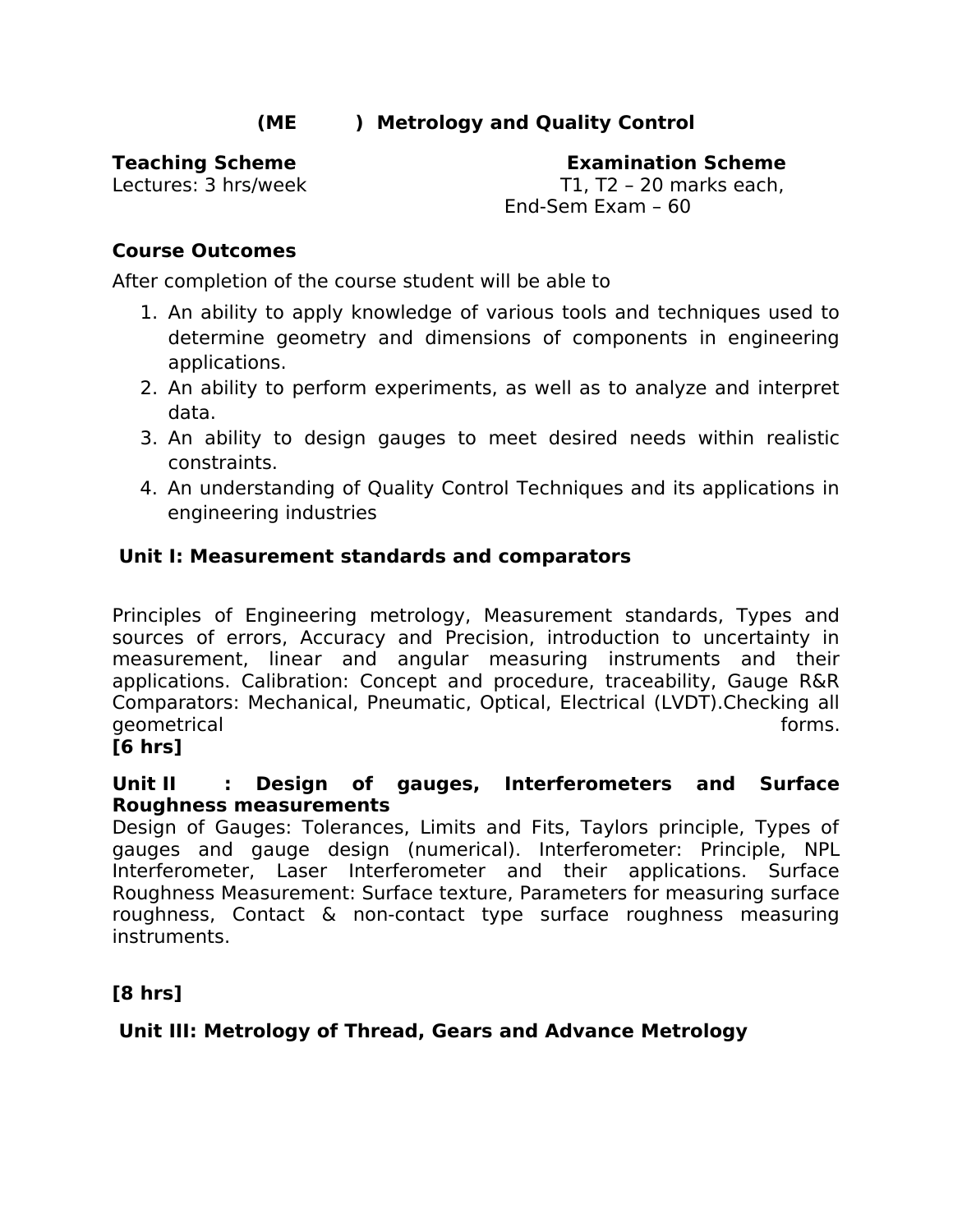Measurement of Thread form: Thread form errors, Measurement of Minor, Major and Efective diameter (Three Wire Method), Flank angle, pitch, Floating Carriage Micrometer (Numerical). Gear Metrology: Types of errors, Gear tooth Vernier, Constant chord, Base tangent (Numerical), Gear Rolling Tester. Profile Projector, Tool makers microscope and their applications. Advancements in Metrology: Introduction & applications of: Co-ordinate Measuring Machine, Universal Measuring Machine, Laser in Metrology, Automatic inspection system, Machine vision for online-offline inspection. **[6 hrs]**

# **Unit IV : Introduction to Quality and Quality Tools**

Quality: Dimensions, Statements, Cost of quality & value of quality, Deming"s cycles & 14 Points, Juran Trilogy approach, Seven Quality Tools, Introduction to N Seven Tools, Quality Circle, Criteria for Quality Award (National & International). University of Pune. **[6 hrs]**

# **Unit V: Statistical quality control**

Statistical quality control: Statistical concept, Frequency diagram, Concept of variance analysis, Control Chart for Variable (X & R Chart) & Attribute (P & C Chart), Process capability(Indices: cp, cpk, ppk), Statistical Process Control (Numerical). Production Part Approval Method (PPAP).

# **[8 hrs]**

# **Unit VI**

Acceptance Sampling: Sampling Inspection, OC Curve and its characteristics, sampling methods, Sampling Plan: Single, Double (Numerical), Multiple, Comparison of Plan, calculation of sample size, AOQ, Probability of Acceptance (Numerical).

# **[6 hrs]**

# **Text Books**

- Hume K.J., "Engineering Metrology", Macdonald Publications, ISBN no13-978-81-7409-153-X,1984.
- Jain R.K., "Engineering Metrology", Khanna Publication, ISBN no 13-978-81-7409-153-X,1984
- Juran J. M., "Quality Handbook", McGraw Hill Publications, 1951.
- Grant S.P., "Statistical Quality Control", Tata McGraw hill Publication,1988.
- Kulkarni V. A. and Bewoor A. K.," Quality Control", John Wiley Publication, ISBN no 13-978-8126519071,2009.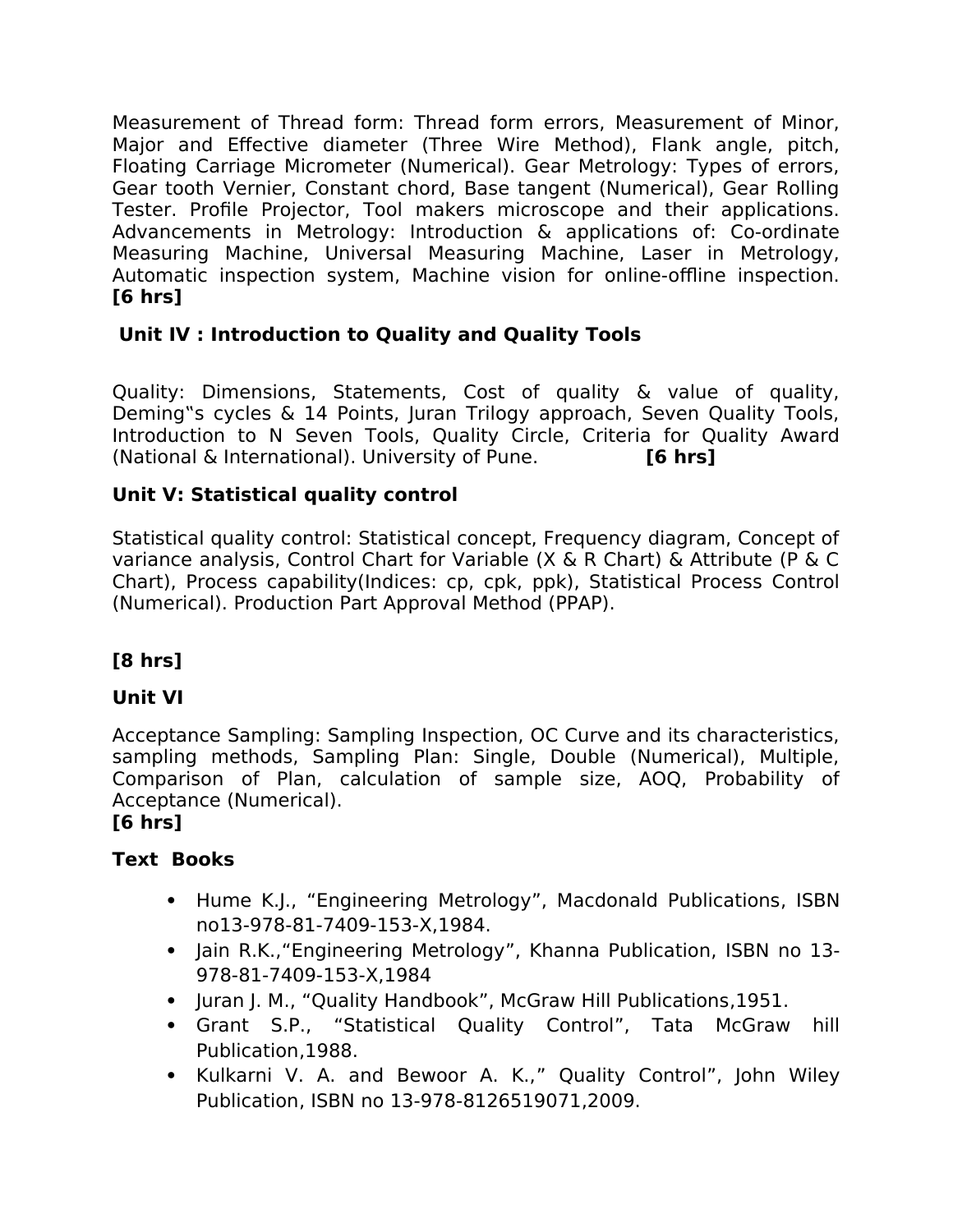## **Reference Books**

- Galyer J.F & Shotbolt C.R., "Metrology for engineers", ISBN no 13- 978-0304318445, Edition 5,1990
- Gupta I.C., "Engineering Metrology", Dhanpatrai Publiartions, ISBN no 8189928457, Edition 7,2012
- Judge A.W.," Engineering Precision Measurements", Chapman and Hall,1944.
- Francis T. Farago, Mark A. Curtis, "Handbook of dimensional measurement", Edition 2,1982.
- ASTME, "Handbook of Industrial Metrology", Prentice Hall of India Ltd,1967.
- Basterfield, "Quality control", ISBN no 13-978-0135000953, Edition 8.
- Harrison M. Wordsworth, Stefeen Godfrey, "Modern Methods for Quality control and Improvement", Willy publication.

# **(ME ) Energy Conservation and Management**

Teaching Scheme: **Examination Scheme:** 

Lectures : 3Hrs/week T1 and T2: 20 Marks each End-Sem Exam: 60 Marks

# **Course Outcomes:**

Student will be able to:

- 1. Explain the importance of energy conservation
- 2. Calculate energy losses in process, equipment and plat etc.
- 3. Showcase energy conservation opportunities in various mechanical systems and suggest methods for energy savings
- 4. Analyze the energy data of industries and utilize the technical skills attained in carrying out energy accounting and balancing
- 5. Perform energy audit and use energy management tools
- 6. Apply practices of energy conservation in various sectors like domestic, Industry and commercial

#### **Unit I : Introduction:**

Global Energy Scenario and Indian Energy Scenario in various sectors and Indian economy. Concerns of Energy Security in India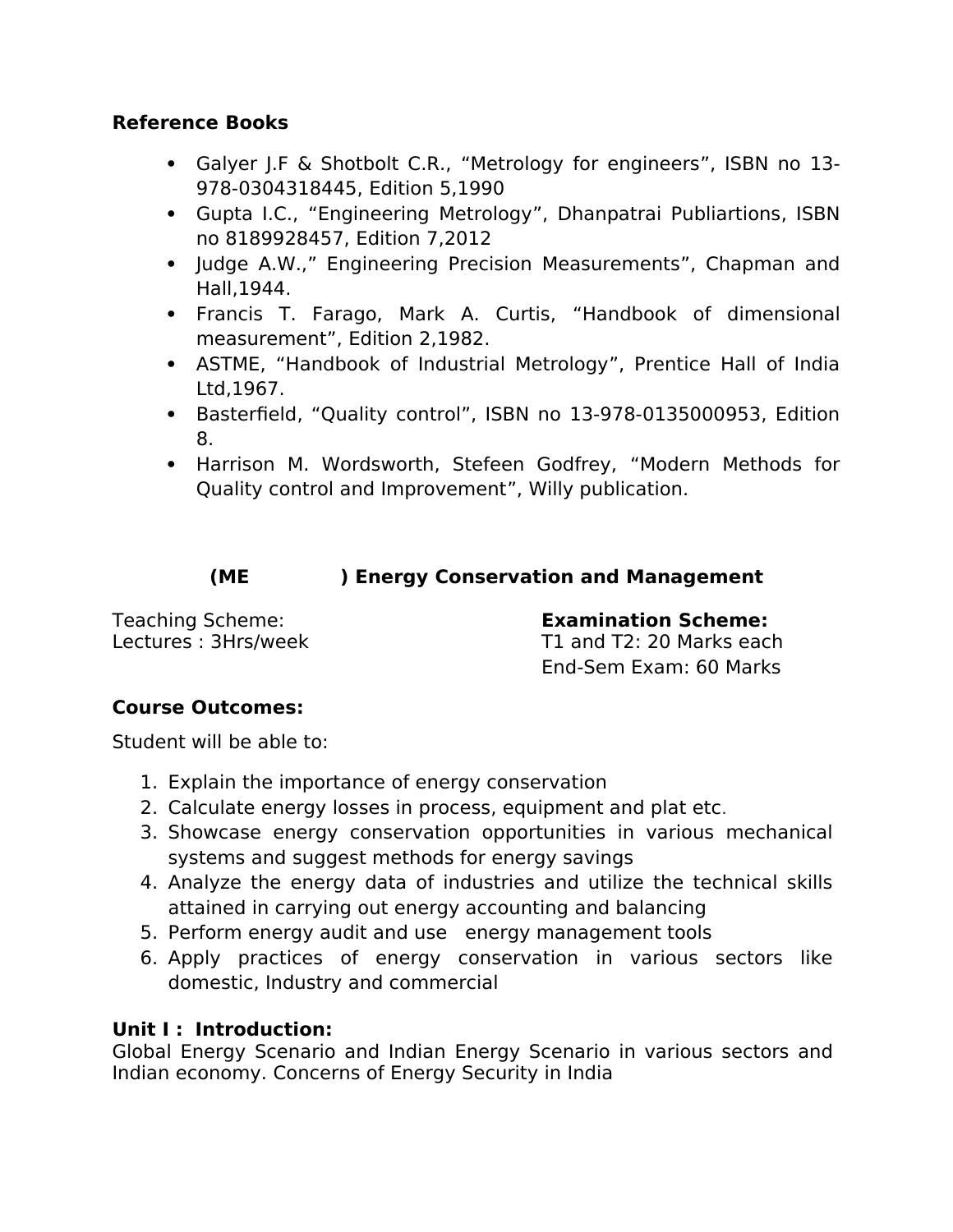**Basics –** Revision of basics of Electrical and Mechanical Engineering relevant to Energy conservation and Management, Definitions of units, conversions in commercial practices Sankey Diagrams, Specific Energy consumption **[6 hrs]**

## **Unit II: Economic Analysis**

Simple Payback Period, Return on Investment, Dynamic value of money, Discount Rate Cash flows, Time value of money, Formulae relating present and future cash flows - single amount, uniform series; Payback period; Return on Investment (ROI); Life Cycle cost.

Costing of Utilities- specific costs of uyilities like; all fuels stream, compressed air, electricity, water etc. **[6 hrs]**

# **Unit III: Energy Auditing**

Elements and concepts, Types of energy audits, methodology, Instruments used in energy auditing; Portable and On-line instruments; Role of Non-Conventional Energy Sources in Energy Conservation; Need and Kyoto Protocol, Carbon Credits and Clean Development Mechanism (CDM). **[6 hrs]**

#### **Unit IV: Fuels, Boilers, Steam Systems**

**Fuels**– Solid, Liquid and gaseous, Combustion, Excess air requirements, Flue gas monitoring

**Boilers-**Performance testing, efficiencies, and energy conservation opportunities

**Steam Systems–** Aspects of steam distribution, Steam Traps, Condensate and Flash-steam utilization, Energy conservation opportunities, Thermal Insulation **[6 hrs]**

#### **Unit V: Mechanical systems**

Energy Conservation Opportunities in compressed air systems, Refrigeration and air-conditioning system and water systems, Elementary coverage of Energy conservation in pumps and fans Cogeneration-concept, options(steam/gas, turbine/DCT-based), Selection criteria, Trigeneration **[6 hrs]**

#### **Unit VI: Electric System**

 Demand control, Demand Side Management (DSM), Power Factor Improvement, benefits and ways of improvement, Load scheduling, Electric motors, losses, efficiency, energy-efficient motors, motor speed control, variable speed drive. Lighting: Illumination levels, fixtures, timers, energyefficient illumination.

**[6 hrs]**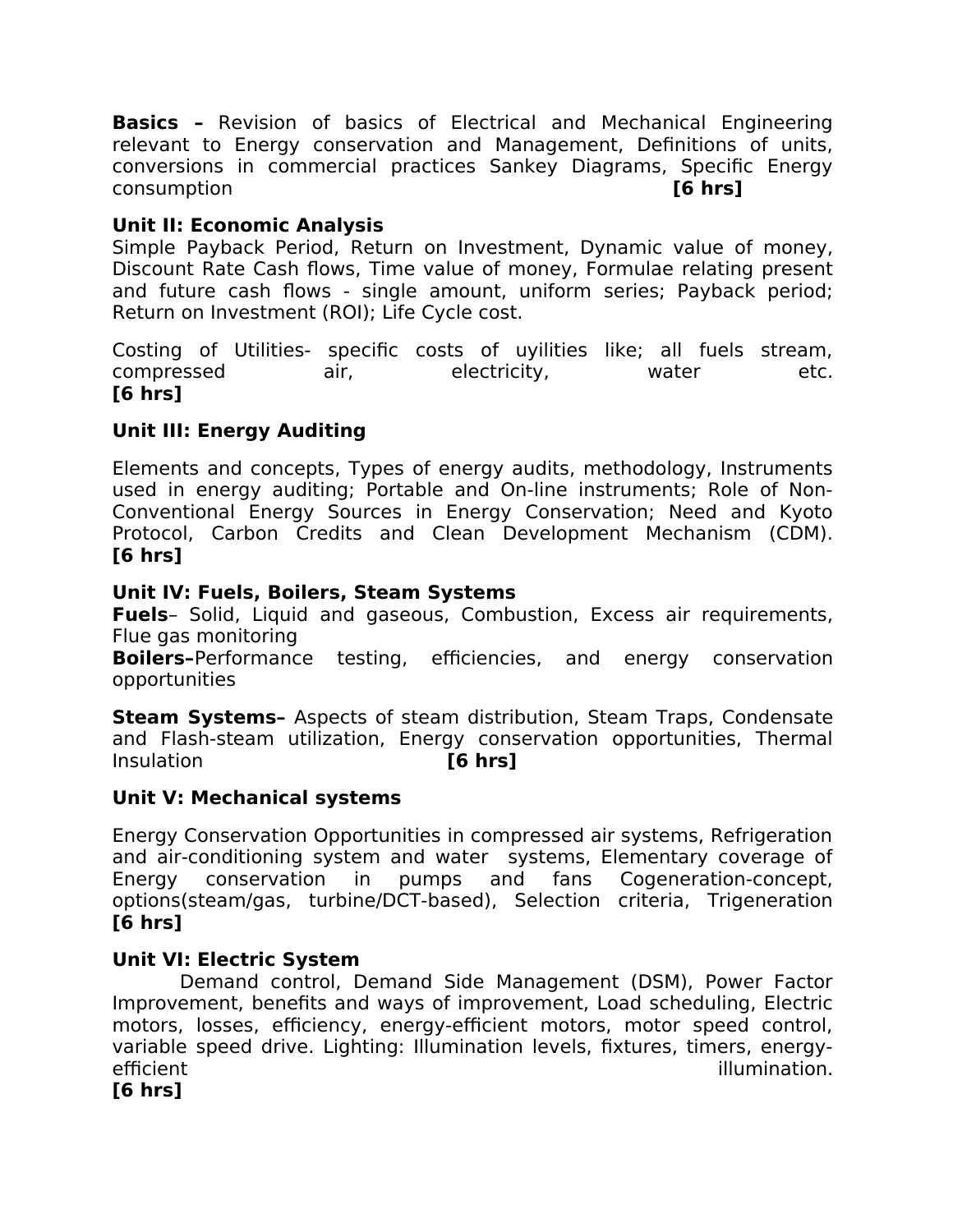### **Text Books**:

- Energy Manager Training Manual (4 Volumes) available at a website administered by Bureau of Energy Efficiency (BEE), a statutory body under Ministry of Power, Government of India.
- S Rao and B B Parulekar," Energy Technology" Khanna Publishers, 2012
- • [K. V. Sharma,](https://www.google.co.in/search?sa=X&q=K.+V.+Sharma&stick=H4sIAAAAAAAAAOPgE-LVT9c3NEwyLzSvsMwzVYJzLVJyKgu0ZLKTrfST8vOz9cuLMktKUvPiy_OLsq0SS0sy8osAEg-iCT4AAAA&ved=0ahUKEwjX1fOckILaAhUGr48KHRTHAj8QmxMIngIoATAQ) [P. Venkataseshaiah,](https://www.google.co.in/search?sa=X&q=P.+Venkataseshaiah&stick=H4sIAAAAAAAAAOPgE-LVT9c3NEwyLzSvsMwzVUJwc0riU7RkspOt9JPy87P1y4syS0pS8-LL84uyrRJLSzLyiwCPKv8sPgAAAA&ved=0ahUKEwjX1fOckILaAhUGr48KHRTHAj8QmxMInwIoAjAQ) "Energy Management and Conservation", I.K. International Publishing House Pvt. Limited, 2011

# **Reference Books**

- Witte. L.C., P.S. Schmidt, D.R. Brown, "Industrial Energy Management and Utilization" Hemisphere Publication, Washington, 1988
- D.A. Reay, "Industrial Energy conservation: A handbook for engineers and managers", Pergamon Press, 1979
- Patrick Steven R., Patric Dale R. and Fordo Stephen : Energy conservation Guide book, The Fairmont Press Inc.7, 1993
- Albert Thumann, "Plant Engineers and managers Guide to Energy conservation", The Fairmont Press, 2010
- WR Murphy and G McKay, "Energy Management", Butterworth Heinemann, Elsevier, 1982

# **(ME ) Air Conditioning System Design**

Teaching Scheme: **Examination Scheme:**  Lectures : 3 Hrs/week T1 and T2: 20 Marks each End-Sem Exam: 60 Marks

#### **Course Outcome:**

At the end of course student should be able:

- 1. Interpret the concepts of Psychrometry.
- 2. Demonstrate and select Air-conditioning systems for various applications.
- 3. Estimate cooling load for various applications.
- 4. Design the Air conditioning systems.
- 5. Analyze duct system for a central A.C. systems.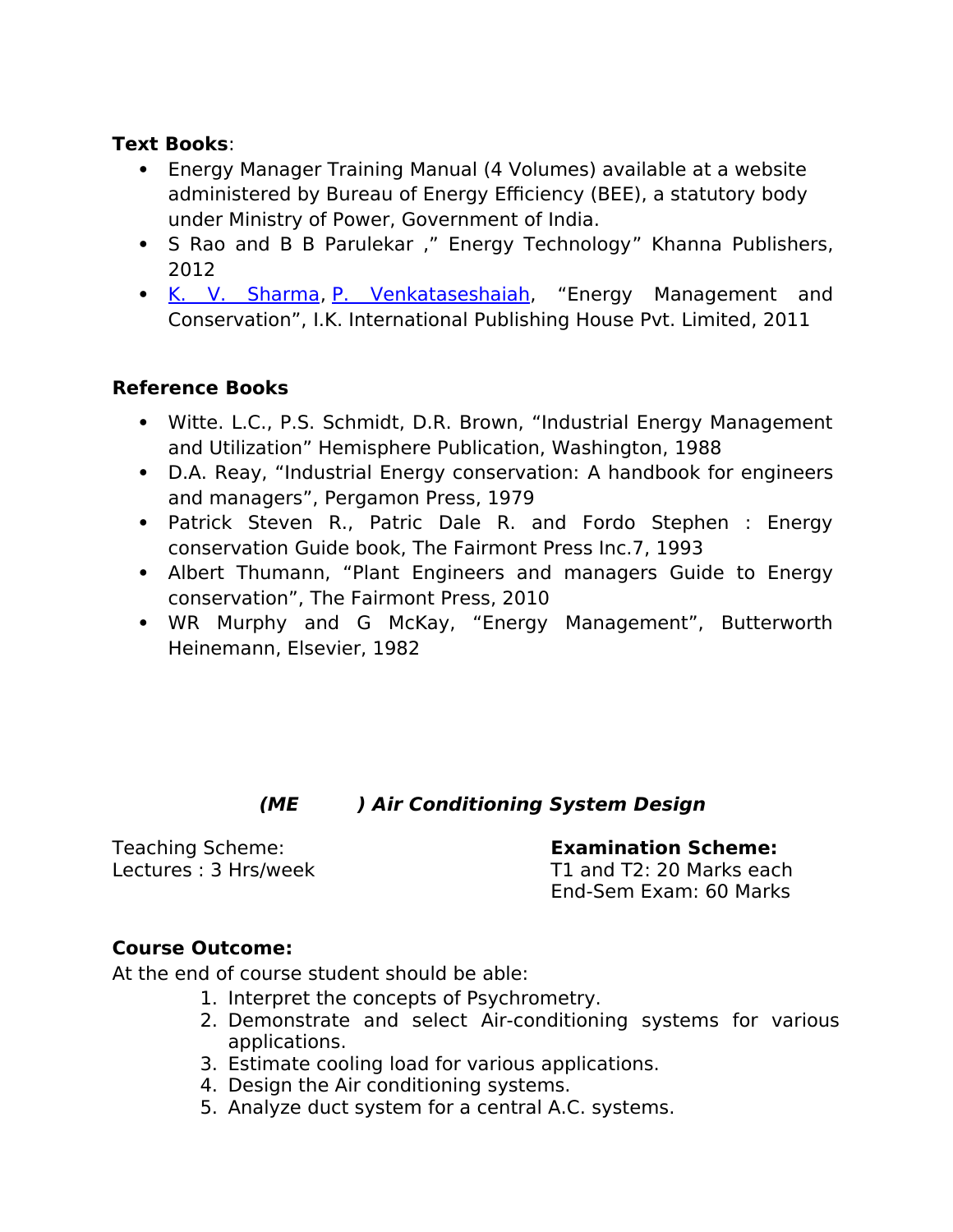# **Unit I: Psychrometry:**

Introduction, applications of Air conditioning, Psychrometry, Psychrometry chart, Typical Air-conditioning process, Adiabatic cooling, Sensible heating, Cooling with humidification Process, Heating and Humidification, Adiabatic mixing of air streams, Air washer, Chemical dehumidification. ( Numerical Treatment) **[8 hrs]**

#### **Unit II: Air-conditioning systems:**

Introduction ,Classification of Air-conditioning systems, Unitary systems, Central Classification of Air-conditioning systems, Reheat system, Multizone system, Dual Duct system, Variable Air Volume system (VAV) system, All – air and water systems, Unitary Vs Central systems. **[6 hrs]**

#### **Unit III : Cooling Load:**

Introduction, Thermodynamics of human body and mathematical model, Efective temperature, Human comfort chart, Outside Design conditions, Sources of heat load ,conduction through Exterior structures, Heat gain through glass , infiltration, ventilation, outside air load , heat load from people, Lightning, heat gain from equipment, System heat gain room cooling loads, cooling coil load. **[10 hrs]**

#### **Unit IV :Designing the Air-Conditioning Systems:**

Psychometric analysis of air-conditioning systems, summer air conditioner systems provided with ventilation air, Room sensible heat factor (RSHF) **[6 hrs]**

#### **Unit V : Selection of Air-conditioning Components:**

Cooling coil, Heating coils, Air cleaning devices, Humidifiers, Fan, Air distribution systems.

#### **[5 hrs]**

#### **Unit VI: Duct Design:**

Introduction, classification, Duct materials, Continuity equation, Energy equation for pipe flow, total static velocity pressure, Static region, Pressure loss in duct Rectangular sections equivalent to circular duct. Dynamic losses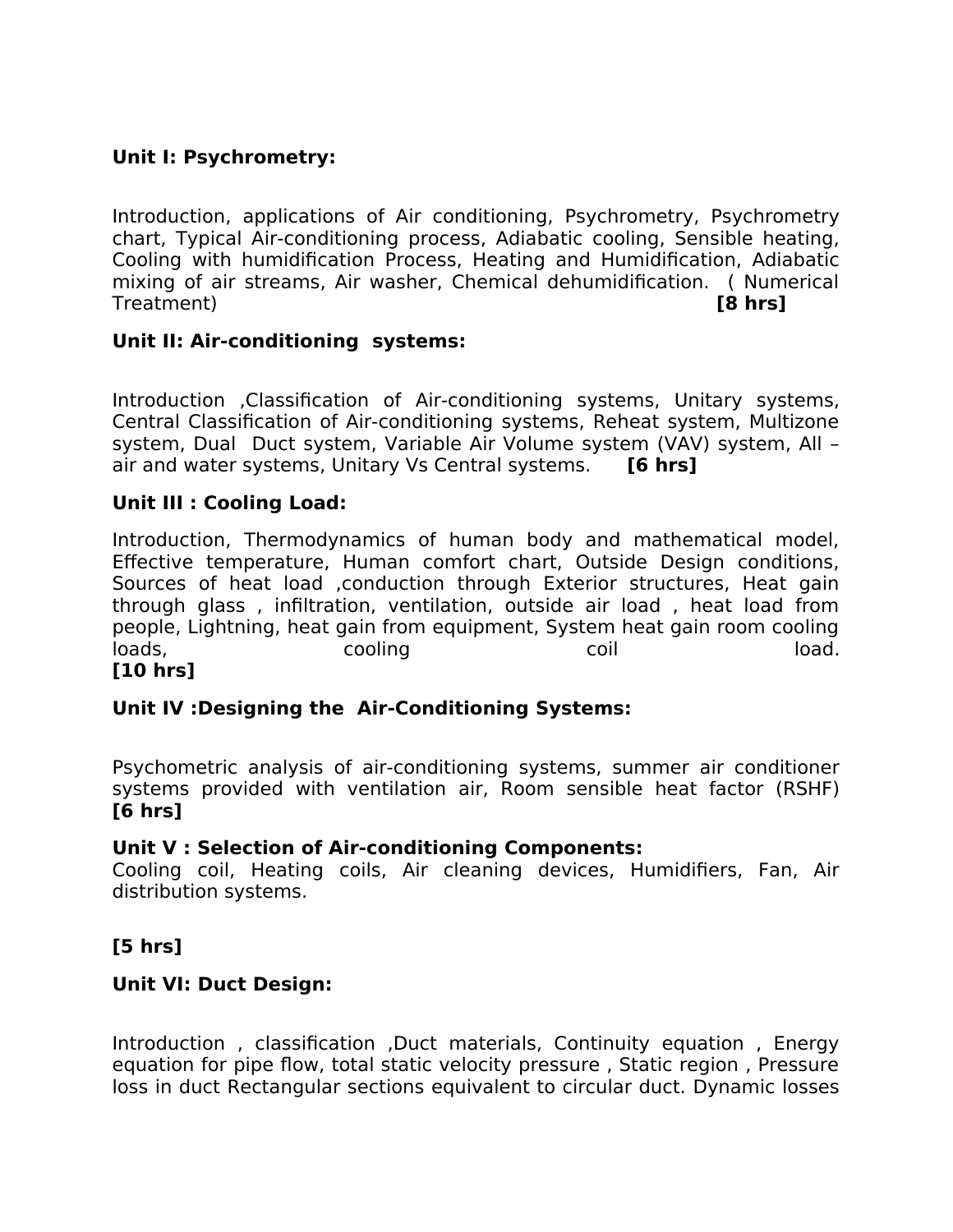in duct, Methods of duct design, Duct arrangement systems. **[5 hrs]** 

# **Text books:**

- S.N. Sapali "Refrigeration and Air-conditioning", PHI ( Second Edition) 2016
- R.J.Dossat, "Principles of Refrigeration", Pearson Education Asia, (5th edition) 2014
- C.P.Arora, "Refrigeration and Air-conditioning", Tata McGraw-Hill, (3 rd Edition) 2017 Stoecker & Jones, "Refrigeration and Air-conditioning", McGraw Hill Book Company, New York, (2nd edition) 1983

# **Reference Books**

- J.L.Threlkeld, "Thermal Environmental Engineering", Prentice Hall, 1970.
- W.F.Stoecker, "Industrial Refrigeration Handbook", McGraw-Hill, 1998.
- P.C.Koelet, "Industrial Refrigeration: Principles, Design and Applications", Macmillan, 1992
- ASHRAE HANDBOOKS four volume Index 2014-2017
- "Handbook of air-conditioning system design", Carrier Incorporation, McGraw Hill Book Co.,U.S.A, 1965.
- Jones W.P., "Air Conditioning Engineering", Edward Arnold Publishers Ltd., London, 1985.
- Hainer R.W., "Control Systems for Heating, Ventilation and Air-Conditioning", Van Nostrand Reinhold Co., New York, 1984

**(ME** ) Introduction to Optimum Design

#### **Teaching Scheme**: **Examination**

Lectures: 3 Hrs/week T1 and T2: 20 Marks

# **Scheme:**

each End-Sem Exam: 60 Marks

# **Course outcomes:**

After completion of the course students will be able to: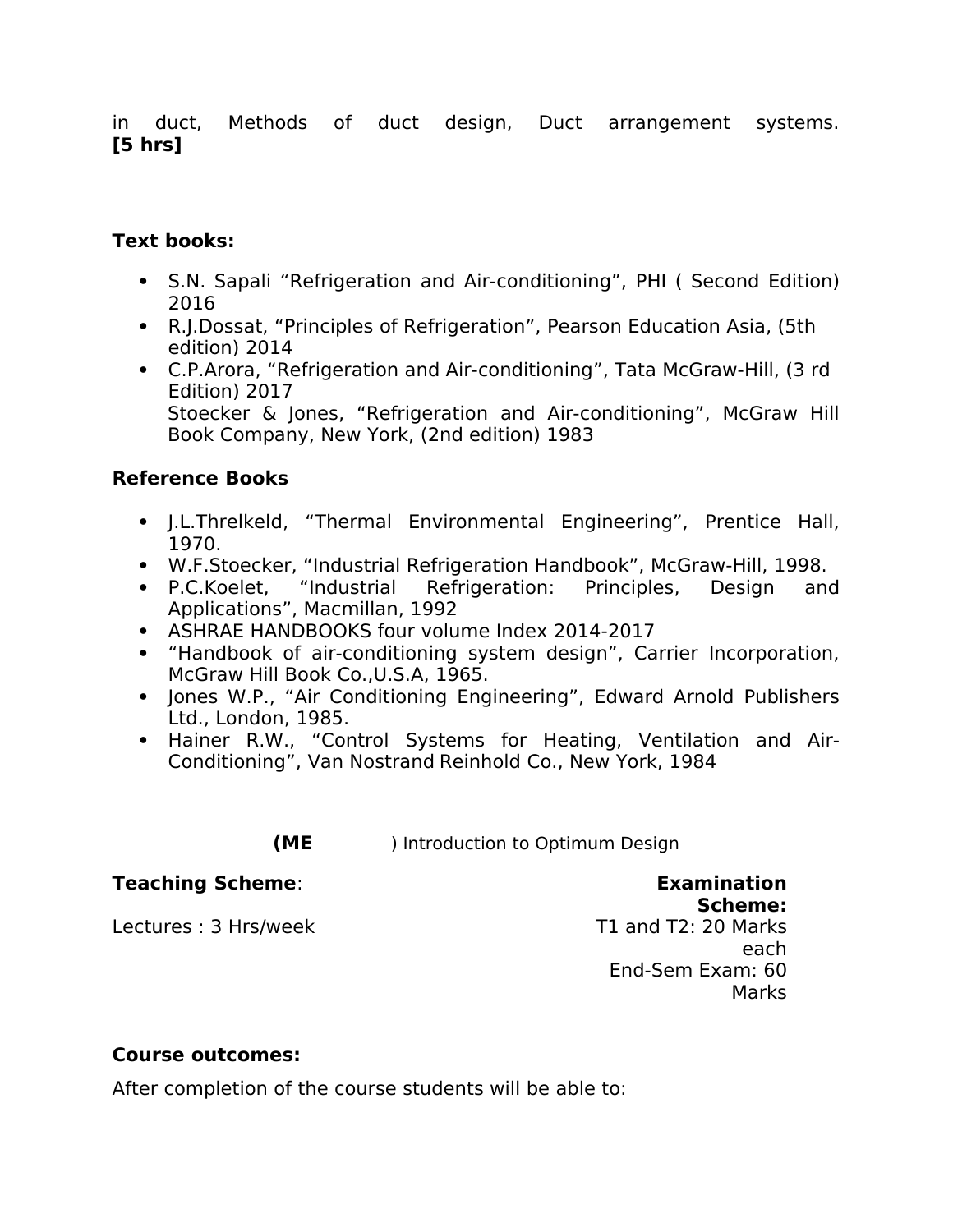- 1. formulate an optimization problem
- 2. classify a problem
- 3. apply the algorithms for design optimization
- 4. test the optimality of an optimum solution

# **Unit I: Introduction to optimization**

Basic principles, optimal problem formulation, classification of optimization problems, Diferences between classical and modern optimization techniques **[4 hrs]**

# **Unit II: One dimensional minimization**

Optimality criteria, bracketing methods, direct search methods, gradient based search methods

# **[8 hrs]**

# **Unit III: Multivariable Unconstrained Optimization**

Optimality criteria, direct search methods, gradient based search methods, applications **[8 hrs]**

#### **Unit IV: Constrained optimization**

KKT conditions, direct search methods, gradient based search methods, applications **[8 hrs]**

## **Unit V: Linear programming**

Linear problem formulation, simplex method and duality in linear programming, sensitivity or post-optimality analysis, Karmarkar's method **[4 hrs]**

# **Unit VI: Introduction to Genetic Algorithms**

Operators, method, applications like optimum design of spring, gear box, etc. **[4 hrs]**

# **Test Books**

- Kalyanmoy Deb, "Optimization for Engineering Design", Prentice Hall of India, New Delhi, 2016
- J. S. Arora, "Introduction to Optimum Design", McGraw Hill, New York, 2014

# **Reference Books**

- R.C. Johnson, "Optimum Design of Mechanical Elements" , Willey, New York, 2011
- L.C.W. Dixon, Birkhauser, "Non-Linear Optimization Theory and Algorithms" , Boston, 2005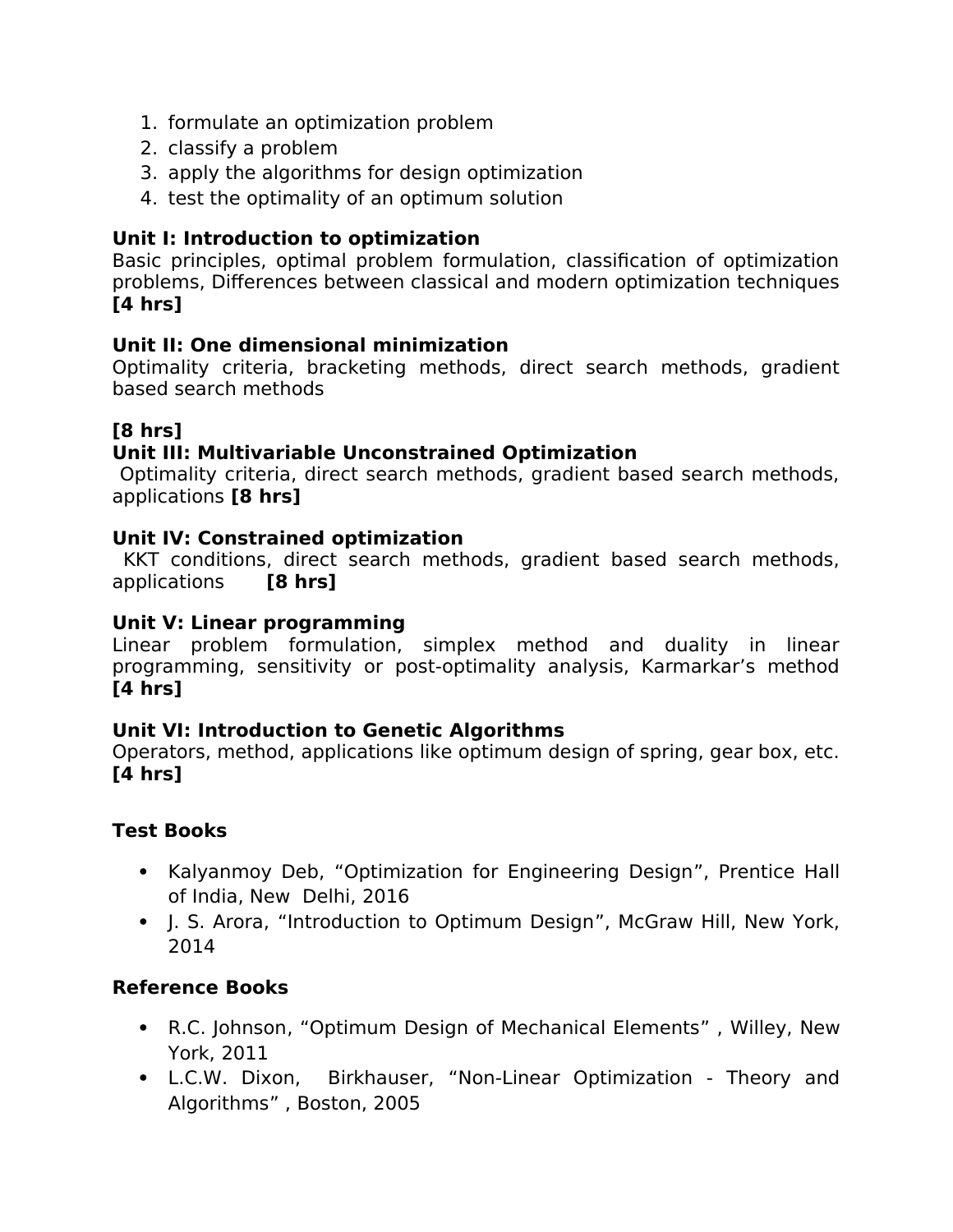# **(ME ) Mechanics of Composite Materials**

Teaching Scheme: **Examination Scheme:**  Lectures : 3 Hrs/week T1 and T2: 20 Marks each End-Sem Exam: 60 Marks

# **Course Outcomes:**

The student should be able to

- 1. Diferentiate between composite materials and conventional materials using basic concepts.
- 2. Determine role of constituent materials in defining the average properties and response of composite materials on macroscopic level.
- 3. Apply knowledge for finding failure envelopes and stress-strain plots of laminates.
- 4. Develop a clear understanding to utilize subject knowledge using computer programs to solve problems at structural level.

# **Unit I : Introduction**

Definition and characteristics, overview of advantage and limitations of compositr materials, Significance and objectives of composite materials, Science and technology, current status and future prospectus. **[4 hrs]**

# **Unit II. Basic Concepts and Characteristics**

Structural performance of conventional material, Geometric and physical definition, Material response, Classification of composite materials, Scale of analysis; Micromechanics, Macromechanics, Basic lamina properties, Constituent materials and properties, Properties of typical composite materials

#### **[5 hrs]**

# **Unit III. Processing of FRP Composites**

Contact moulding, Compression moulding, Pultrusion, Filament winding, Resin transfer moulding and Autoclave processing **[5 hrs]**

# **Unit IV. Elastic Behavior of Unidirectional Lamina**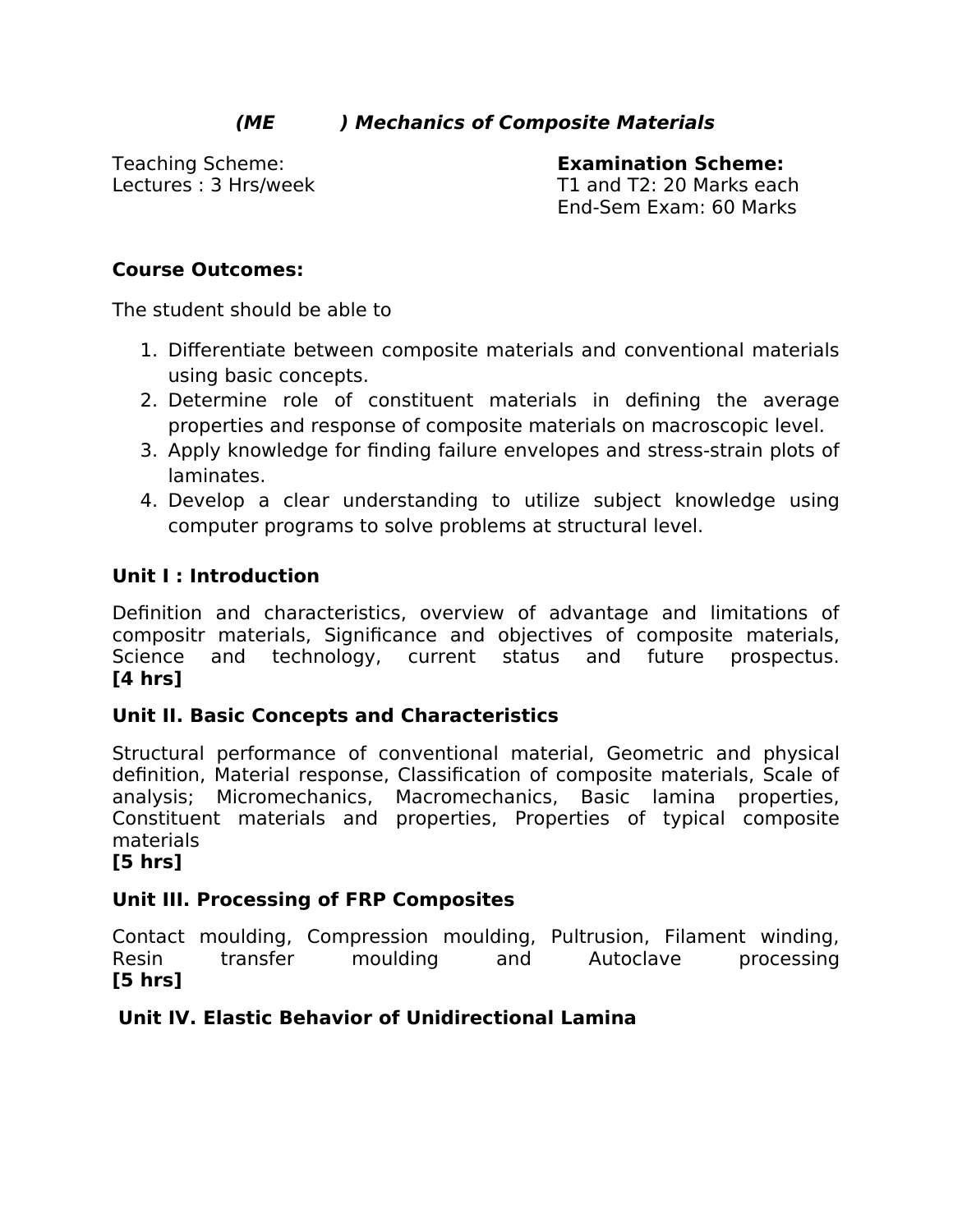Stress-strain relations, Relation between mathematical and engineering constants, transformation of stress, strain and elastic parameters **[6 hrs]**

#### **Unit V. Strength of Unidirectional Lamina**

Micromechanics of failure; failure mechanisms, Macromechanical strength parameters, Macromechanical failure theories, Applicability of various failure theories **[7 hrs]**

#### **Unit VI. Elastic Behavior of Laminate**

Basic assumptions, Strain-displacement relations, Stress-strain relation of layer within a laminate, Force and moment resultant, General load– deformation relations, Analysis of diferent types of laminates, Hygrothermal efects on mechanical behavior, Hygrothermal stress-strain relations, Hygrothermoelastic stress analysis of laminates, Residual stresses, Warpage **[8 hrs]**

#### **Text Books**:

• Isaac M. Daniels and Ori Ishai, "Engineering Mechaincs of Composite Materials", Oxford University Press, 1994.

#### **Reference Books**

- Bhagwan D. Agarwal and Lawrence J. Broutman, "Analysis and Performance of fiber composites", John Wiley and Sons, Inc. 1990.
- Mathews F. L. and Rawlings R. D., "Composite Materials: Engineering and Science", CRC Press, Boca Raton, 2003.
- Madhujit Mukhopadhyay, "Mechanics of Composite Materials and Structures", University Press, 2004.
- Mazumdar S. K., "Composite Manufacturing Materials, Product and Process Engineering", CRC Press, Boca Raton, 2002.
- Robert M. Jones," Mechanics of Composite Materials", Taylor and Francis, Inc., 1999.

 **(ME ) Robotics and Automation** 

# **Teaching Scheme Examination Scheme**

Lectures: 3 hrs/week Test I and II – 20 each End Sem. Exam – 60 marks

#### **Course Outcomes:**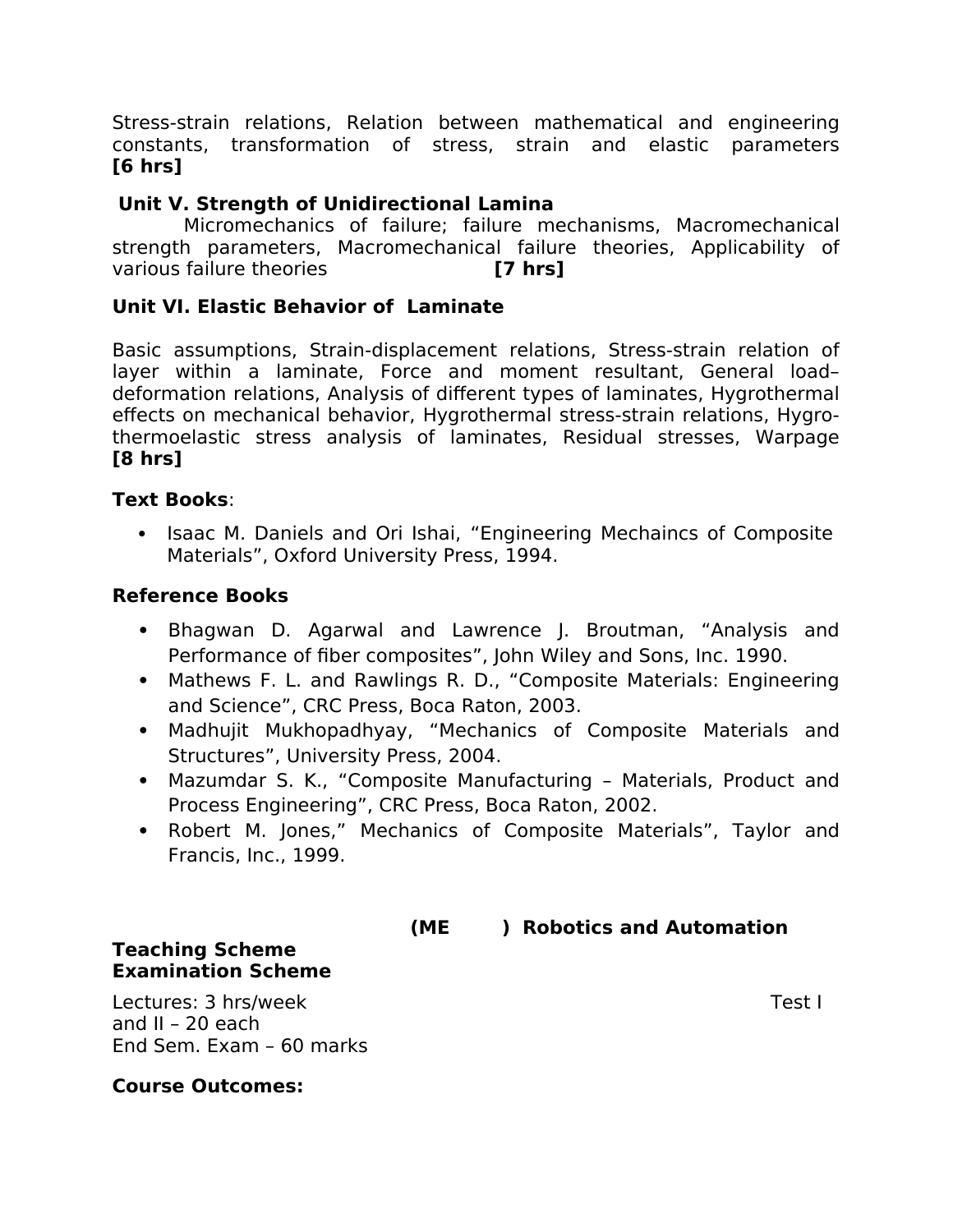Student will be able to

- 1. To understand basic terminologies and concepts associated with Robotics & Automation
- 2. To study various Robotic sub-systems and Automation systems
- 3. To study kinematics and dynamics to understand exact working pattern of robots
- 4. To study the associated recent updates in Robotics and Automation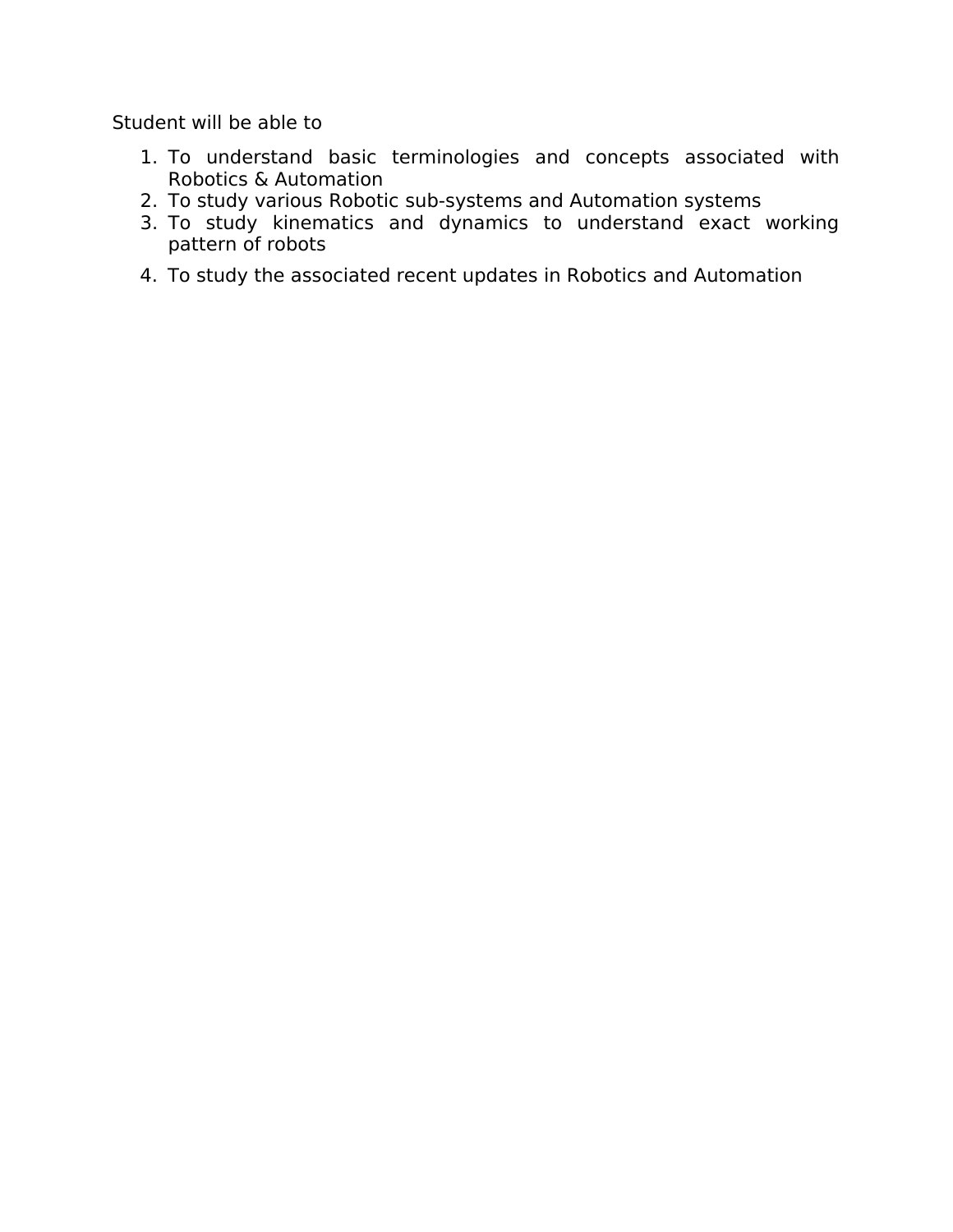# **Unit I**

Introduction:- Basic Concepts such as Definition , three laws, DOF, Misunderstood devices…..etc. , Elements of Robotic Systems i.e. Robot anatomy, Classification, Associated parameters i.e. resolution, accuracy, repeatability, dexterity, compliance, RCC device, ..etc,

Automation :- Concept, Need, Automation in Production System, Principles and Strategies of Automation, Basic Elements of an Automated System, Advanced Automation Functions, Levels of Automations, introduction to automation productivity. **[5 hrs]**

#### **Unit II**

Robot Grippers:- Classification of Grippers , Design aspect and design guidelines for robot gripper design, Force analysis for various basic gripper system.

Sensors for Robots:- Characteristics of sensing devices, Selections of sensors, Classification and applications of sensors. Types of Sensors, Need for sensors and vision system in the working and control of a robot. Machine Vision System :- Vision System Devices, Image acquisition, Masking, Sampling and quantisation, Image Processing Techniques , Noise reduction methods, Edge detection, and the set of the set of the set of the Segmentation.

# **[5 hrs]**

# **Unit III**

Drives:- Types of Drives, Actuators and its selection while designing a robot system. Types of transmission systems,

Control Systems :- Types of Controllers, Introduction to closed loop control

Control Technologies in Automation :- Industrial Control Systems, Process Industries Verses Discrete-Manufacturing Industries, Continuous Verses Discrete Control, Computer Process and its Forms. Control System Components such as Sensors, Actuators and others. **[6 hrs]**

#### **Unit IV**

Kinematics :- Transformation matrices and their arithmetic, link and joint description, Denavit - Hartenberg parameters, frame assignment to links, direct kinematics, kinematics redundancy, kinematics calibration, inverse kinematics, solvability, algebraic and geometrical methods.

Velocities and Static forces in manipulators:- Jacobians, singularities, static forces, Jacobian in force domain.

Dynamics :- Introduction to Dynamics , Trajectory generations **[7 hrs]**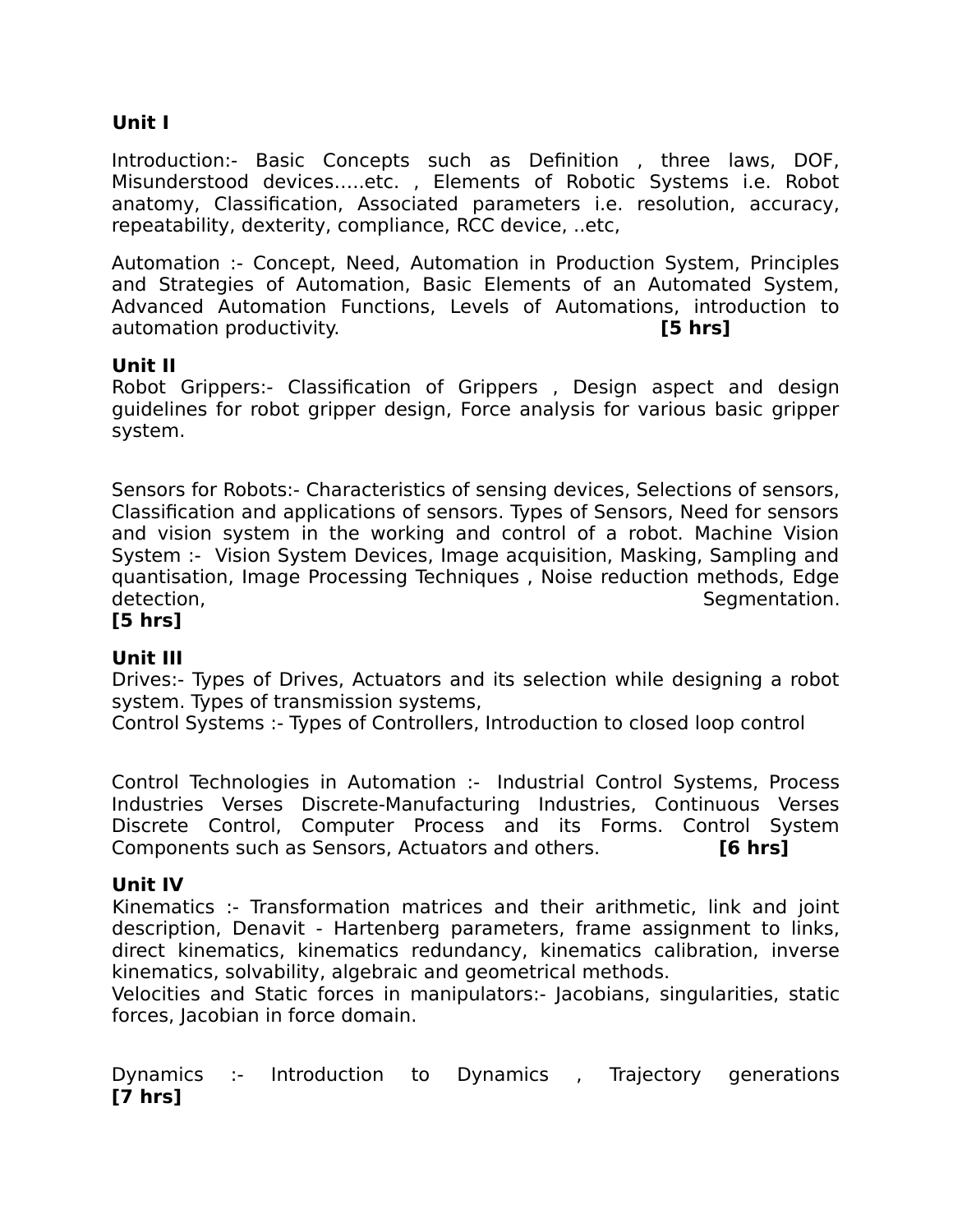# **Unit V**

Robot Programming :- Methods of robot programming, lead through programming, motion interpolation, branching capabilities, WAIT, SIGNAL and DELAY commands, subroutines,

Programming Languages : Introduction to various types such as RAIL and VAL II …etc, Features of each type and development of languages for recent robot systems.

Artificial Intelligence:- Introduction to Artificial Intelligence, AI techniques, Need and application of AI. **[7 hrs]**

#### **Unit VI**

Modeling and Simulation for manufacturing Plant Automation:- Introduction, need for system Modeling, Building Mathematical Model of a manufacturing Plant, Modern Tools- Artificial neural networks in manufacturing automation, AI in manufacturing, Fuzzy decision and control, robots and application of robots for automation.

Other Topics in Robotics:- Socio-Economic aspect of robotisation. Economical aspects for robot design, Safety for robot and associated mass, New Trends & recent updates in robotics **[6 hrs]**

#### **Text Books:**

• John J. Craig, "Introduction to Robotics (Mechanics and Control)", Addison-Wesley,

2nd Edition, 2004

- Mikell P. Groover et. Al., "Industrial Robotics : Technology, Programming and Applications", McGraw – Hill International, 1986.
- Shimon Y. Nof," Handbook of Industrial Robotics", John Wiley Co, 2001.
- Automation, "Production Systems and Computer Integrated Manufacturing", M.P. Groover, Pearson Education.
- W.P. David, "Industrial Automation", John Wiley and Sons.

#### **Reference Books:**

- Richard D. Klafter, "Thomas A. Chemielewski, Michael Negin, Robotic Engineering : An Integrated Approach" , Prentice Hall India, 2002.
- R.C. Dorf, "Handbook of design, manufacturing & Automation", John Wiley and Sons.
- Shimon Y. Nof, "Handbook of Industrial Robotics", John Wiley Co, 2001.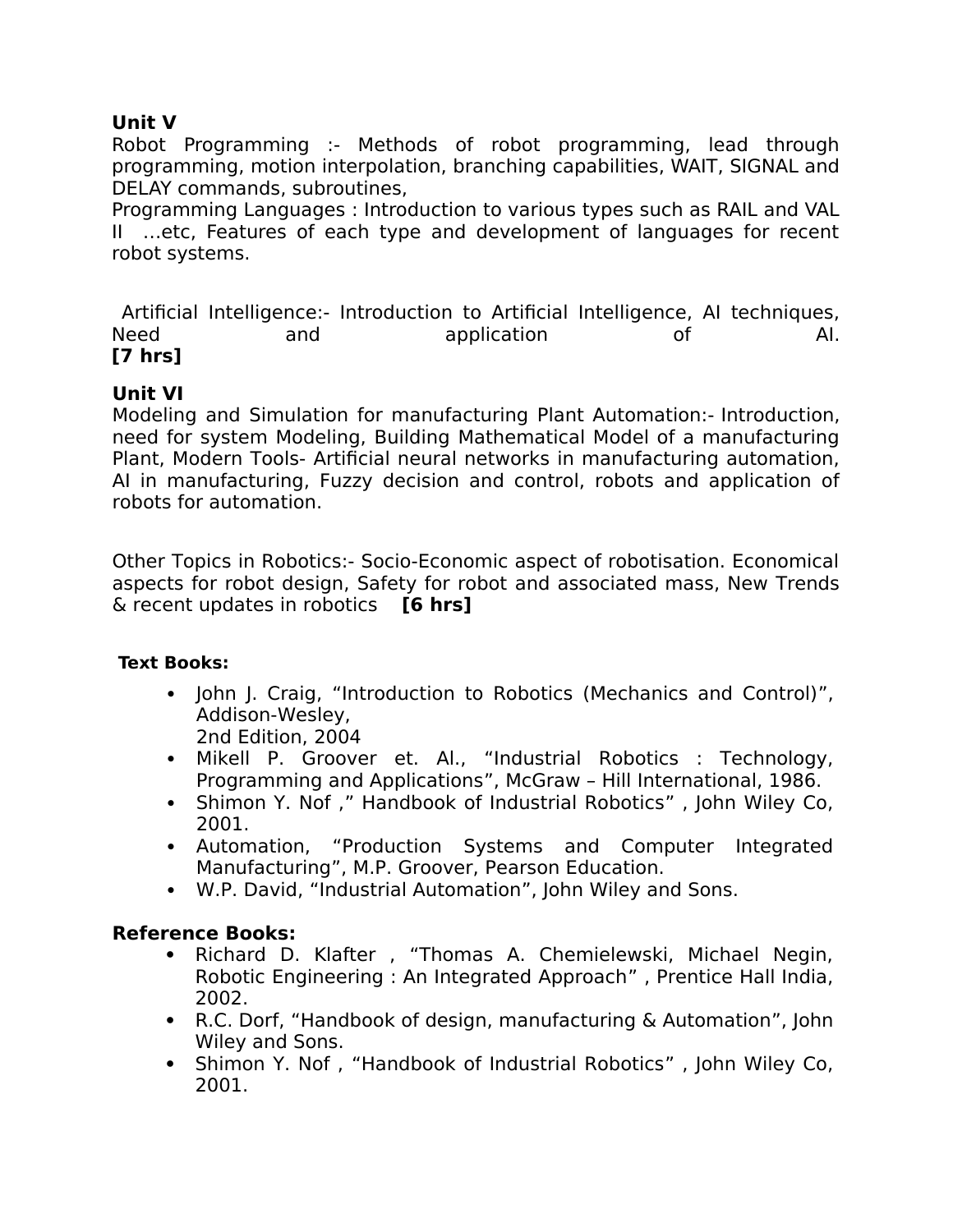• Niku, Saeed B., "Introduction to Robotics Analysis, Systems Applications", Pearson Ed. Inc. New Delhi.

# **(ME ) Project Management**

**Teaching Scheme: Examination Scheme:** 

Lectures : 3Hrs/week T1 and T2: 20 Marks each End-Sem Exam: 60 Marks

# **Course Outcomes**

After completion of the course student will be able to

- 1. Manage the scope, cost, timing, and quality of the project, at all times focused on project success as defined by project stakeholders.
- 2. Align the project to the organization's strategic plans and business justification throughout its lifecycle.
- 3. Identify project goals, constraints, deliverables, performance criteria, control needs, and resource requirements in consultation with stakeholders.
- 4. Implement project management knowledge, processes, lifecycle and the embodied concepts, tools and techniques in order to achieve project success.
- 5. Utilize technology tools for communication, collaboration, information management, and decision support.
- 6. Implement general business concepts, practices, and tools to facilitate project success.
- 7. Apply appropriate legal and ethical standards.

# **Unit I: Project Integration & Structures**

Project and Importance of Project Management, Project Life Cycle, Role and Responsibilities of Project Manager, Project Integration Management. Project Management Structures, Right Project Management Structure, Organization Culture

# **[6 hrs]**

# **Unit II: Project Appraisal & Selection**

Organization Strategy: Strategic Management Process, Need for Portfolio Management, Selection Criteria: Financial and Non-Financial **[6 hrs]**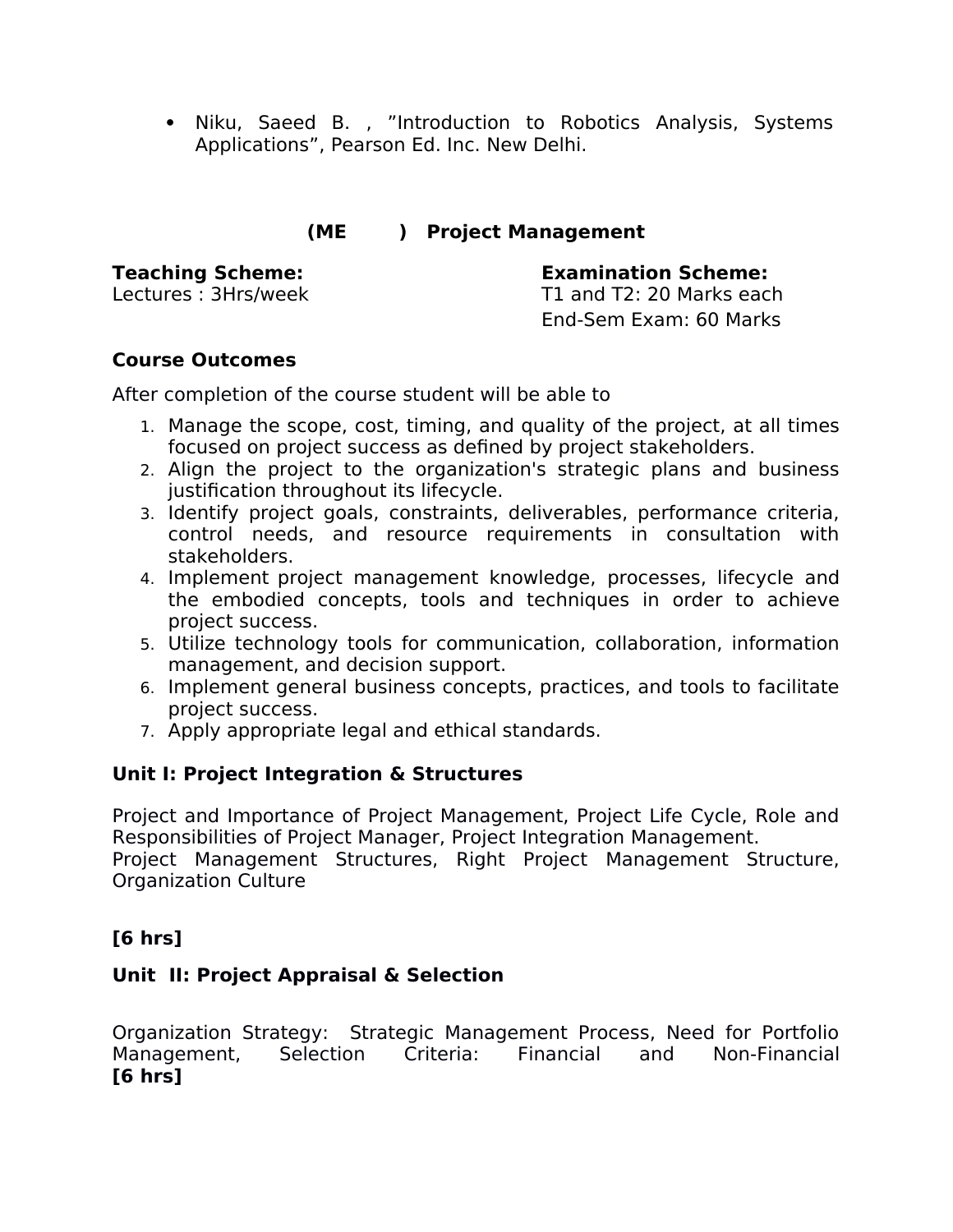# **Unit III: Project Planning, scheduling & Control**

Defining the Project: Project Scope, Creating Work Breakdown Structure, Responsibility Matrix and Communication Plan.

Quality of Estimates and Guidelines, Methods for Estimating Project Times and Costs, Type of Costs **[6 hrs]**

## **Unit IV : Managing Risk & People**

Risk Management Process, Contingency Plans, Change Control Management, Managing Vs. Leading A Project

Managing Project Stakeholders, Infuence as Exchange, Managing Project Teams: Team Development, Establishing Team identitiy, Managing Conficts, Project Team Pitfalls **[6 hrs]**

#### **Unit V: Project Planning, Scheduling & Control problems CPM & PERT**

Developing a project plan and project network, AOA and AON diagram, CPM calculations, problem solving, PERT model, pert calculations, time scale network, problem solving , network scheduling with limited resources, heuristic programs, resource allocation & spar model, problem solving, precedence diagramming, decision networks, Pert network, problem solving, reducing project duration, project cost – duration graph, crashing of activities, project monitoring information system, developing status report, earned value analysis. **[6 hrs]**

# **Unit VI: Project Audit, Closure**

| Project | audit, | project | closure, | retrospectives |
|---------|--------|---------|----------|----------------|
| [6 hrs] |        |         |          |                |

# **Text Book(s)**

- Cliford F. Grey, Erik W. Larson, Gautam V. Desai "Project Management The Managerial Process", McGraw Hill Education(India) Private Limited, New Delhi, Sixth Edition, 2014
- Jerome D Wiest & Ferdinand K Levy, "A Management Guide to PERT/ CPM with GERT/PDM/DCPM and other Networks", PHI Learning Private Limited, 2<sup>nd</sup> Edition 2009

# **Reference Book(s)**

 Kerzner Harold," Project Management: A Systems Approach to Planning, Scheduling and Controlling", Wiley Student Edition 10th Ed.,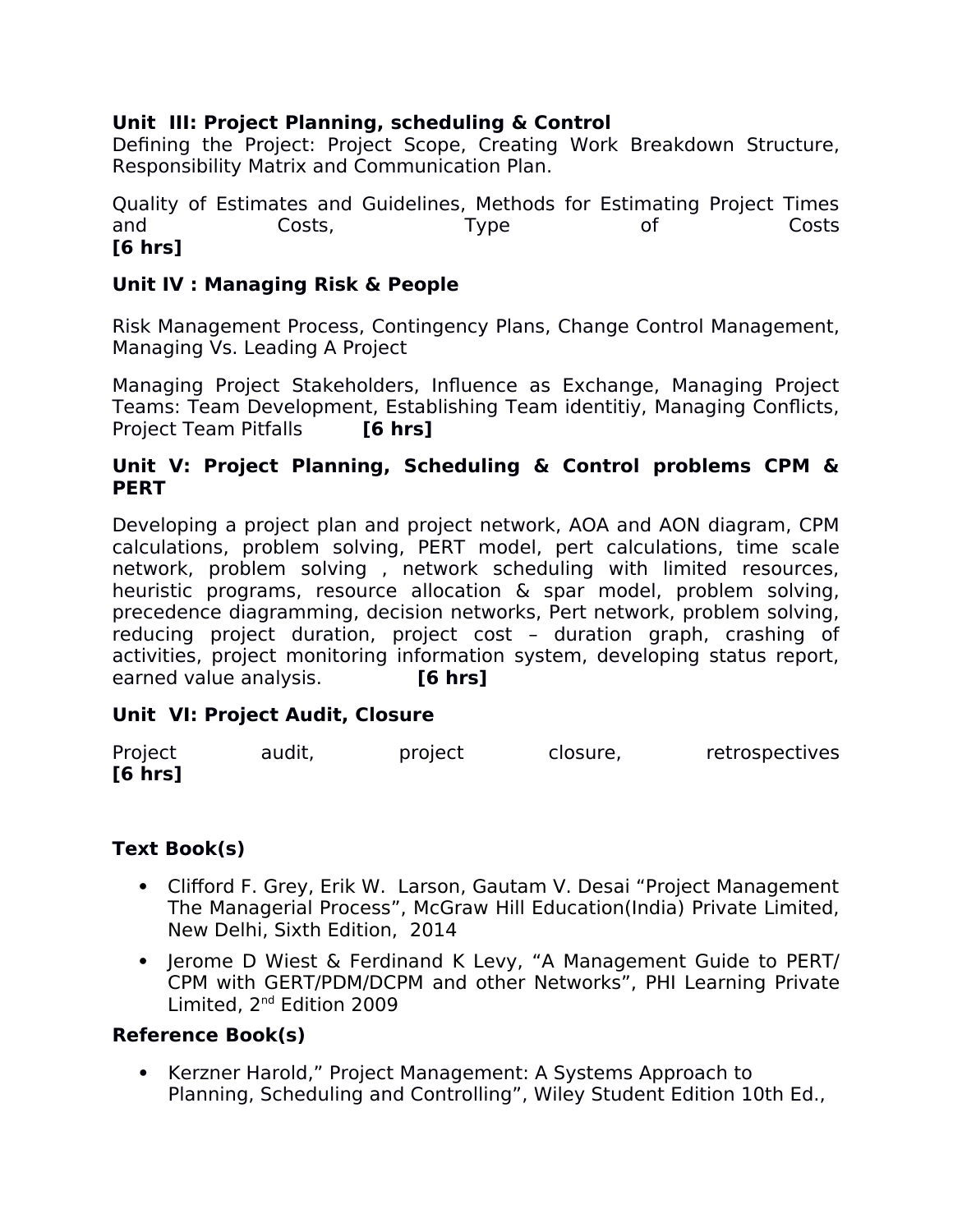# **(ME ) - Design of Heat Exchanger**

**Teaching Scheme: Examination Scheme:**  Lectures : 3Hrs/week T1 and T2: 20 Marks each End-Sem Exam: 60 Marks

#### **Course Outcomes:**

Student will be able to:

- 1. Demonstrate a basic understanding of several types of heat exchangers and its performance
- 2. Design and analyze various heat exchangers using heat exchanger design standards and codes
- 3. Appreciate the consequences of fouling on performance of heat exchangers and determine fouling resistance
- 4. Carry out Thermal and Hydraulic design and analysis of heat exchangers for various real time problems including heat transfer coefficient enhancement and fouling effect

Use simulation and optimization tools in heat exchanger design

#### **Unit I :**

Heat Exchangers - Classification according to transfer process, flow arrangement, number of fuids, surface compactness, and construction features. Tubular heat exchanger, plate type heat exchangers, extended surface heat exchangers, heat pipe, Regenerators. **[6 hrs]**

#### **Unit II:**

Heat exchanger design methodology, assumption for heat transfer analysis, problem formulation, e-NTU method, P-NTU method, Mean temperature diference method. **[6 hrs]**

#### **Unit III:**

Fouling of heat exchanger, effects of fouling, categories of fouling, fundamental processes of fouling, determination of fouling resistance and consequences of fouling on performance of heat exchangers. **[6 hrs]**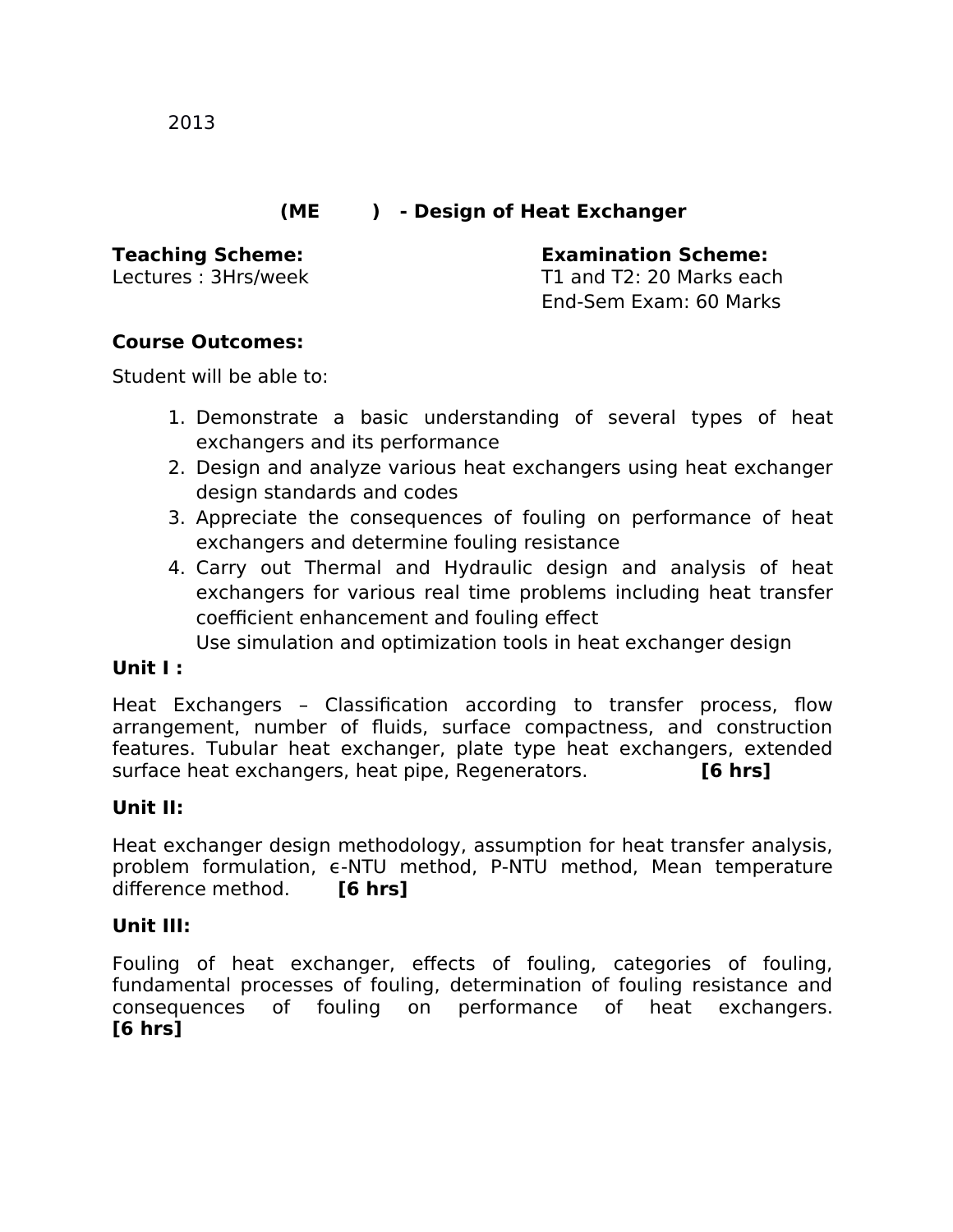#### **Unit IV:**

Double Pipe Heat Exchangers: Thermal and Hydraulic design of inner tube, Thermal and hydraulic analysis of Annulus, Pressure drop analysis

Compact Heat Exchangers: Thermal and Hydraulic design of compact heat exchanger **[6 hrs]**

## **Unit V:**

Shell and Tube heat exchangers – Tinker's, kern's, and Bell Delaware's methods, for thermal and hydraulic design of Shell and Tube heat exchanger **[6 hrs]**

# **Unit VI:**

Mechanical Design of Heat Exchangers – design standards and codes, key terms in heat exchanger design, and thickness calculation for major components such as tube sheet, shell, tubes etc. **[6 hrs]**

#### **Text Books**:

 Ramesh K. Shah and Dusan P. Sekulic, "Fundamentals of Heat Exchanger Design" John Wiley & sons Inc., 2013

# **Reference Books**

- D.C. Kern, "Process Heat Transfer", McGraw Hill, 1950.
- Sadik Kakac and Hongton Liu, "Heat Exchangers: Selection, Rating and Thermal Design" CRC Press, 1998
- Geoffrey F. Hewitt, "Hand Book of Heat Exchanger Design", Begell House, 1992.
- "T.E.M.A. Standard", New York, 1999.
- Kuppan Thulukkanam, "Heat Exchanger Design Handbook", CRC Press, 2nd Edition, 2013

# **(ME ) Introduction to Nuclear Reactor Engineering**

**Teaching Scheme: Examination Scheme:**  Lectures : 3Hrs/week T1 and T2: 20 Marks each End-Sem Exam: 60 Marks

**Course Outcomes:**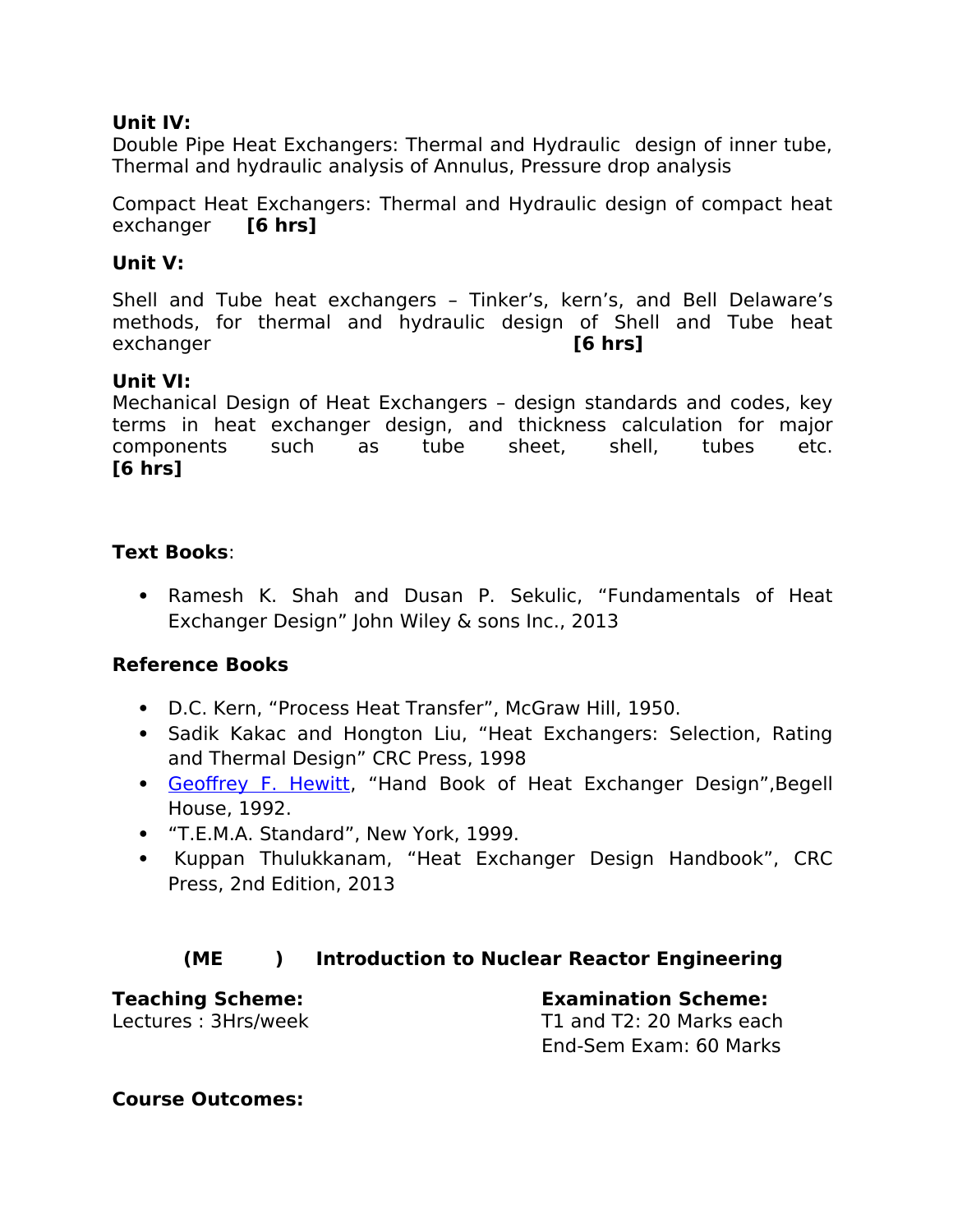At the end of the course students will be able to understand

- 1. The basic concepts and processes taking place inside a nuclear reactor, such as nuclear fission, neutron production, scattering, difusion, slowing down and absorption.
- 2. The student will also be familiar with concepts of reactor criticality, the relationship between the dimension and fissile material concentration in a critical geometry.
- 3. Time dependent (transient) behavior of power reactor in non-steady state operation and the means to control the reactor.
- 4. It will also familiarize the student with concepts of heat removal from reactor core, reactor safety and radiation protection.

# **Unit I : Basics of nuclear fssion and power from fssion**

Radioactivity, nuclear reactions, cross sections, nuclear fission, power from fission, conversion and breeding

**[6 hrs]** 

# **Unit II : Neutron transport and difusion**

Neutron transport equation, difusion theory approximation, Fick's law, solutions to difusion equation for point source, planar source, etc., energy loss in elastic collisions, neutron slowing down

## **[9 hrs]**

# **Unit III : Multigroup, multiregion difusion equation, concept of criticality**

Solution of multigroup difusion equations in one region and multiregion reactors, concept of criticality of thermal reactors

#### **[9 hrs]**

# **Unit IV : Reactor kinetics and control**

Derivation of point kinetics equations, inhour equation, solutions for simple cases of reactivity additions, fission product poison, reactivity coefficients **[6 hrs]**

#### **Unit V : Heat removal from reactor core**

Solution of heat transfer equation in reactor core, temperature distribution, critical heat fux

# **[3 hrs]**

# **Unit VI : Reactor safety, radiation protection**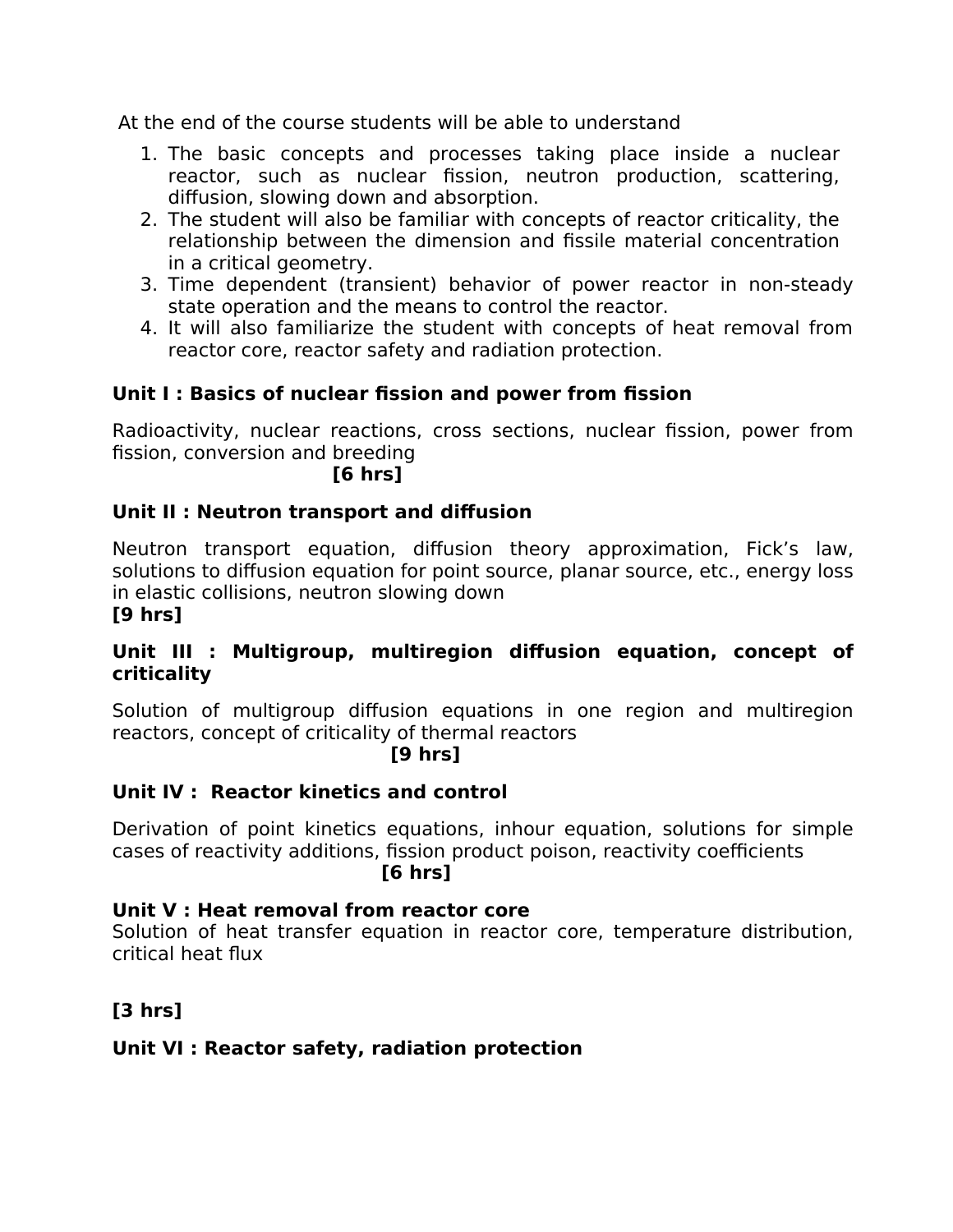Reactor safety philosophy, defence in depth, units of radioactivity exposure, radiation protection standards

#### **[3 hrs]**

#### **Text Books**:

- John R. Lamarsh, Anthony J. Barrata, "Introduction to Nuclear Engineering" (3rd Edition) Prentice Hall, (2001)
- John R. Lamarsh, "Introduction to Nuclear Reactor Theory", Addison-Wesley, (1966)

#### **Reference Books** :

• James J. Duderstadt and Lewis J. Hamilton, "Nuclear Reactor Analysis", John Wiley (1976)

#### **(ME ) - Fracture Mechanics**

**Teaching Scheme: Examination Scheme:**  Lectures : 3Hrs/week T1 and T2: 20 Marks each End-Sem Exam: 60 Marks

# **Course Outcomes:**

Students will be able to

- 1. Predict diferent modes of failure and diferentiate between brittle fracture and ductile fracture.
- 2. Interpret the damage tolerance of a component with a crack by analyzing the problem by methods of energy release rate and stress intensity factor.
- 3. Explore the test methods for determining critical energy release rate, critical stress intensity factor.
- 4. Analyze stress and displacement fields at the tip of edge crack and embedded crack.
- 5. Analyze variable amplitude fatigue in a component when a crack is present in it.
- 6. Estimate crack propagation, and environment assisted cracking along with various crack detection techniques.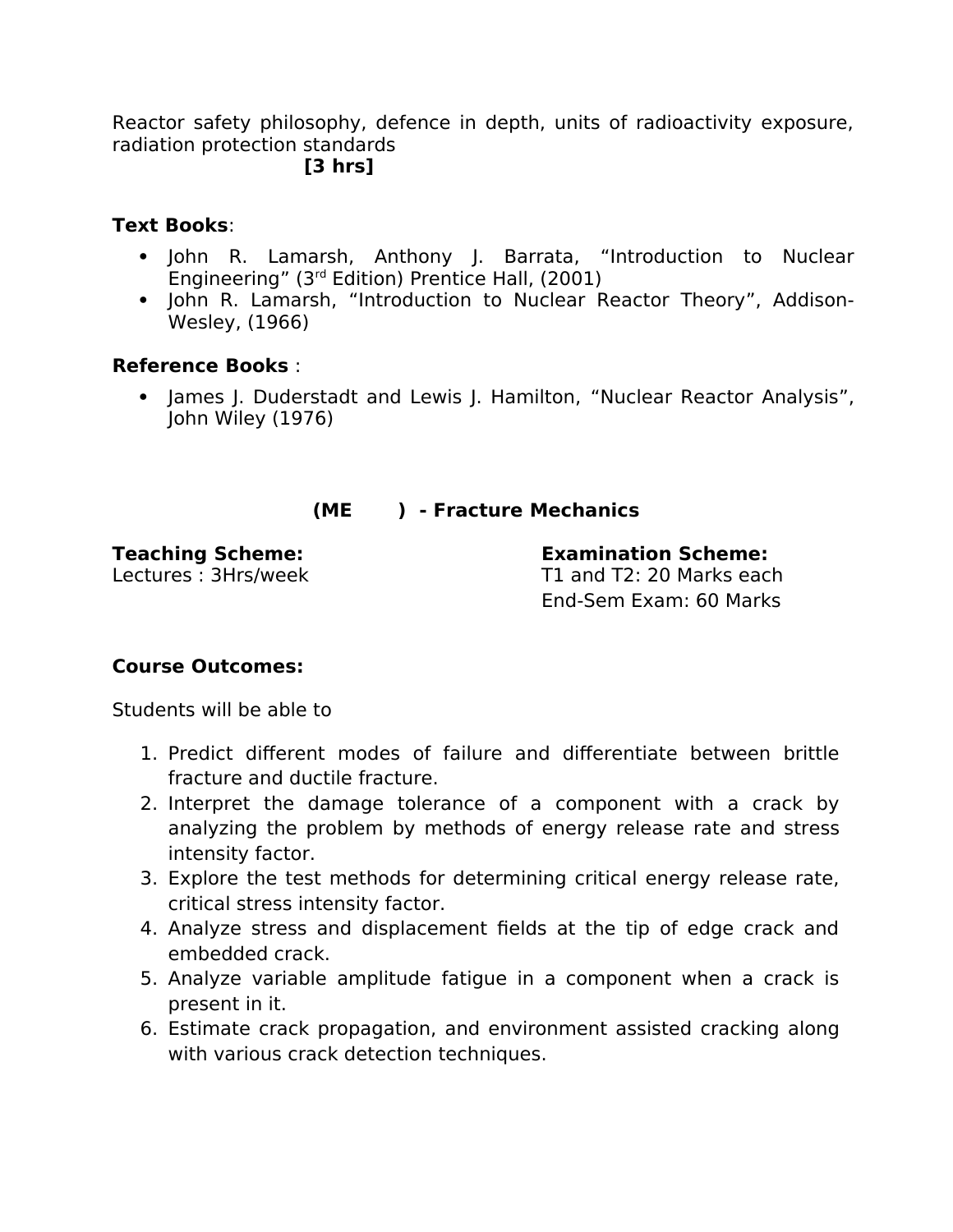## **Unit I: Energy Release Rate:**

Kinds of failure, Brittle and ductile fracture, Modes of fracture failure, Damage tolerance, Griffith's Dilemma, Surface energy, Griffith's realization, Grifth's Analysis, Energy release rate, crack resistance, stable and unstable crack growth, R-curve for Brittle Cracks, Critical Energy Release Rate. **[6 hrs]**

#### **Unit II: Stress Intensity Factor:**

Introduction, Stress and Displacement Fields in Isotropic Elastic Materials ,Stress intensity factor, Background for Mathematical Analysis, Westergaard's Approach, Application of the Principle of Superposition , Crack in a Plate of Finite Dimensions, edge cracks, embedded cracks , The Relation between  $G<sub>1</sub>$  and  $K<sub>1</sub>$ , critical stress intensity factor, Bending and Twisting of Cracked **Plates.** 

**[6 hrs]**

#### **Unit III: Crack tip plasticity:**

Shape and size of plastic zone, effective crack length, effect of plate thickness, Crack tip opening displacement, Definition of the J-Integral, Path Independence, Stress-Strain Relation, Relationship between CTOD,  $K<sub>1</sub>$  and  $G<sub>1</sub>$ for Small Scale Yielding, Equivalence between CTOD and J. **[6 hrs]**

#### **Unit IV : Test Methods:**

Introduction, Test methods for determining critical energy release rate, Test Methods to Determine  $J_{\text{IC}}$ , Test Methods to Determine  $G_{\text{IC}}$  and  $G_{\text{IC}}$ , Determination of Critical CTOD. **[6 hrs]**

#### **Unit V: Fatigue Failure and Environment-assisted fracture:**

Introduction, Terminology, S-N Curve, Crack Initiation, Fatigue failure: Crack propagation, efect of an overload, crack closure, variable amplitude fatigue load, Micro mechanisms, Environment-assisted fracture, Environmentassisted Fatigue Failure, Major Factors Infuencing Environment-assisted Fracture, Test Test Controller Methods.

#### **[6 hrs]**

#### **Unit VI: crack detection techniques:**

Introduction, , various crack detection techniques, Examination through Human Senses, Liquid Penetration Inspection, Ultrasonic Testing, Radiographic Imaging, Magnetic Particle Inspection.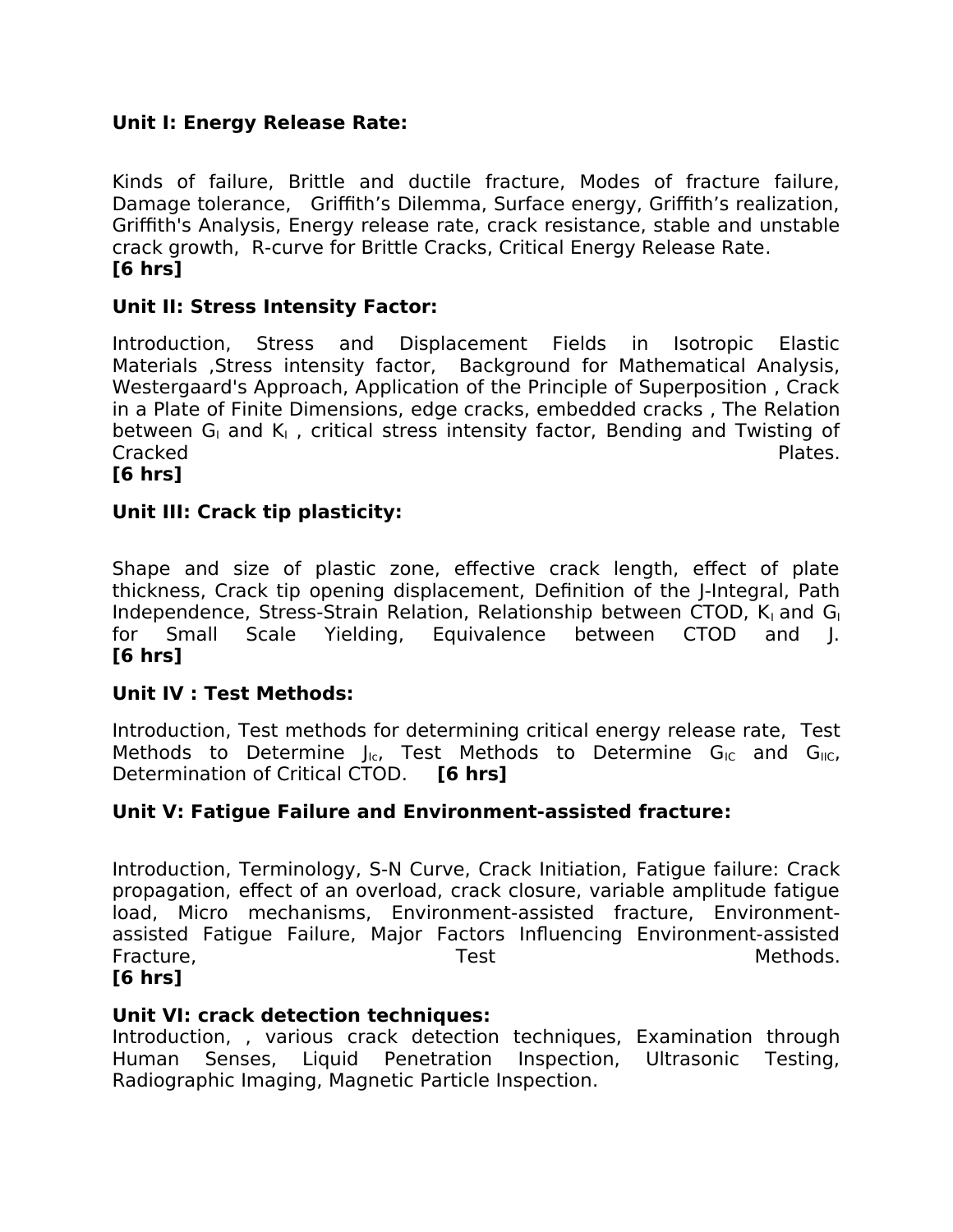# **[6 hrs]**

## **Text Books:**

- Kumar Prashant, "Elements of Fracture Mechanics", Tata McGraw-Hill, 2009.
- Maiti S K, "Fracture Mechanics: Fundamentals and Applications", Cambridge University Press, 2015.

# **Reference Books:**

- Brook D, "Elementary engineering fracture mechanics', Springer, 2012.
- Liebowitz H.," Fracture" Volume I to VII, Academic Press Inc., Nov. 1972.
- Nadai A and Hemp W. S., "Theory of flow and fracture of solids", McGraw Hill Book Company, 1950.

# **(ME ) - Tribology**

**Teaching Scheme: Examination Scheme:**  Lectures : 3Hrs/week T1 and T2: 20 Marks each End-Sem Exam: 60 Marks

# **Course Outcomes:**

Students will be able to

- 1. Understand various theories of friction and wear and will be able to apply them to various practical situations.
- 2. Understand the various surface measurement techniques and efect of surface texture on Tribological behavior of a surface.
- 3. Select materials and lubricants to suggest a tribological solution to a particular situation.
- 4. Apply learning of the basics of hydrodynamic bearings and hydrostatic bearings.
- 5. Use Raimondi and Boyd charts to design hydrodynamic journal bearing, pivoted pad and slider shoe bearing.

# **Unit I**

| Friction,<br>$[6 \text{ hrs}]$ | theories | 0t | friction, | Friction | control |
|--------------------------------|----------|----|-----------|----------|---------|
| Unit II                        |          |    |           |          |         |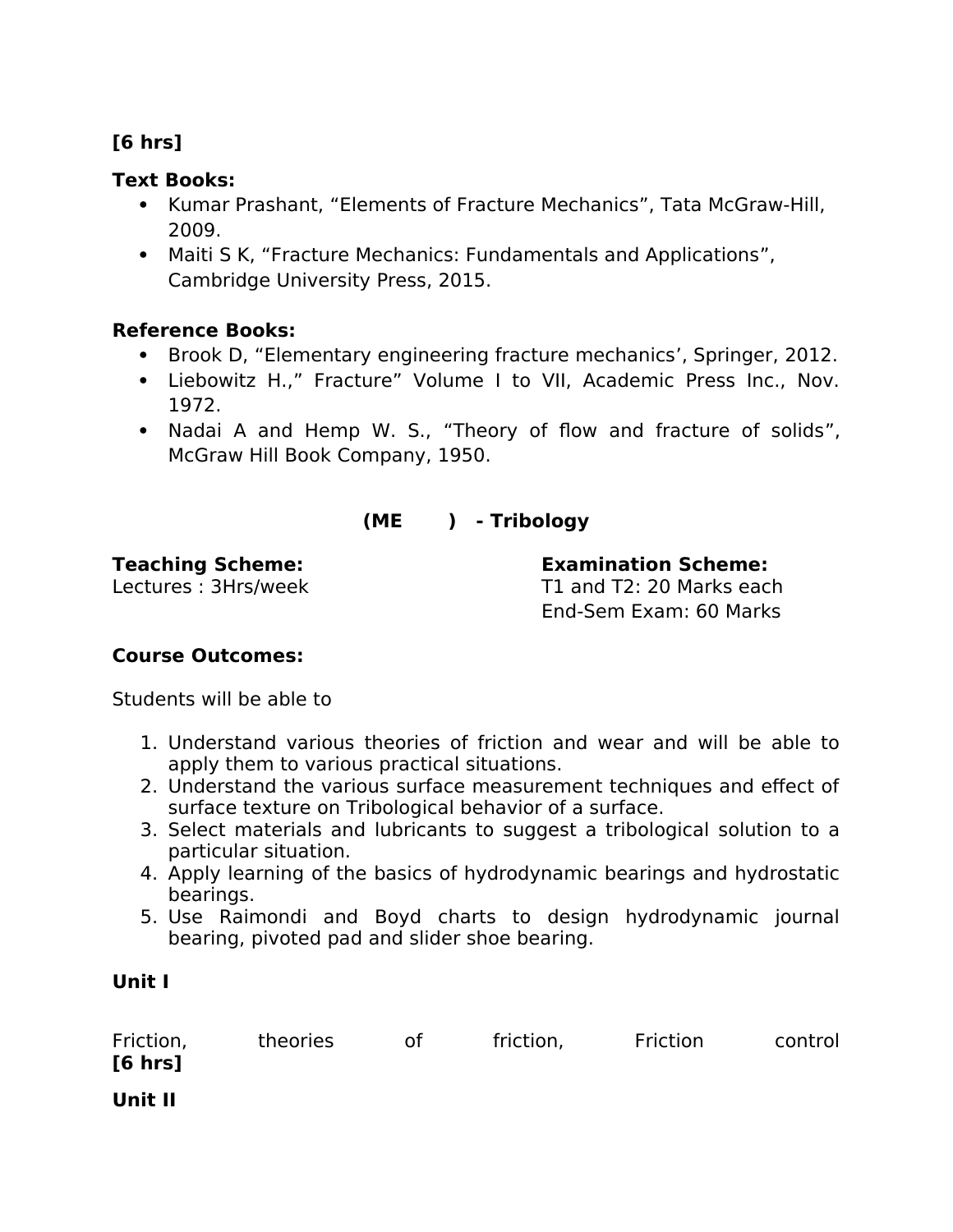| Surface | texture | and | measurement |
|---------|---------|-----|-------------|
| [6 hrs] |         |     |             |

# **Unit III**

Wear, types of wear, theories of wear, wear prevention. **[6 hrs]**

# **Unit IV**

Tribological properties of bearing materials and lubricants.

**[6 hrs]**

# **Unit V**

Lubrication Regimes, Hydrodynamic Journal Bearing, Hydrostatic bearings, their applications

# **[6 hrs]**

# **Text Books:**

- Principles in Tribology, Edited by J. Halling, 1975
- Bernard J. Hamrock, "Fundamentals of Fluid Film Lubrication", McGraw Hill Publication

# **Reference Books:**

- S.K. Basu, B. B. Ahuja, S. N. Sengupta , "Fundamentals of Tribology", EEE, PHI Pvt. Publications Ltd.
- A. Cameron, "Basic Lubrication Theory", Ellis Horwood Ltd, 1981.

# **(ME ) Mechanical Vibrations and Acoustics**

**Teaching Scheme: Examination Scheme:**  Lectures : 3Hrs/week T1 and T2: 20 Marks each End-Sem Exam: 60 Marks

# **Course Outcomes:**

The students will be able to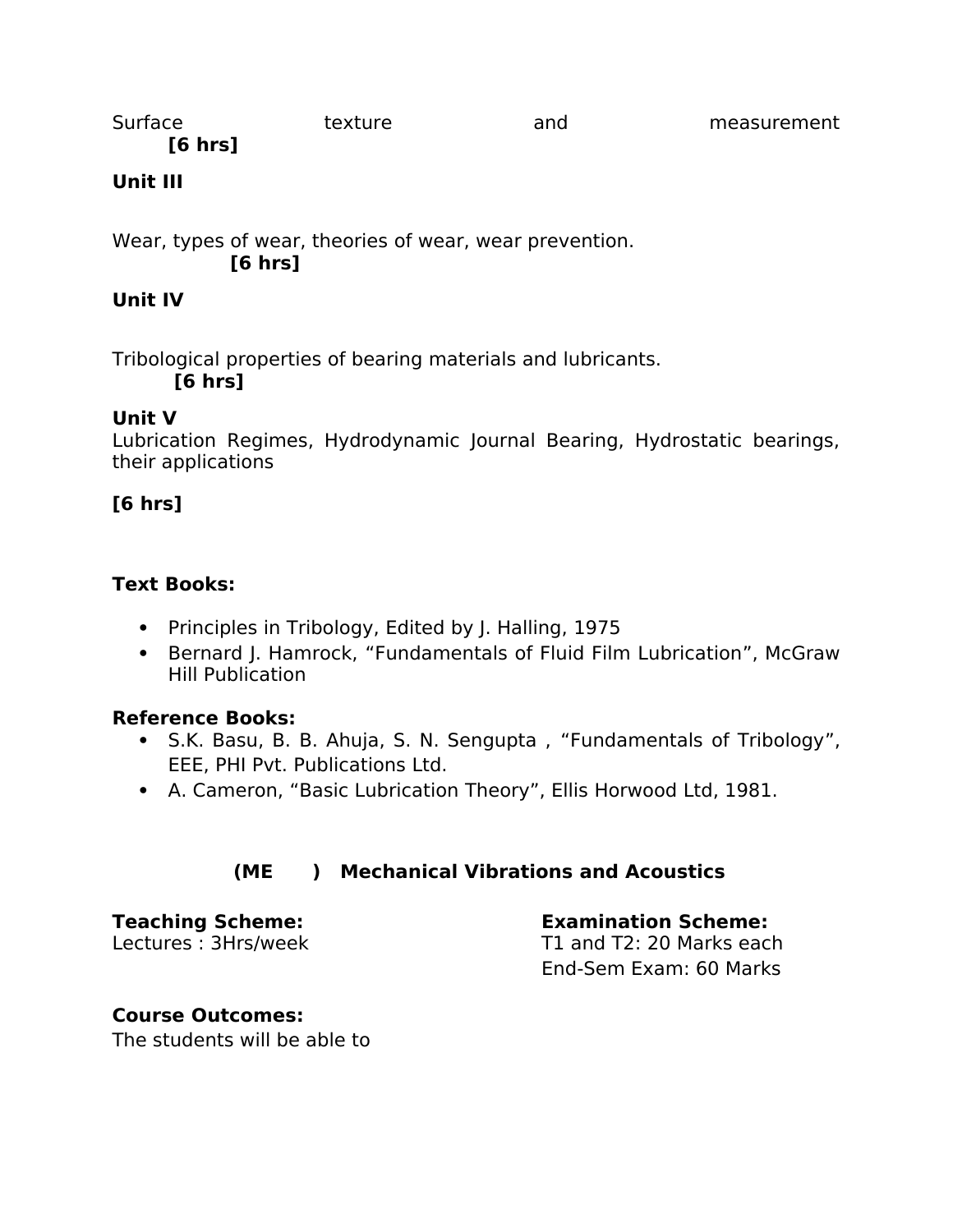- 1. model a given vibratory system as SDOF or MDOF system, with or without damping, and with base or force excitation as periodic or aperiodic
- 2. evaluate natural frequencies and mode shapes of MDOF and continuous systems using modal analysis and computational methods such as Rayleigh-Ritz method and Holzer method.
- 3. explain various terminologies used in acoustics and acoustic wave transmission.
- 4. estimate sound pressure level at a given distance from a simple sound source of known strength.
- 5. summarize the mechanism of hearing by human and principles of Psychoacoustics and noise control.

# **Unit I: SDOF Systems – Arbitrary Excitation**

One degree of freedom systems- harmonic excitation – An Overview; Transient Vibrations, Response of a single degree of freedom system to step and any arbitrary excitation, convolution (Duhamel's) integral, impulse response function **[6 hrs]**

# **Unit II: MDOF Systems – Free and Forced Vibrations**

Multi degree of freedom systems, Free, damped and forced vibrations of two degree of freedom systems, Eigen values and Eigen vectors, normal modes and their properties, mode summation method. **[6 hrs]**

# **Unit III: Vibrations of Continuous Systems and Numerical Methods**

Continuous Systems, Introduction to vibrations of strings, bars, shafts and beams; Mathematical model for vibration of Euler beam and its solution – natural and forced vibration, Mode shapes and natural frequencies, forced vibration of beams carrying concentrated harmonic forces. Numerical and computer methods in vibrations: Rayleigh, Rayleigh-Ritz and Holzer's method.

#### **[6 hrs]**

#### **Unit IV Plane Acoustic Waves**

Plane acoustic waves, derivation of plane wave equation, relationships between acoustic pressure, particle displacement and velocity, velocity of plane acoustic waves, specific acoustic impedance, Sound power, sound intensity, sound pressure and sound intensity levels.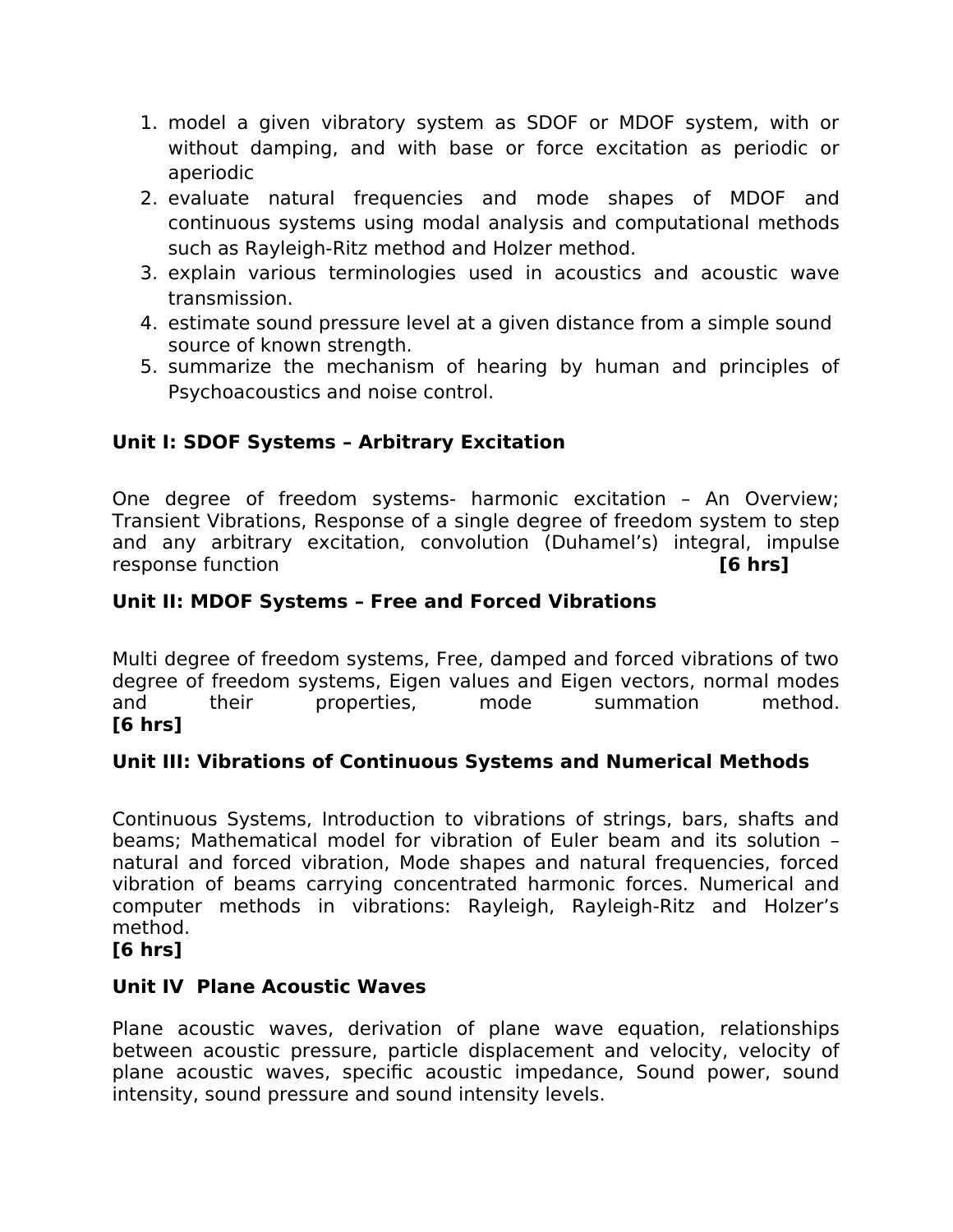Transmission Phenomena, transmission from one fuid medium to another, normal incidence, refection at the surface of a solid, standing wave patterns. (No analytical treatment to this topic) **[6 hrs]**

# **Unit V Spherical Acoustic Waves**

Spherical acoustic waves, Spherical wave equation, Spherical acoustic impedance, Spherical radiation from a simple source, Only description of pressure and sound intensity in case of sources like piston (no analytical treatment) – Near and far field, Beam width and directivity index, Reaction on a vibrating body, Radiation impedance. **[8 hrs]**

# **Unit VI Psychoacoustics**

Speech, Hearing and Noise, anatomy of the ear, mechanism of hearing, thresholds of the ear, loudness, pitch and timbre. **[4 hrs]**

#### **Text Books:**

- Thomson W.T., "Theory of vibrations with applications", CBS Publishers, Delhi, 2008.
- Rao S.S., "Mechanical Vibrations", Wiley Publishing Co., 2003.
- Inmann Daniel J., "Engineering Vibration", 4<sup>th</sup> Edition, Pearson, 2014
- Kinsler Lawrence E. and Frey Austin R. "Fundamentals of Acoustics", Wiley Eastern Ltd., 2000

#### **Reference Books:**

- Timoshenko S, "Vibration problems in Engineering", Wiley, 1990.
- Shriniwasan P., "Mechanical Vibration Analysis", Tata McGraw Hill, 1982.
- Rettinger Michael, "Acoustic Design and Noise Control", Vol. I & II., Chemical Publishing Co., New York, 1977.
- Meirovitch Leonard, "Fundamentals of vibrations", McGraw Hill International Edition, 2003.
- Malik Asok Kumar, "Principles of Vibration Control", Affiliated East-West Press,1999.

# **(ME ) Advanced CAD/CAM**

**Teaching Scheme: Examination Scheme:**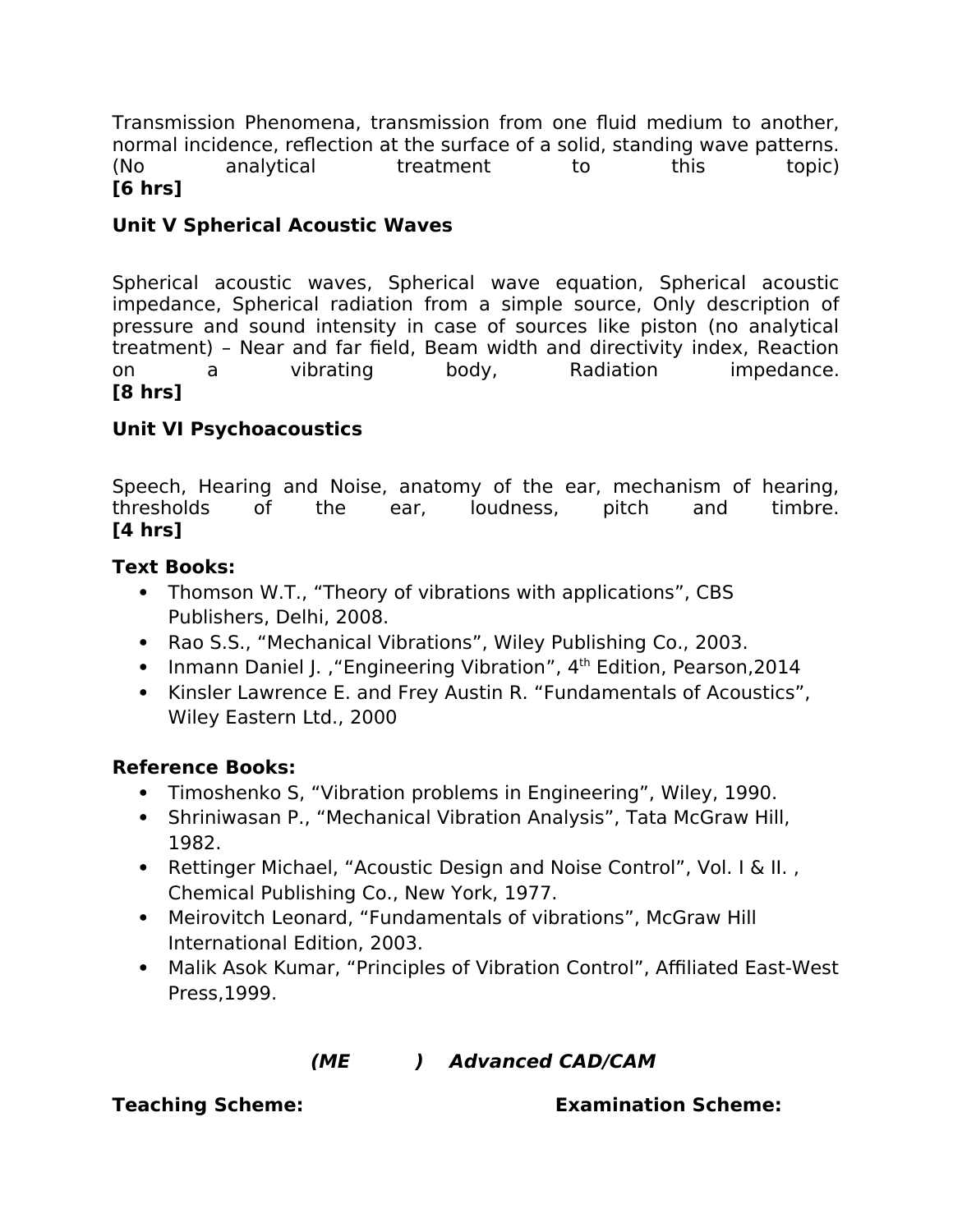## **Course Outcomes:**

Students will be able to

- 1. Develop an ability to create automated solid model using CAD Customization.
- 2. understand CAD/CAM data exchange formats
- 3. apply theory of FEA method to generate FE equations of basic 1D and 2D finite elements for structural applications
- 4. understand applications of CAD for computer aided Advanced Manufacturing Methods
- 5. understand concept of Product Life Cycle Management (PLM)

# **Unit I: CAD Customization**

Need of Cad customization. OLE interfaces in CAD/CAM software; Use of General programming interfaces like VB, VBS, VC++, Open GL programming and System dependent programming interfaces like Visual LISP (AutoCAD), GRIP (Unigraphics), Pro-Programming (Pro/Engineer). Creating automated Solid modeling using Customization through API **[6 hrs]**

# **Unit II: Data Exchange Formats**

Introduction to CAD/Cam data exchange formats. Direct and Indirect translators. Neutral file formats: Data Exchange format (DXF), Standard Triangular Languages (STL), Initial Graphics Exchange Specification (IGES). **[5 hrs]**

# **Unit III: Fundamentals of FEM**

Introduction to Finite Element Method of solving field problems, Historical background, Steps in FEM, Applications, Advantages and Disadvantages, Commercial FEM Softwares. Theoretical Approaches of FEM Sources of errors in FEM, FEM convergence requirement. **[4 hrs]**

# **Unit IV: Finite Element Analysis of 1D and 2D Problems**

Analysis of 1D bar element. Efect of temperature on the elements. Analysis of 2D plane Truss element. Plane stress and plane strain condition. Analysis of 2D Constant Strain Triangular Element (CST) **[8 hrs]**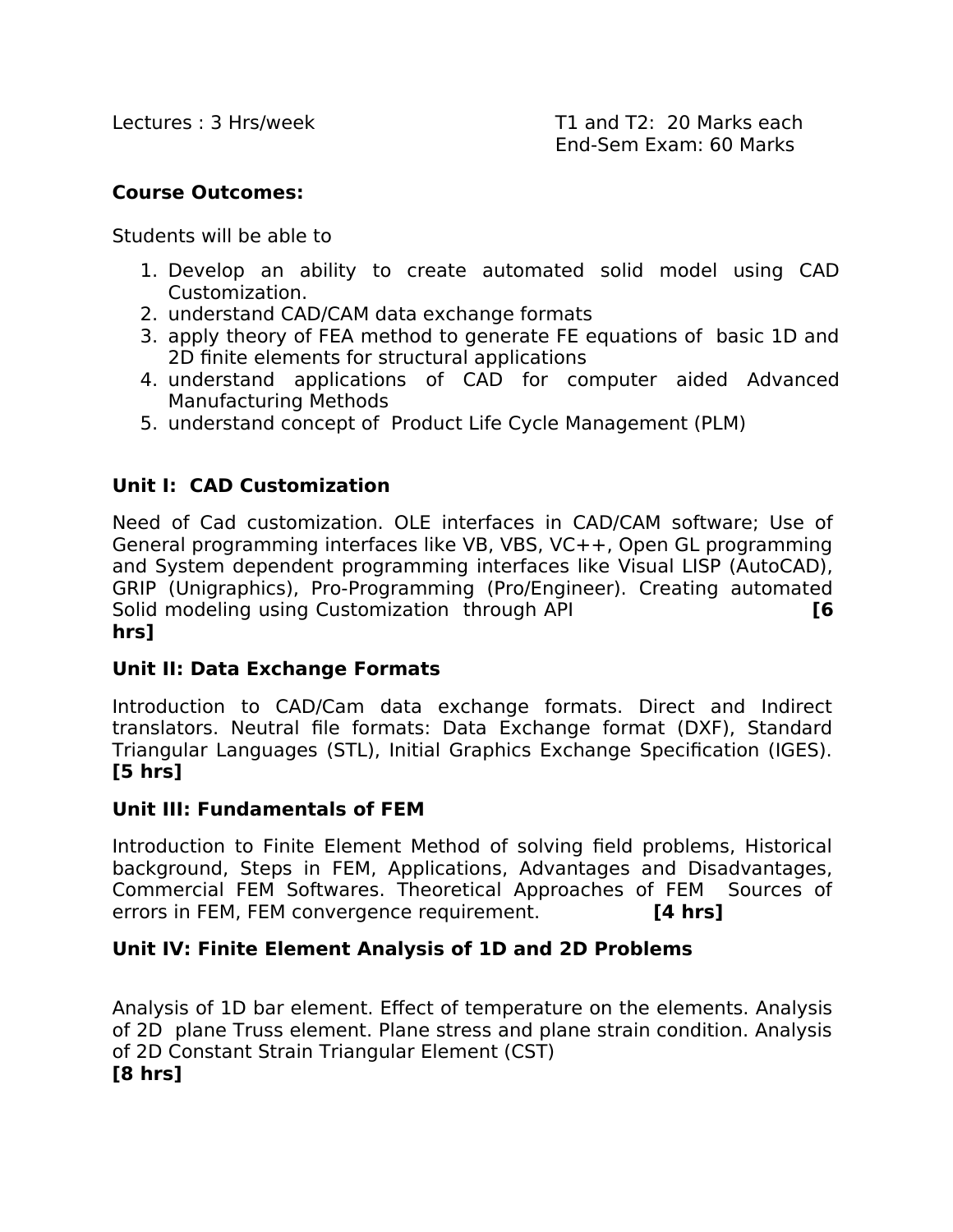# **Unit V: Advanced Manufacturing Methods**

Computer Aided Manufacturing: Computer Aided CNC part programming. Features of Professional CAM softwares. Steps in CAM programming. CL file and Post processing.

Additive Manufacturing Processes: Models and specifications, Process, working principle, Applications, Advantages and Disadvantages, Case studies of following:Solid-based Rapid Prototyping Systems: Fused Deposition Modeling (FDM), Laminated Object Manufacturing (LOM). Liquidbased Rapid Prototyping Systems:

Stereo lithography Apparatus (SLA). Powder Based Rapid Prototyping Systems: Selective laser sintering (SLS) **[10 hrs]**

# **Unit VI : Introduction to Product Life Cycle Management**

Background, Overview, Need, Benefits, and Concept of Product Life Cycle, Components / Elements of PLM, Emergence of PLM, Significance of PLM, Customer Involvement,. Threads of PLM- computer aided design (CAD), engineering data management (EDM), Product data management (PDM), computer integrated manufacturing (CIM, comparison of PLM to Engineering resource **planning** (ERP).

# **[8 hrs]**

# **Text Books**

- 1. Martti Mantilya, "Solid Modelling", Computer Science Press,2014
- 2. Tirupathi R Chandrupatla and Ashok. D. Belegundu, "Introduction of Finite Element in Engineering", Prentice Hall of India,2016
- 3. Chua C.K., Leong K.F. and LIM C.S," Rapid prototyping: Principles and Applications" - World Scientific publications , Third Edition, 2010

# **Reference Books**

- 1. Manuals of Professional CAD software such as Creo Parametric, NX, CATIA
- 2. A. J. Baker; "Finite Element Method 1-2-3"; McGraw Hill International Editions, 2014
- 3. Gibson, Ian, Rosen, David, Stucker, Brent, "Additive Manufacturing Technologies, 3D Printing, Rapid Prototyping, and Direct Digital Manufacturing", 2013

# **(ME ) World Class Manufacturing**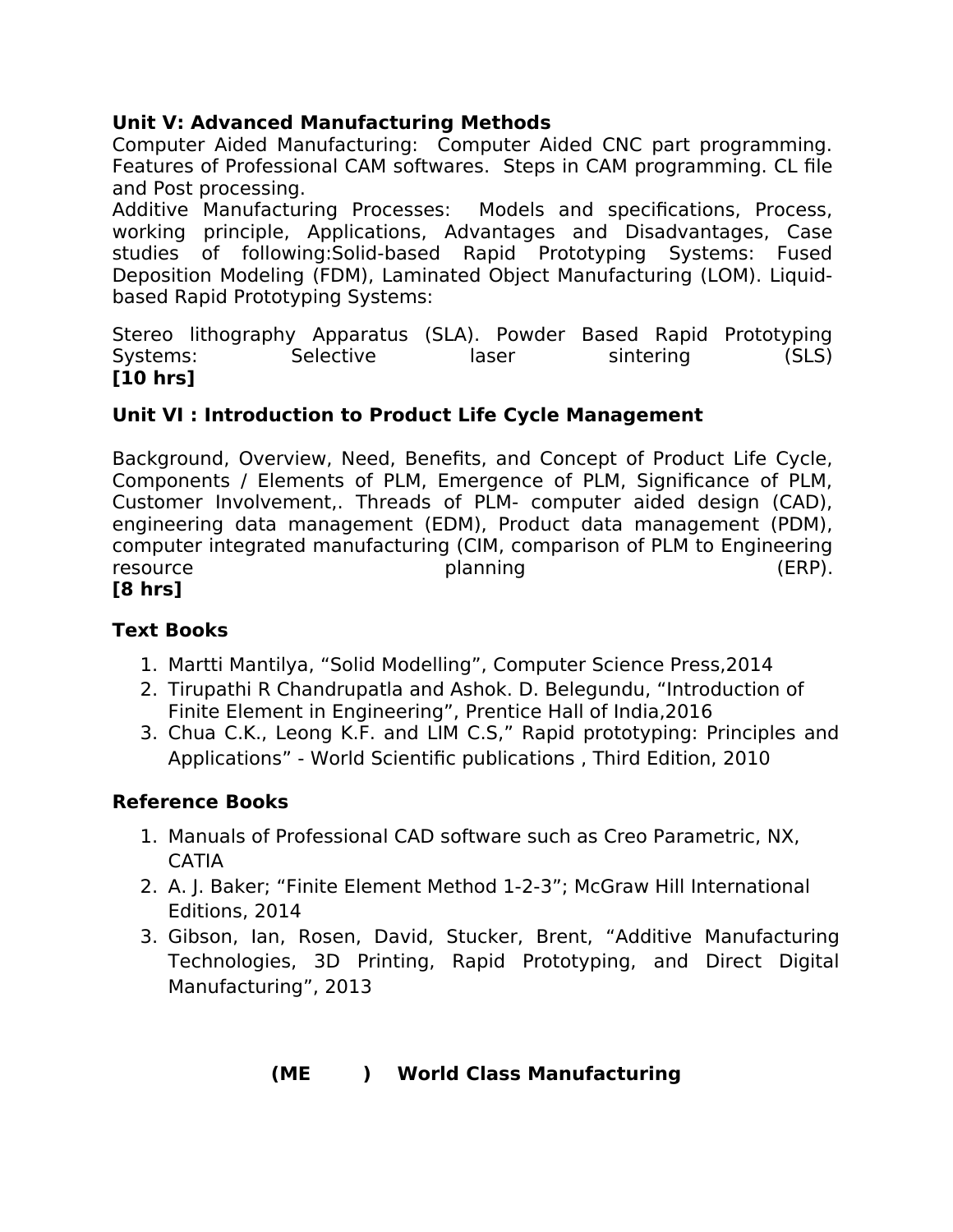**Teaching Scheme: Examination Scheme:**  Lectures : 3Hrs/week T1 and T2: 20 Marks each End-Sem Exam: 60 Marks

#### **Course outcomes**

After completion of the course student will be able to

- 1. Understand the various manufacturing philosophies for the excellence.
- 2. Demonstration of professional and ethical responsibility in the chosen field.
- 3. Realization of the significance of internal and external customer needs and wants.
- 4. Understanding the role of leader in manufacturing and services

#### **Unit I: Introduction to World Class Manufacturing**

Manufacturing excellence and competition frame work of WCM- Hall's, Schonberger's Gunn's, Maskell.WCM and Indian manufacturing scenario. **[6 hrs]**

#### **Unit II: Total Quality Management**

Quality definition, Contribution of various quality guru, Customer satisfaction, Continuous improvement, Supplier partnership, performance measures of Quality. **[6 hrs]**

#### **Unit III: Tools and Techniques of TQM**

Matrix diagram, process decision program chart, Management tool- Force field analysis, affinity diagram, Pareto diagram, Histogram, Process flow diagram, why- why analysis, Cause and efect diagram, Benchmarking, Quality function deployment (QFD), ISO 9000, Malcom Baldrig Certificate, European Quality Award certification. **[6 hrs]**

# **Unit IV: JIT Philosophy**

Just in time, seven waste, Basic element of JIT, KANBAN, PoKaYoKe, 5 S Theory, Implementation of JIT, Value engineering **[6 hrs]**

#### **Unit V: Total Productive Maintenance**

Introduction of maintenance, Learning and implementing TPM, Development Autonomous Group, Training pertaining to TPM, Calculation relation with availability of machine. **[6 hrs]**

#### **Unit VI: Business Process Reengineering**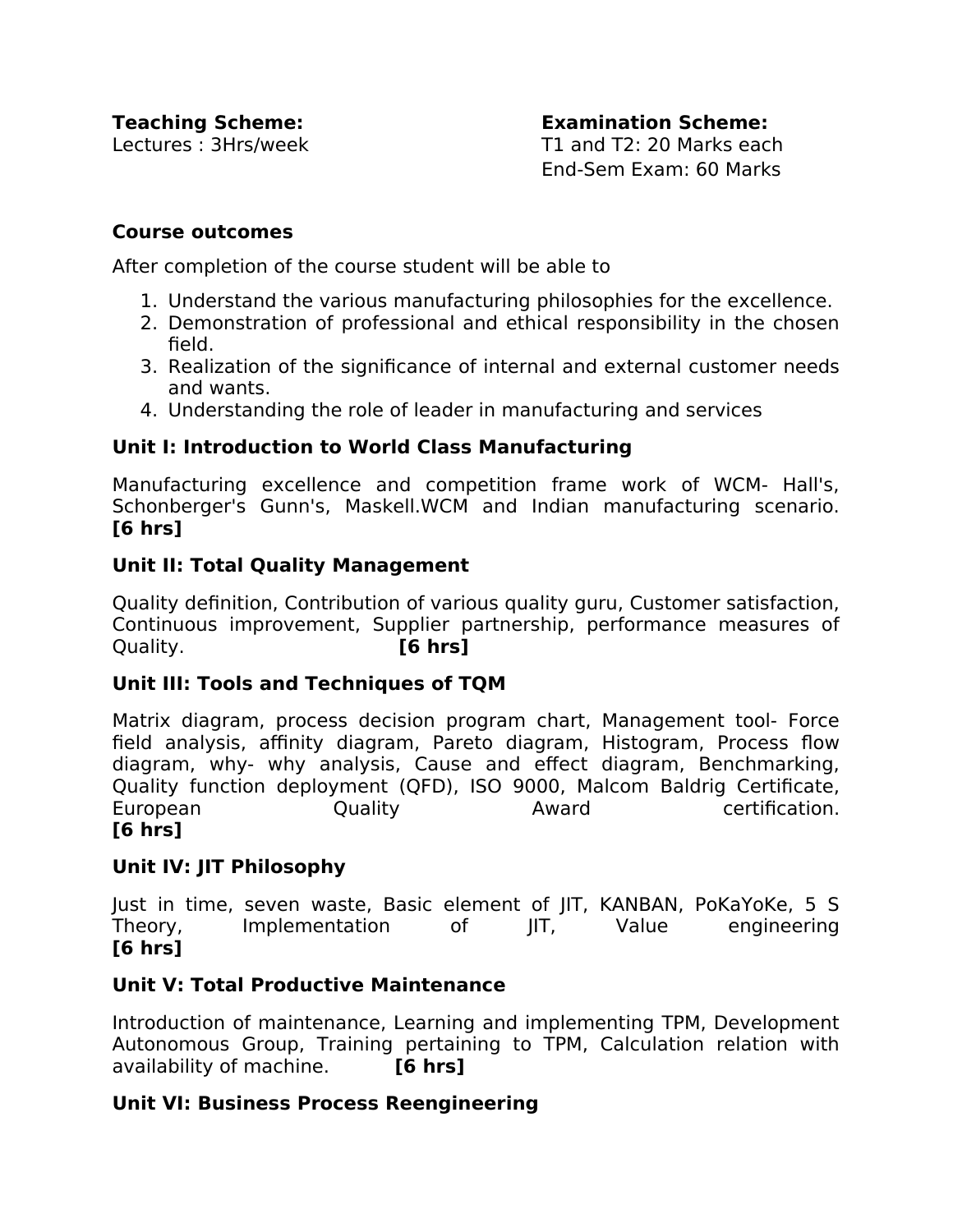Service Management, Introduction to concurrent engineering,Introduction to ERP and Supply chain management. **[6 hrs]**

# **Text books:**

- 1. Barsterfield, "Total Quality Management", Pearson Publication, ISBN no 13-978-9332534452,Edition 4,2015.
- 2. [T.C. Cheng,](https://www.google.co.in/search?tbo=p&tbm=bks&q=inauthor:%22T.C.+Cheng%22) [S. Podolsky](https://www.google.co.in/search?tbo=p&tbm=bks&q=inauthor:%22S.+Podolsky%22) Springer "Science & Business Media", 31-Jul-1996 - [Business & Economics.](https://www.google.co.in/search?tbo=p&tbm=bks&q=subject:%22Business+%26+Economics%22&source=gbs_ge_summary_r&cad=0)

# **Reference Books**:

- B. S. Sahay, K. B. C. Saxena ,"WCM- A strategic Perspective", Macmillan Publication, ISBN no 13-978-0333934746,2013.
- Mart and Telsang. S ,"Industrial Engineering and Production Management", Chand Publication, ISBN no 13-978- 8121917735,2006.
- K.C. Arora. S.K ,"Total Quality Management", Kataria and Sons Publication.
- Barsterfield ,"Total Quality Management", Pearson Publication, ISBN no 13-978-8185749990,2010.

# **(ME ) Project Stage-II**

**Teaching Scheme Examination Scheme**

Practical – 16 hrs/week Term work - 50 marks Practical/Oral- 50 marks

The students in a group of not more than FOUR will work under the guidance of the faculty member on the project work undertaken by them. The completion of work, the submission of the report and assessment should be done at the end of Part II  $(2^{nd}$  Semester).

The project work may consist of,

1. A comprehensive and up-to-date survey of literature related to study of a phenomenon or product.

- 2. Design of any equipment and / or its fabrication and testing.
- 3. Critical Analysis of any design or process for optimizing the same.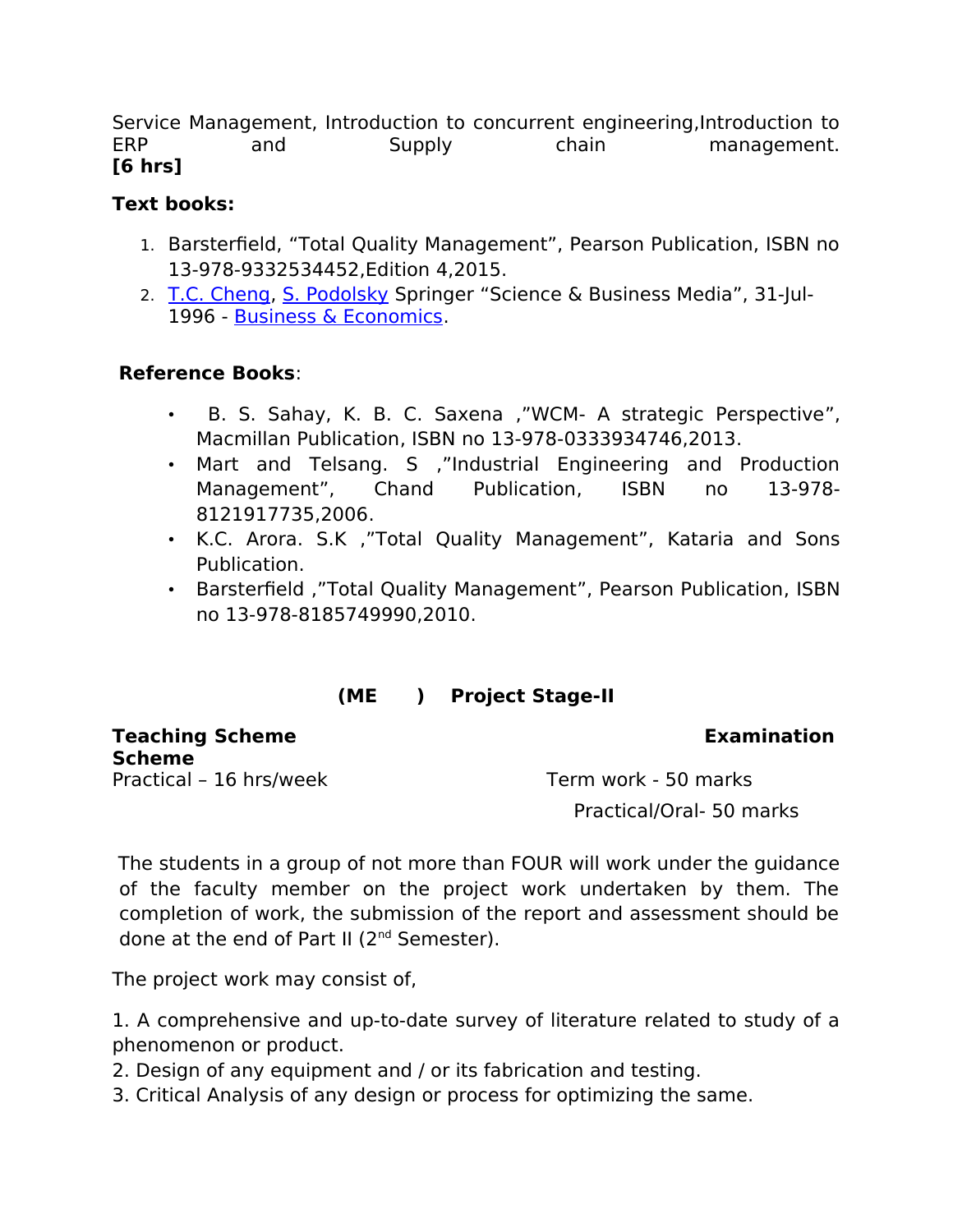4. Experimental verification of principles used in applications related to Production Engineering.

5. Software development for particular applications.

6. A combination of the above.

The objective is to prepare the students to examine any design or process or phenomenon from all angles, to encourage the process of independent thinking and working and to expose them to industry. The students may preferably select the project works from their opted elective subjects.

A synopsis of the selected project work (two to three pages typed on A4 size sheets) certified by the project guide, should be submitted before the month of June of year. The synopsis shall be a part of the final project report.

The students should submit the report in a prescribed format, at the end of 2<sup>nd</sup> semester. The report shall be comprehensive and presented in duplicate, typed on A4 size sheets and bound.

1. Term work will be assessed by the project guide along with one colleague appointed by the Head of Department.

2. The students will be examined orally by the external examiner and the project guide, as the internal examiner. Marks will be awarded on the basis of the work done and performance in the oral examination

# **Minor courses:**

# **(ME ) Computer Aided Design /Computer Aided Manufacturing**

| <b>Teaching Scheme:</b> | <b>Examination</b>          |
|-------------------------|-----------------------------|
|                         | Scheme:                     |
| Lectures: 3 Hrs/week    | T1 and T2: 20 Marks<br>each |
|                         | End-Sem Exam: 60            |
|                         | Marks                       |

# **Course Outcomes**

After successful completion of this course, students will be able to:

- 1. Explain the fundamentals of CAD/CAM
- 2. Represent 2-D and 3-D entities
- 3. Transform 2-D and 3-D entities
- 4. write CNC program for production of components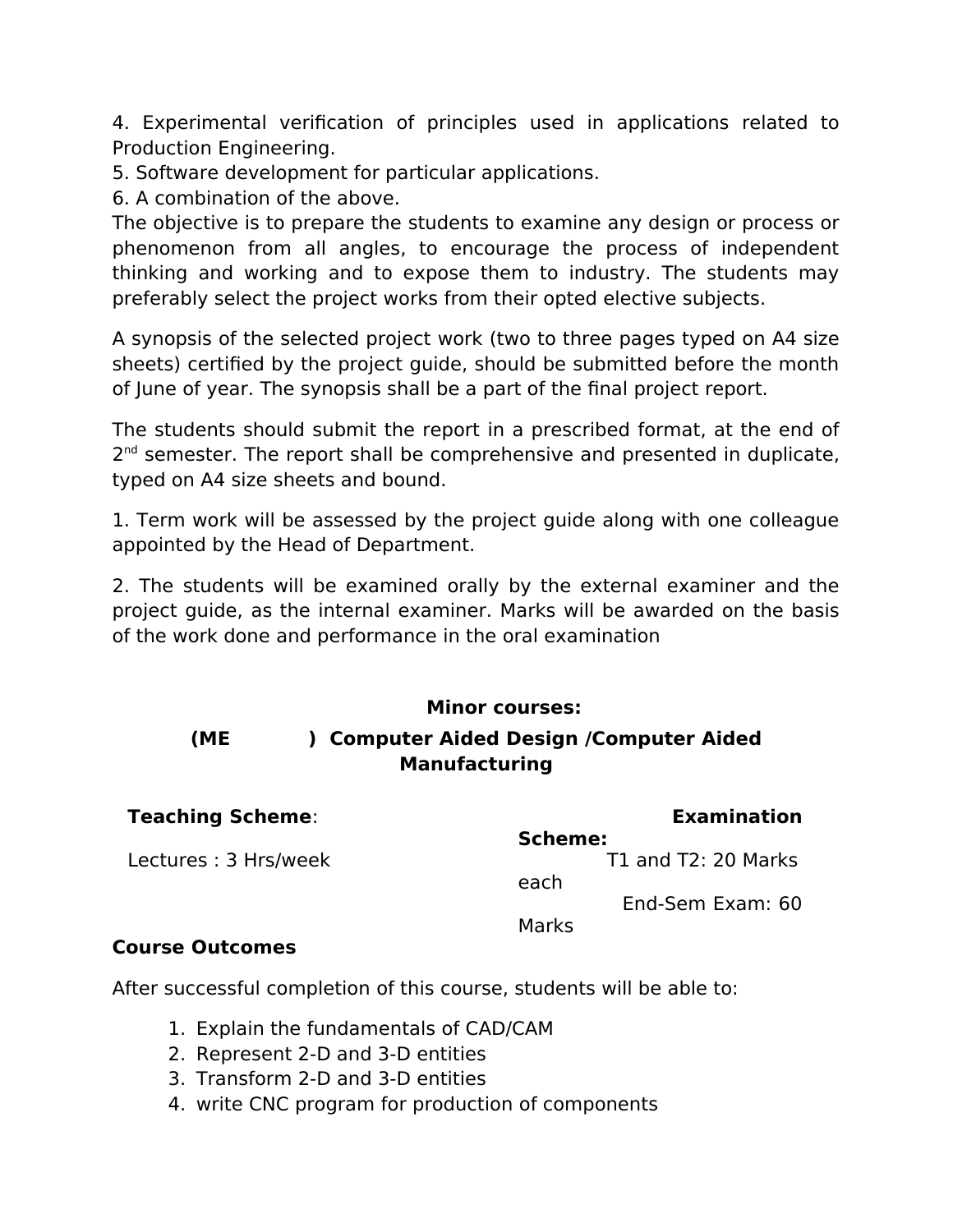5. Explain the principles and methods of Rapid Prototyping

# **Unit 1: Fundamentals of CAD/CAM**

Product cycle and scope of CAD/CAM/CIM in product cycle, Features of CAD/CAM Hardware and software, selection of software. CAD workstation configurations **[3 hrs]**

#### **Unit 2: Representation of Curves and surfaces**

Introduction to Analytic Curves, Synthetic Curves: Hermite Cubic Spline, Bezier Curve, B-Spline curve. Surface Representation: Synthetic Surfaces. **[5 hrs]**

# **Unit 3: Solid Modeling**

2D Vs 3D modeling, Comparison of Wireframe, surface and solid modeling techniques, Geometry Vs Topology, Requirements of Solid Modeling, Solid Modeling Methods: Constructive Solid Geometry (CSG), Boundary Representation (B-rep), etc. **[4 hrs]**

#### **Unit 4: Geometric Transformation**

2D geometric transformations, Homogeneous co-ordinate representation, Composite transformations, 3D transformations, Inverse transformations, geometric mapping **[5 hrs]**

# **Unit 5: Computer Numerical Control and Part Programming**

Introduction to NC/CNC/DNC machines, Classification of NC systems, Axis nomenclature, Interpolation, features of CNC controllers, Types of CNC machines, Construction features of CNC machines, Manual Part Programming, , NC word format, Details of G and M codes, Canned cycles, subroutines and Do loops, Tool radius and length compensations **[6 hrs]**

#### **Unit 6: Rapid Prototyping and Manufacturing**

Introduction to Rapid Prototyping, rapid tooling and rapid manufacturing. Process of rapid prototyping. Diferent techniques of Rapid prototyping and their applications. **[3 hrs]**

# **Text Books**:

- Ibrahim Zeid, "CAD/CAM Theory and Practice", Tata McGraw-Hill Publishing Company Ltd., New Delhi,2012
- Dacid F. Rogers, J Alan Adams, "Mathematical Elements for Computer Graphics", McGraw-Hill publishing Company Ltd,2001.
- P. Radhakrishnan ,"CAD/CAM/CIM", New Age International Ltd. Publishers New Delhi.2016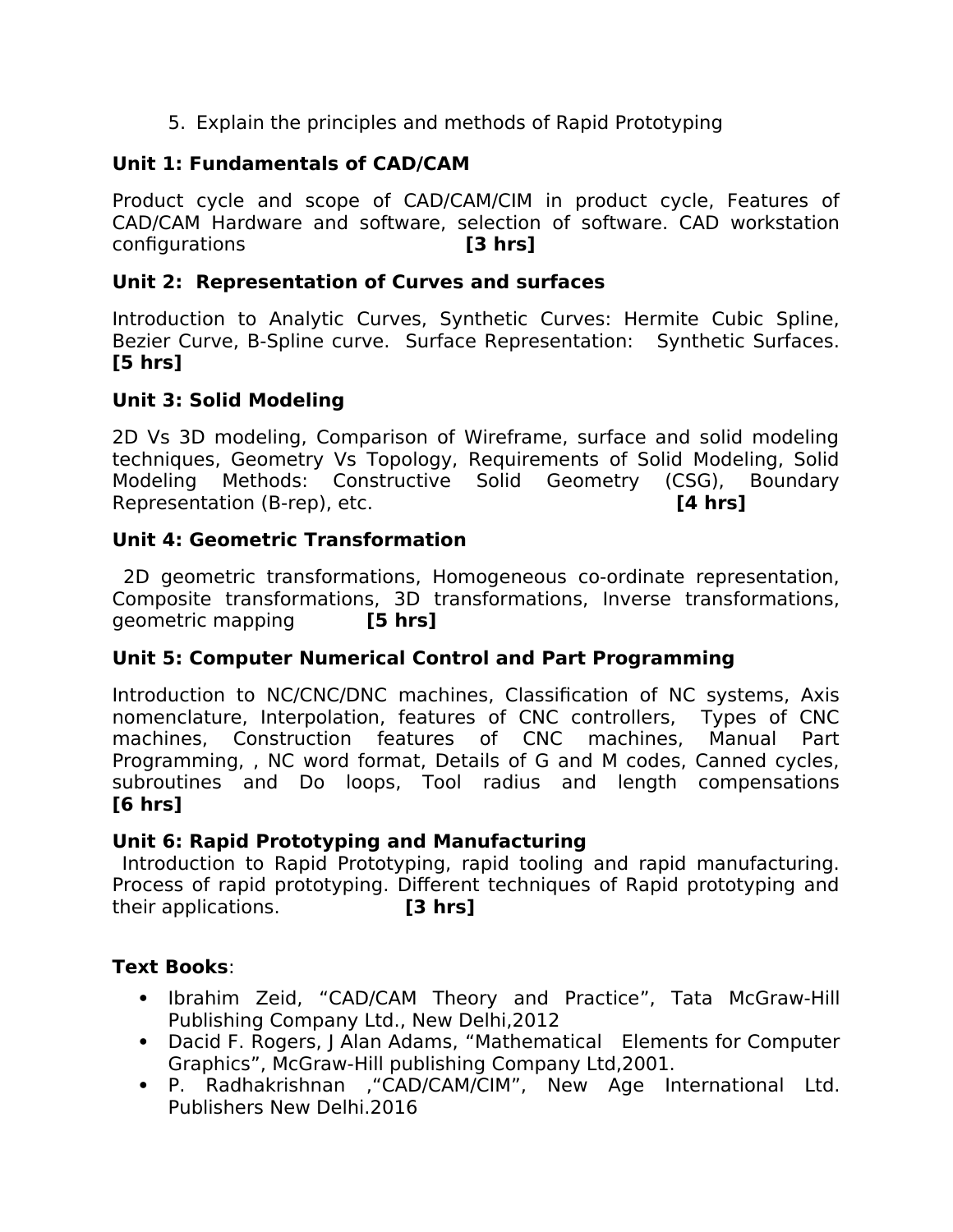#### **Reference Books:**

- M.E. Mortenson, "Geometric Modelling" , Wiley
- Bedworth, Wolfe & Henderson,"Computer Aided Design & Manufacturing" , McGraw Hill

#### **Honour course Thermal Stream**

# **(ME ) Modeling of IC Engine**

| <b>Teaching Scheme:</b> | <b>Examination</b>                                                  |
|-------------------------|---------------------------------------------------------------------|
| Lectures: 3 Hrs/week    | Scheme:<br>T1 and T2: 20 Marks<br>each<br>End-Sem Exam: 60<br>Marks |

# **Course Outcomes:**

Students will be able to

- 1. Develop and calibrate engine models
- 2. Develop and calibrate single and double zone combustion models
- 3. Analyse zero dimensional Models

# **Unit I: Fundamentals**

Governing equations, Equilibrium charts of combustion chemistry, chemical reaction rates, and approaches of modeling, model building and integration methods, gas exchange through valves, engine and porting geometry, exhaust gas recirculation, valve lift curves. **[8 hrs]**

# **Unit II: Thermodynamic Combustion Models of CI Engines**

Single zone models, premixed and difusive combustion models, combustion heat release using wiebe function, wall heat transfer correlations, ignition delay, internal energy estimations, two zone model, application of heat release analysis. **[10 hrs]**

# **Unit III: Fuel spray behavior:**

Fuel injection, spray structure, fuel atomization, droplet turbulence interactions, droplet impingement on walls. **[5 hrs]**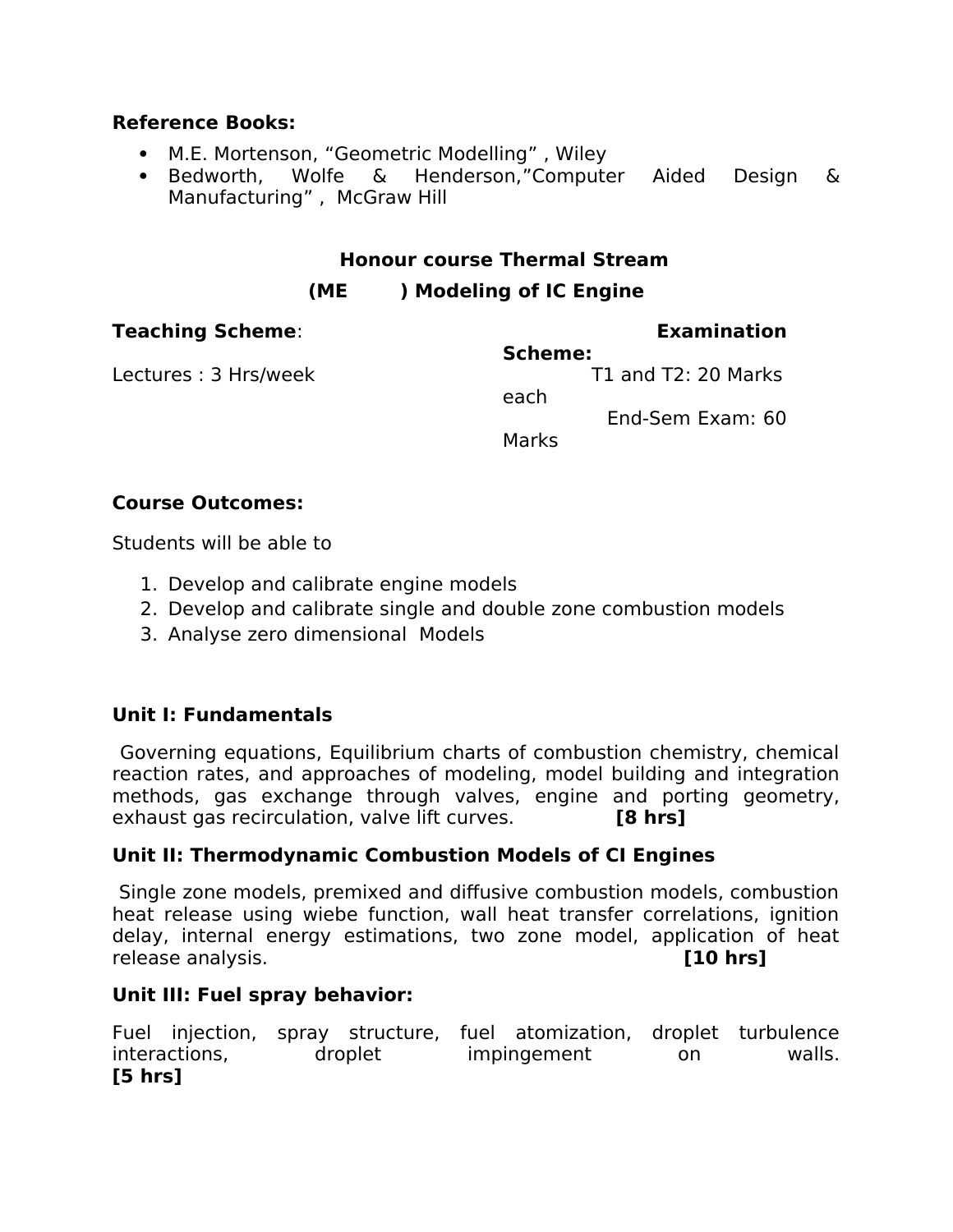## **Unit IV: Modeling of charging system:**

Constant pressure and pulse turbo charging, compressor and turbine maps, charge air cooler.

# **[5 hrs]**

#### **Unit V: Mathematical models of SI Engines:**

Simulation of Otto cycle at full throttle, part throttle and supercharged conditions. Progressive combustion, Autoignition modeling, single zone models, mass burning rate estimation, SI Engine with stratified charge. Friction in pumping, piston assembly, bearings and valve train etc. friction estimation for warm and warm up engines. **[8 hrs]**

#### **References:**

- Haywood, "I.C. Engines", Mc Graw Hill, 2017.
- Ramos J, "Internal Combustion Engine Modeling"**.** CRC Press,1989
- C. D. Rakopoulos and E. G. Giakoumis, Evangelos G. "Diesel Engine Transient Operations, Springer ,2009.
- V. Ganeshan, "Computer simulation of spark engine processes", Universities Press, 1996.
- P.A. Lakshminarayanan and Y. V. Aghav, " Modelling Diesel Combustion" Springer, 2010
- Bernard Challen and Rodica Baranescu, "Diesel Engine Reference Book" Butterworth-Heinemann, 1999.

# **Honour course Design Stream:**

#### **(ME ) Advanced Vibrations and Acoustics**

| <b>Teaching Scheme:</b>                                                             | <b>Examination</b>  |
|-------------------------------------------------------------------------------------|---------------------|
|                                                                                     | Scheme:             |
| Lectures: 3 Hrs/week                                                                | T1 and T2: 20 Marks |
|                                                                                     | each                |
|                                                                                     | End-Sem Exam: 60    |
|                                                                                     | Marks               |
| $R_{\text{2}}$ $\ldots$ $\ldots$ $R_{\text{2}}$ $\ldots$ $\ldots$ $\ldots$ $\ldots$ |                     |

#### **Course Outcomes:**

At the end of the course:

1. The students will be able to model a given vibratory system as SDOF or MDOF system, with or without damping. He would also identify the type of given base or force excitation as periodic or aperiodic. He would be able to write, mathematically, the excitations of the types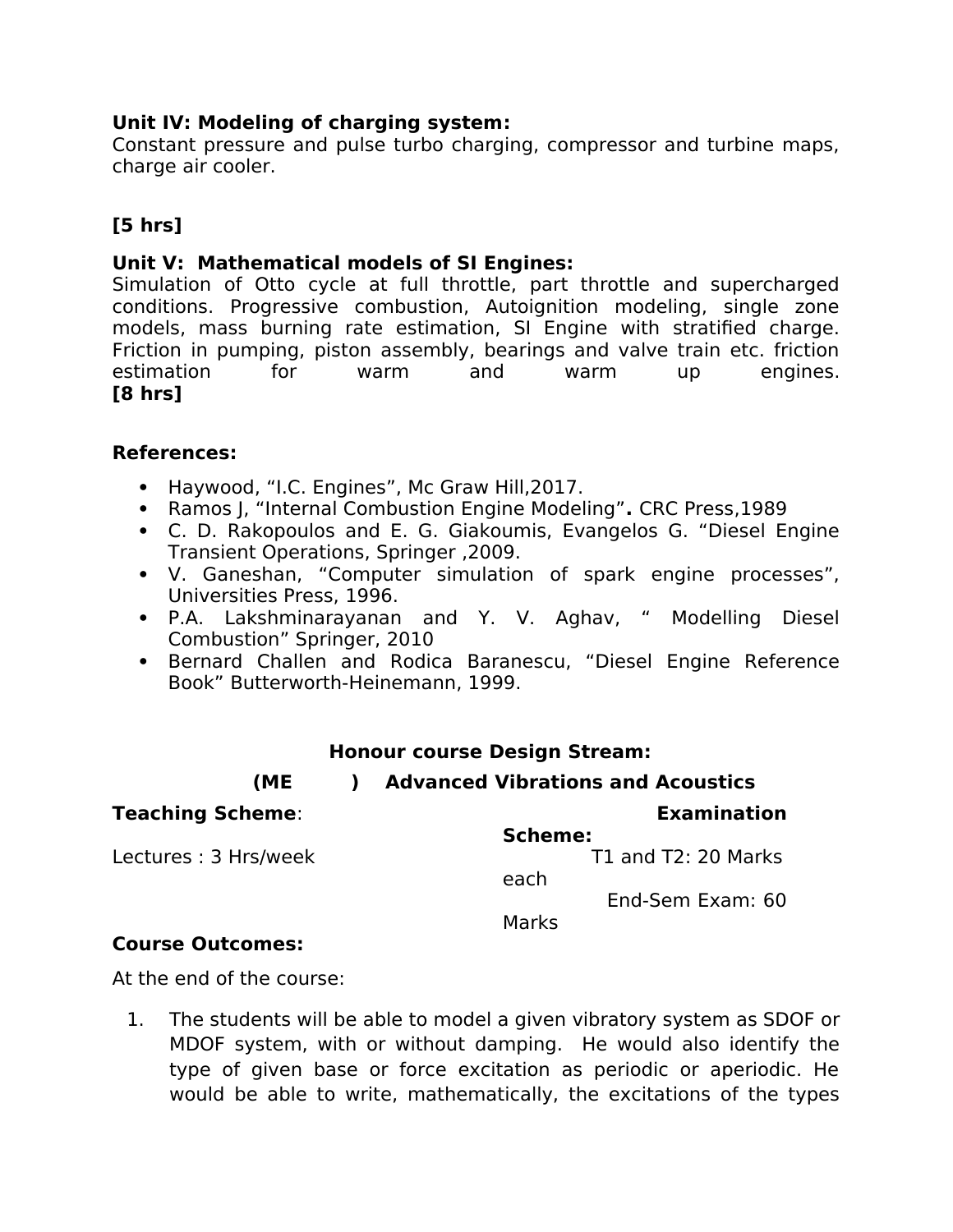such as impulse, step, ramp, half sinusoidal, or such simple arbitrary excitations.

- 2. The student will be able to predict response of a SDOF system, damped or undamped, subjected to simple arbitrary base or force excitations mentioned above using convolution integral; They will be able to obtain Shock Response Spectrum of SDOF systems for such excitations and understand use of the SRS.
- 3. The students will be able to write diferential equations of motion for MDOF systems, and through the technique of decoupling and orthogonal properties of natural modes, should be able to obtain the eigen-values and mode shapes of natural vibrations and response to harmonic and arbitrary excitations.
- 4. The students will be able to obtain the eigen-values and mode shapes of natural vibrations and response to harmonic excitations using orthogonal properties of natural modes.
- 5. Student will be able to obtain natural frequencies and mode shapes of MDOF and continuous systems using computational methods such as Rayleigh-Ritz method, Holzer method, Dunckerley's method, and Stodola's method.
- 6. The student should be able to obtain natural frequencies and mode shapes of MDOF and continuous systems and their response to harmonic excitation using MATLAB
- 7. Student will know various terminologies used in acoustics and acoustic wave transmission.
- 8. The student will able to derive plane and spherical wave equations, and will be able to obtain sound pressure level at a given distance from a simple sound source of known strength.
- 9. Students will be able to understand the mechanism of hearing by human and principles of Psychoacoustics and noise control.
- 10. The student will be able to measure and analyze signals received from vibrating and/or noise radiating structure by use of accelerometers, microphones and signal analyzer. They should be able to carry out FFT analysis and know the dominant frequency components in the signal and their correlation with the vibration of the structure. They should be able to identify correlation between two signals being received from two sources.

# **Unit I**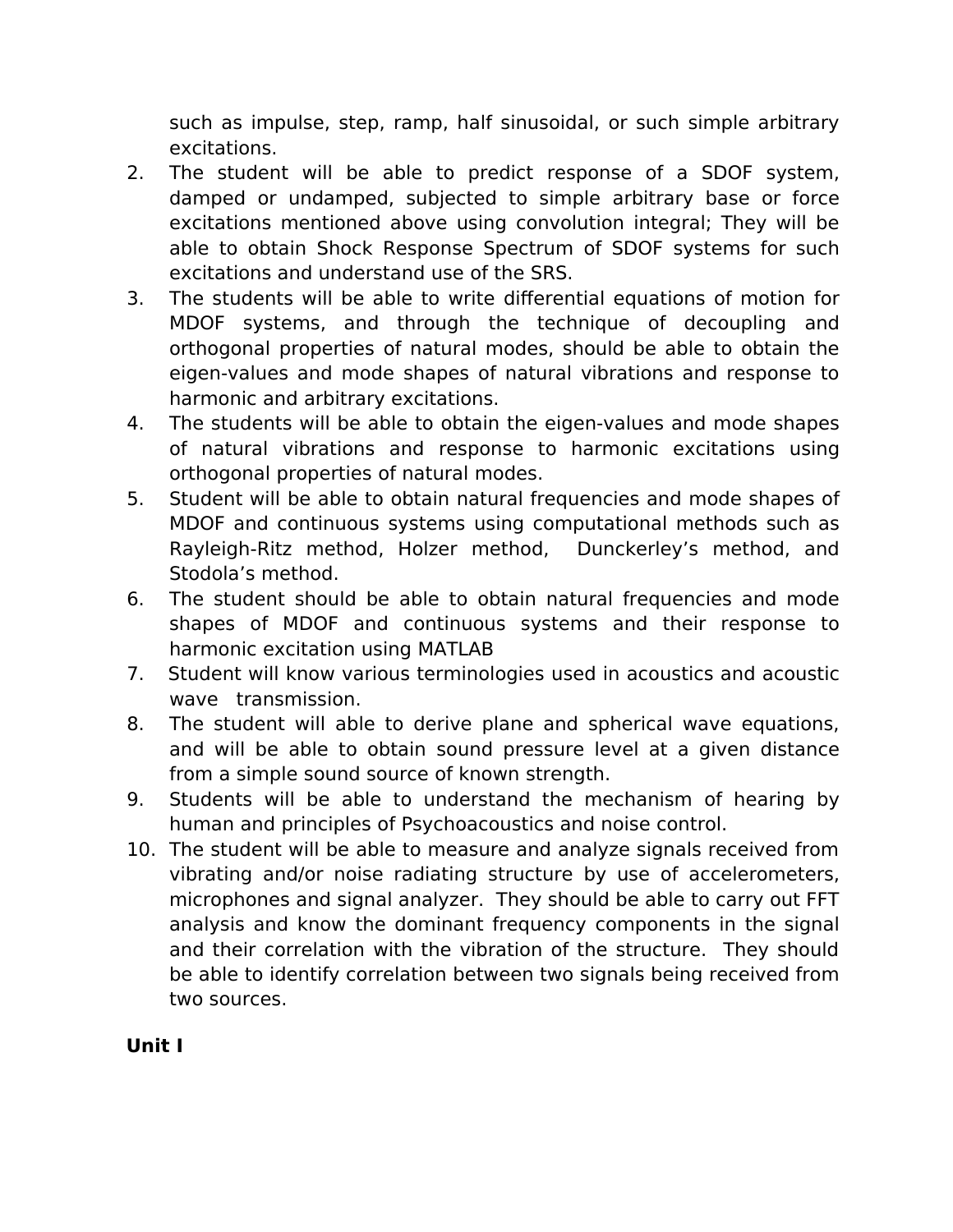Transient Vibrations, Response of a single degree of freedom system to step and any arbitrary excitation, convolution (Duhamel's) integral, impulse response function. **[6 hrs]**

# **Unit II**

Multi degree of freedom systems, Free, damped and forced vibrations of two degree of freedom systems, Eigen values and Eigen vectors, normal modes and their properties, mode summation method, use of Lagrange's equations to derive the equations of motion. **[6 hrs]**

# **Unit III**

Continuous Systems, Vibrations of strings, bars, shafts and beams, discretised models of continuous systems and their solutions using Rayleigh – Ritz method, Mode summation method. **[6 hrs]**

# **Unit IV**

Vibration Control, Methods of vibration control, Non-linear vibrations, Systems with non-linear elastic properties, principle of superposition, Numerical and computer methods in vibrations: Rayleigh, Rayleigh-Ritz and Dunkerley's methods, matrix iteration method for eigen-value calculations, Holzer's method. **[6 hrs]**

# **Unit V**

Plane and Spherical acoustic waves, Transmission Phenomena, transmission from one fuid medium to another, normal incidence, refection at the surface of a solid, standing wave patterns, transmission through three media, Resonators and filters, Absorption of sound waves in fuids : Phase log between pressure and condensation, viscous absorption of plane waves, heat conduction as a source of acoustic attenuation. **[6 hrs]**

# **Unit VI**

Speech, Hearing and Noise, The voice mechanism, acoustic power output of a speech, anatomy of the ear, mechanism of hearing, thresholds of the ear, loudness, pitch and timbre, beats, aural harmonics and combination tones, masking by pure tones, masking by noise.

# **[6 hrs]**

# **References:**

• Thomson W.T., "Theory of Vibrations with applications", George Allen and Unwh Ltd. London, 1981.